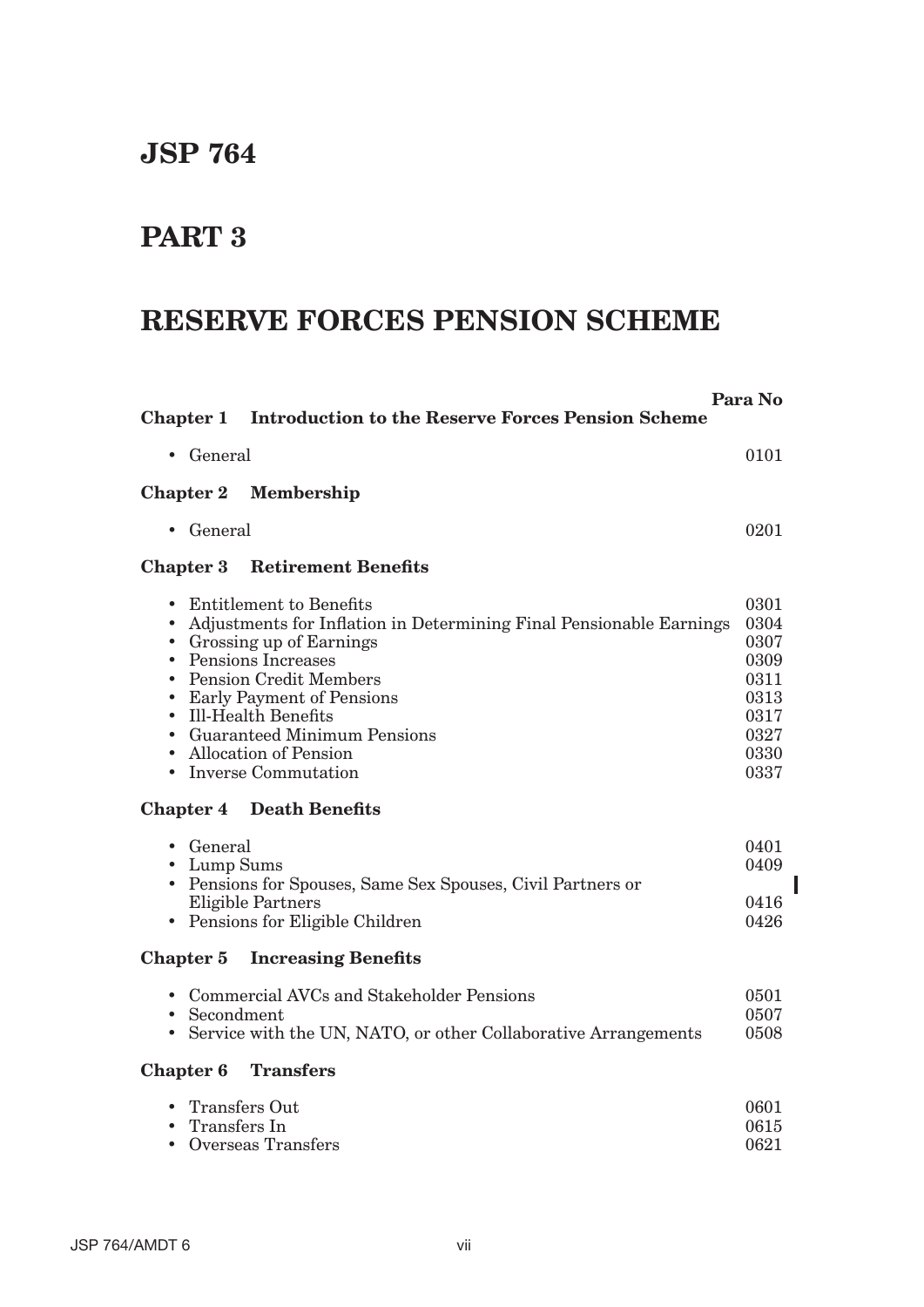|                                                            | <b>Chapter 7</b> Rejoining the Reserve Forces                                                                                                                                                                                                                                                                                                              | Para No                                                      |
|------------------------------------------------------------|------------------------------------------------------------------------------------------------------------------------------------------------------------------------------------------------------------------------------------------------------------------------------------------------------------------------------------------------------------|--------------------------------------------------------------|
|                                                            | • Rejoining where the Member was a Member of RFPS 05<br>During his Earlier Service<br>Offer To Transfer                                                                                                                                                                                                                                                    | 0701<br>0704                                                 |
|                                                            | <b>Chapter 8</b> Abatement                                                                                                                                                                                                                                                                                                                                 |                                                              |
| • General                                                  |                                                                                                                                                                                                                                                                                                                                                            | 0801                                                         |
| <b>Chapter 9</b>                                           | <b>Miscellaneous and Supplementary Provisions</b>                                                                                                                                                                                                                                                                                                          |                                                              |
| $\bullet$<br>$\bullet$<br>$\bullet$<br>٠<br>$\bullet$<br>٠ | • Claims for and Payment of Benefits<br>Information and Evidence<br>False Statements etc about Ill-Health<br>Non-assignability<br>Admission to the Royal Hospital Chelsea<br><b>Forfeiture of Pension Benefits</b><br>Internal Disputes Resolution Procedure (IDRP)<br>• Commutation of Small Pensions<br><b>Chapter 10 Offer To Transfer Arrangements</b> | 0901<br>0903<br>0904<br>0905<br>0906<br>0907<br>0913<br>0935 |
| General<br>$\bullet$<br>$\bullet$<br>٠<br>$\bullet$        | Basis of the Transfer of Qualifying and Reckonable Service<br>Protection of those who are Subsequently Medically Discharged<br>Protection of those who Transfer who already have a Spouse or<br>Civil Partner who is more than 12 Years Younger than Themselves                                                                                            | 1001<br>1003<br>1008<br>1009                                 |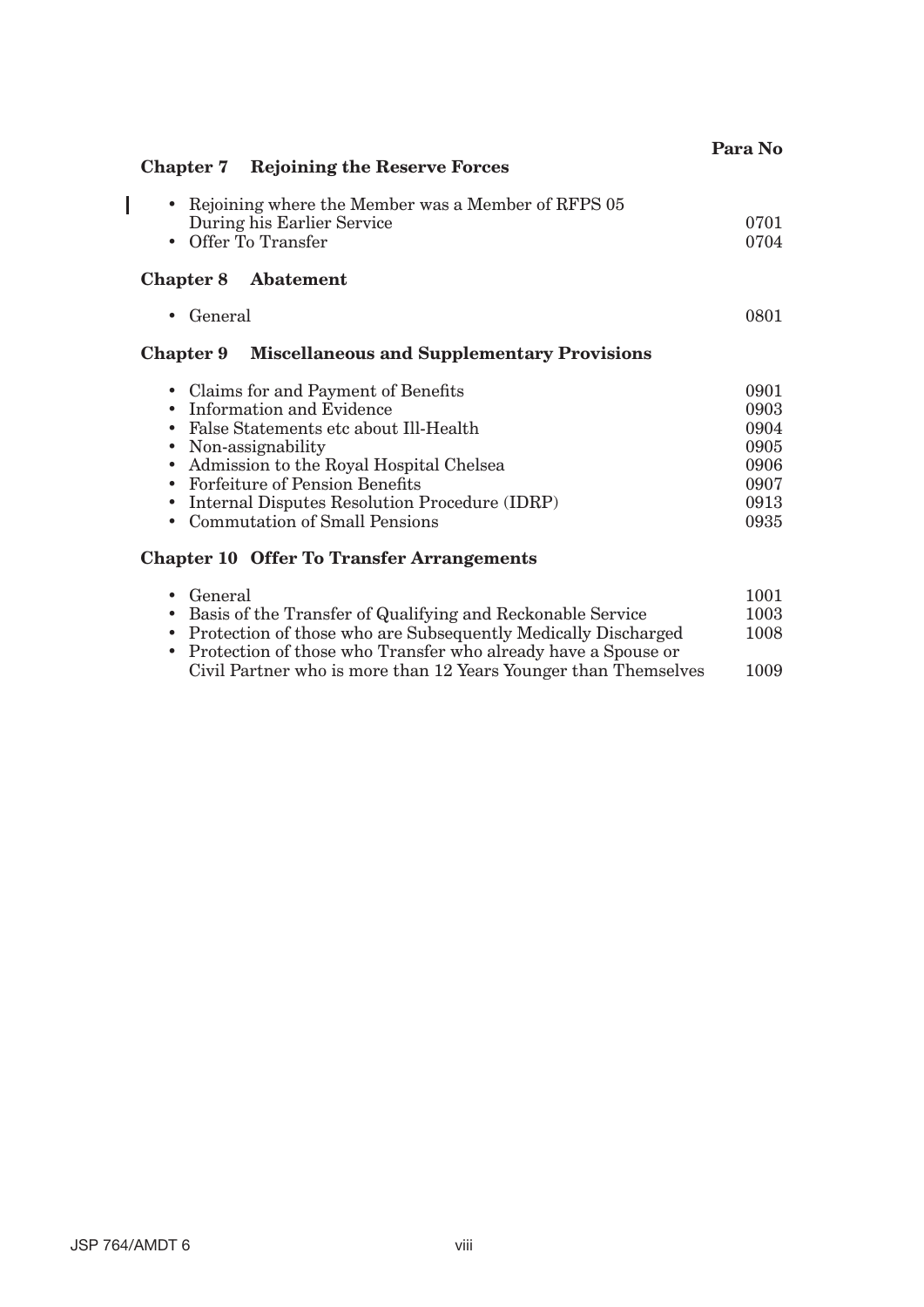## **INTRODUCTION TO THE RESERVE FORCES PENSION SCHEME**

#### **GENERAL**

0101. The Reserve Forces Pension Scheme is introduced under the powers held by the Defence Council through the Reserve Forces Act 1996. This guidance is an interpretation of the Reserve Forces Pension Scheme 2005 Regulation but does not supersede its contents.

0102. Changes to the scheme will be made by the Order of the Defence Council. The *scheme actuary* will be consulted on changes to the scheme which could adversely affect *accrued* benefits. Scheme *members'* consent will be sought before such a change is brought in.

0103. Consent will be deemed to be given where the scheme administrator has written twice to the member's last known address with no response.

0104. The scheme administrator is the Veterans UK (GL). The Scheme Manager is Chief Defence Personnel Remuneration Armed Forces Pension Scheme 05 Policy (CDP Rem AFPS05 Pol).

0105. References to 'he' throughout this document should be read as 'he or she', references to 'him' should be read as 'him or her' and references to 'his' should be read as 'his or her'.

0106. A glossary of terms used in this guidance note is at Part 4 of this JSP. Those terms which are defined in the glossary will be marked in *bold italics* in the text of this publication to indicate that an explanation is available.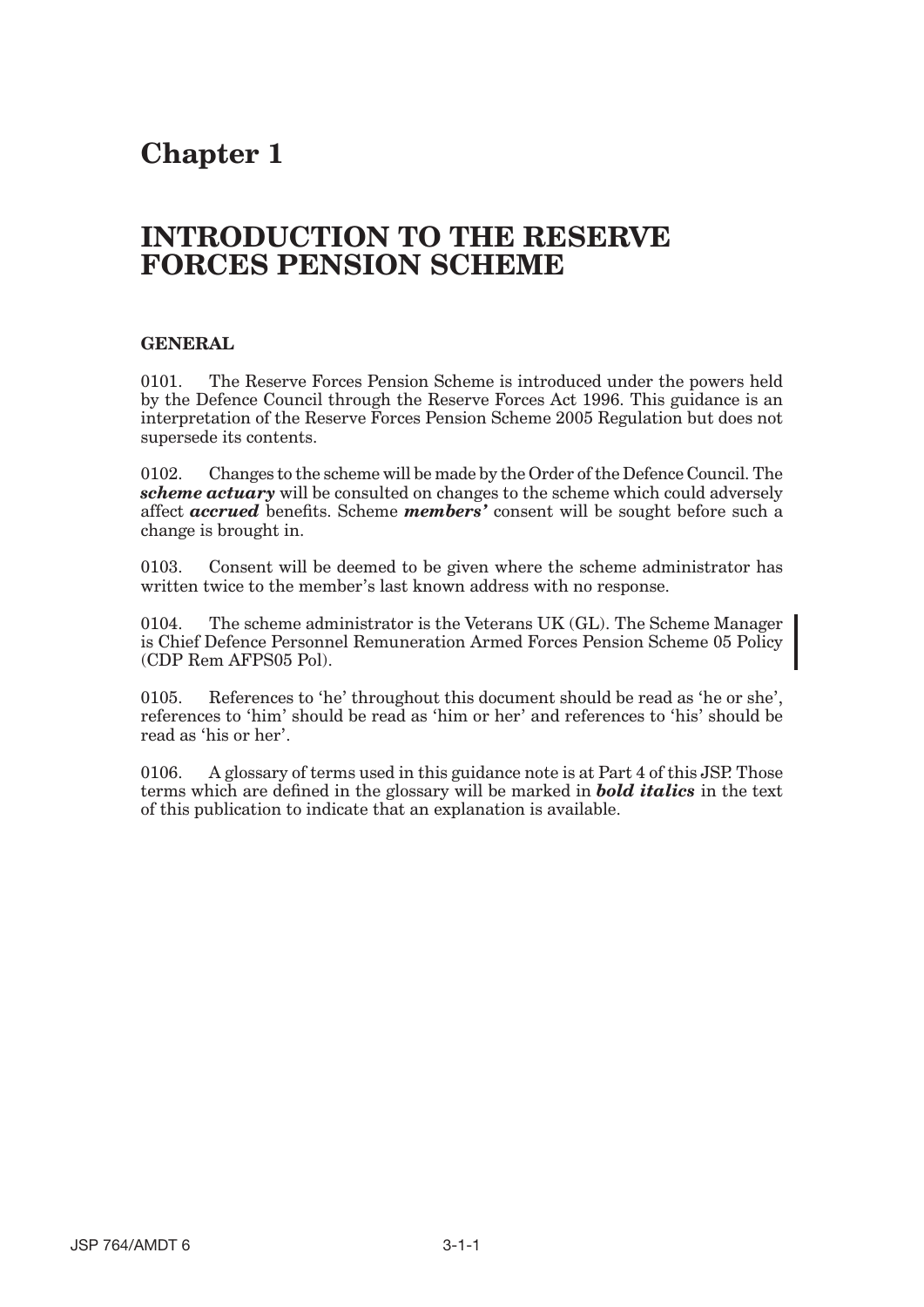Deliberately Blank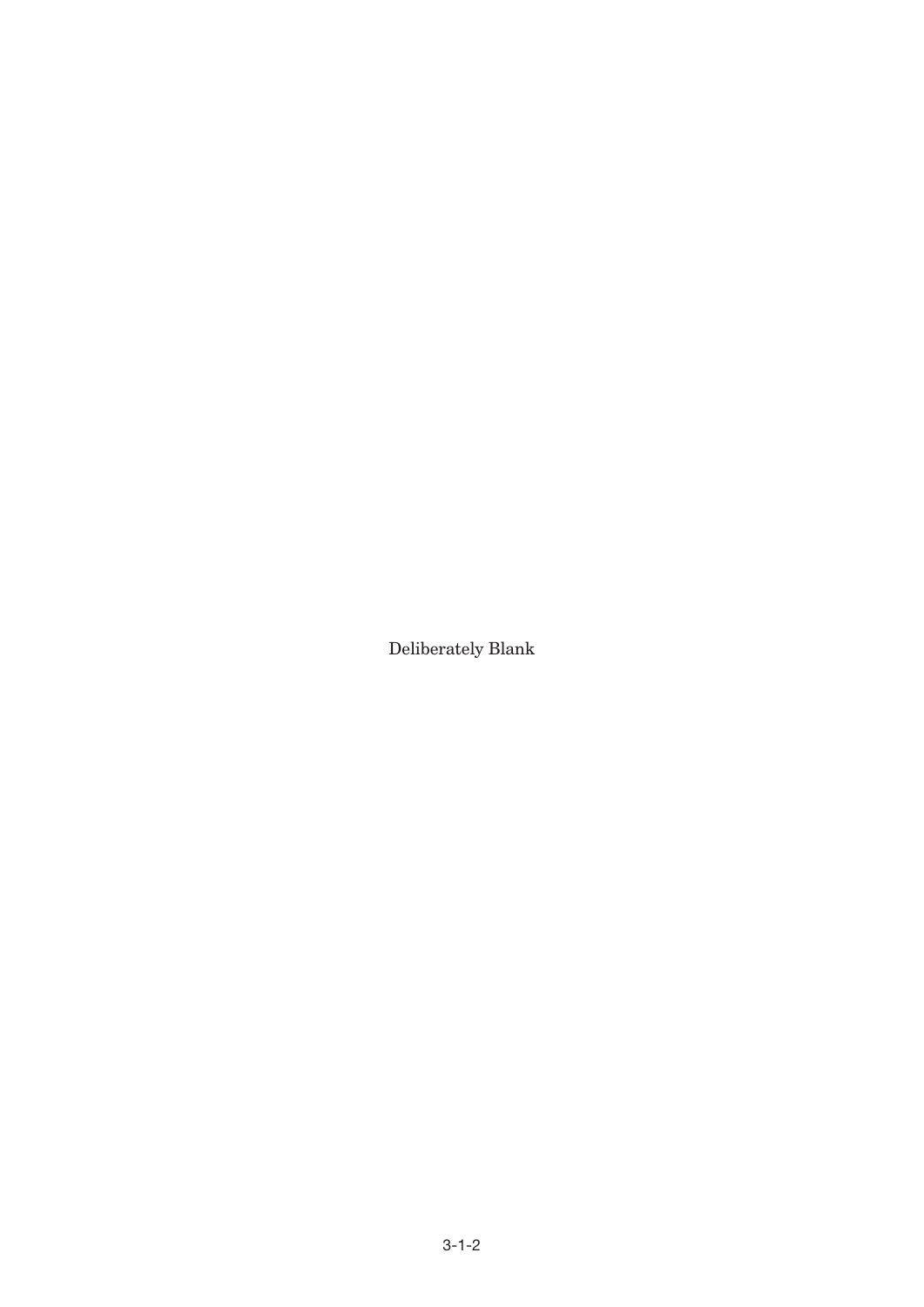## **MEMBERSHIP**

## **GENERAL**

0201. A person is eligible to be an *active member* of the Scheme if:

(a) he is serving in a Full Time Reserve Service (FTRS) (including Additional Duties Commitments) appointment or is mobilised under Part 4, 5 or 6 of the Reserve Forces Act 1996, or a corresponding power in the Reserve Forces Act 1980,

(b) either:

(1) his service began on or after 6 April 2005, or

(2) his service began on or after 6 April 2005 with a break in service of at least 31 days if previously either a member of AFPS 75 or FTRSPS 97, or

(3) he opted to transfer to RFPS 05 from AFPS 75 on the Member Transfer Date of 6 April 2006, and

(c) he is not:

an active member of AFPS 75

Some people may wish to pay in to a Stakeholder Pension or a personal pension in addition to their membership of RFPS 05. This will not prevent membership of RFPS 05 but it is the individual's responsibility to ensure that these private provisions do not put him in breach of any tax limits on pensions savings eligible for tax relief. See Part 4, Chapter 6 for more information on tax simplification or visit www.hmrc.gov.uk.

0202. Membership begins on the individual's first day of paid service. Benefits can be *accrued* for a maximum of 40 years.

0203. If a new entrant does not wish to belong to the scheme, he must give notice in writing. The effective date for such an option will be the date on which it is received by Veterans UK (GL) or the unit administrator. Those who opt out will receive no compensation for the surrender of their membership of the RFPS 05 or be entitled to any benefits paid out under RFPS 05.

0204. An eligible person who has opted out may opt back in at any time providing that he is still serving, he can prove that he is medically fit and under age 60, but he may only do so once. Any costs linked with obtaining proof of medical fitness must be borne by the individual. If he opts out a second time, he will not be eligible to opt in again. This provision has nothing to do with the Offer To Transfer (OTT) and cannot be taken to give those who opted to stay in FTRSP 97 a further opportunity to transfer into RFPS 05. See Chapter 10 for OTT rules.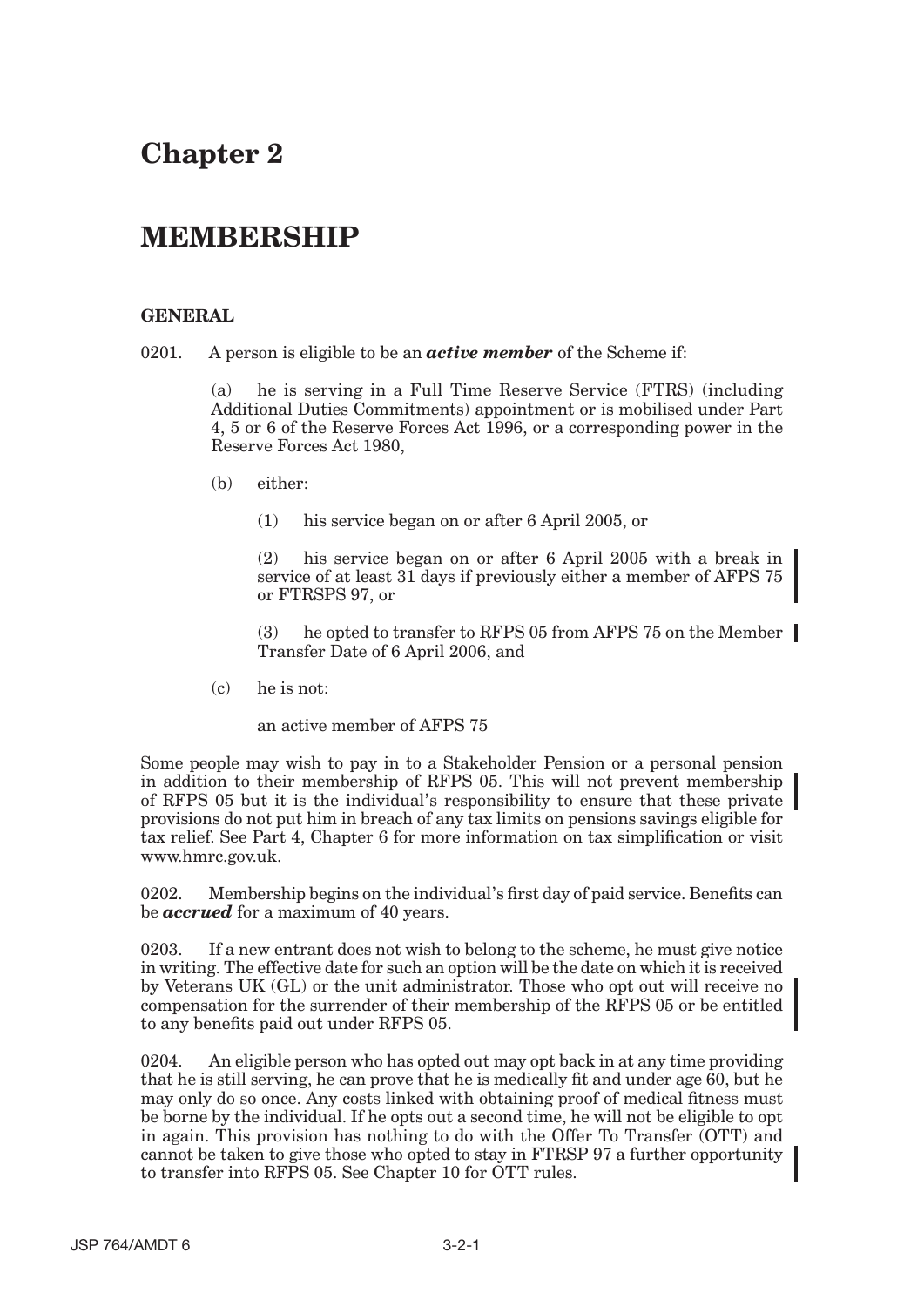0205. If a member opts out and, within six months, opts back in, his service will be considered as continuous, providing it is within the same engagement. The gap between the two periods of service for which he has opted in will not be reckonable unless para 0508 applies.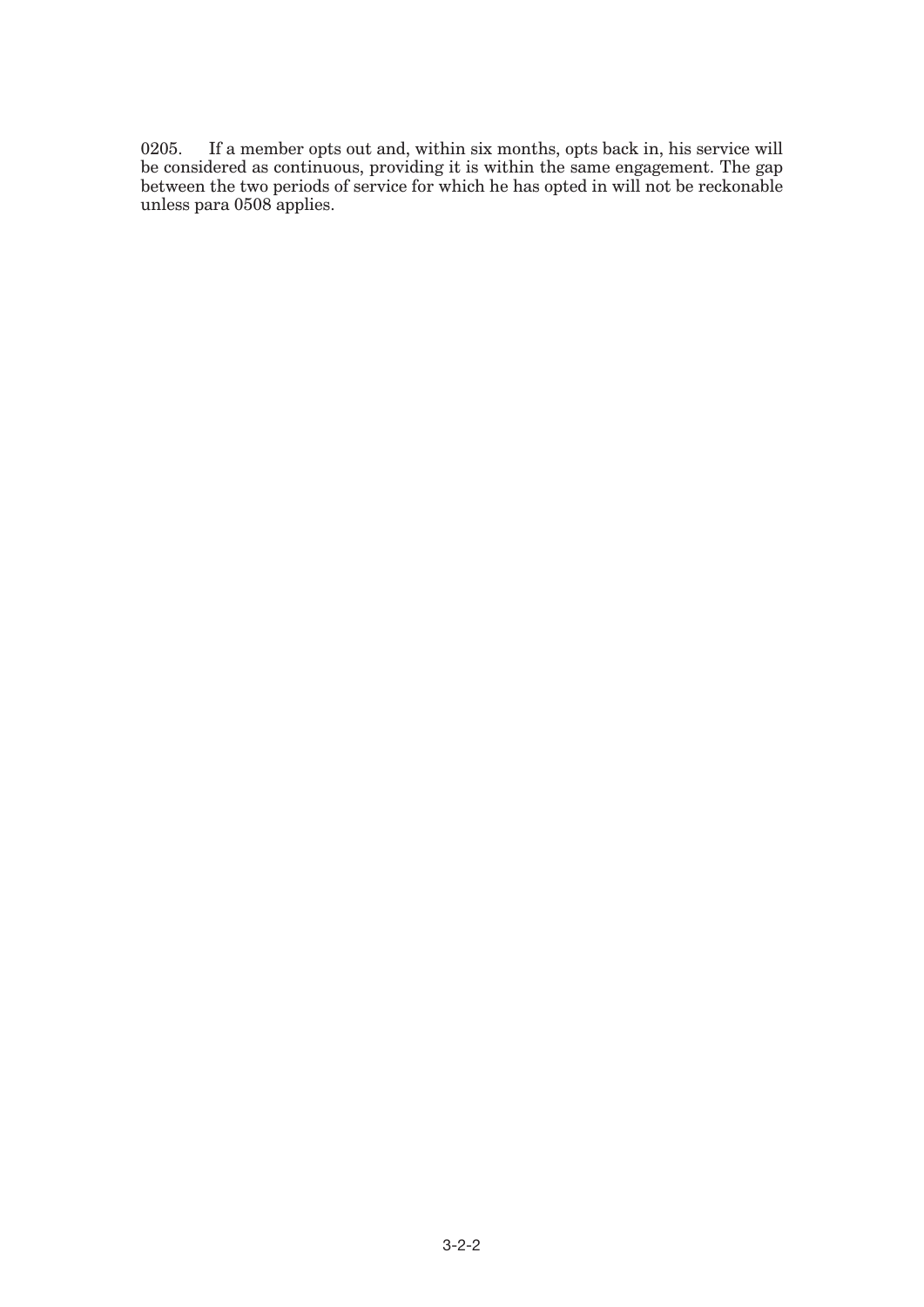# **RETIREMENT BENEFITS**

## **ENTITLEMENT TO BENEFITS**

0301. A scheme member is entitled to a taxable *pension* for life and a tax-free *pension lump sum* if he leaves the Reserve Forces at or beyond age 60. The pension lump sum is normally tax-free. See Part 4, Chapter 6 for tax simplification information. The pension and pension lump sum become payable immediately on the member ceasing to be in pensionable service after age 60 on the day before their  $60<sup>th</sup>$ birthday. Although the normal retirement age is 60 there will be certain groups (eg those in the FTRS (Home Commitment) Reserve Staff Group) who will be contracted to serve beyond this age. Nothing in the Regulations does anything to alter the terms of employment members of such groups have entered into.

0302. A scheme member who leaves before the age of 60 is entitled to a taxable *preserved pension* for life and a one-off pension lump sum (normally tax-free), both payable at the age of 65, providing that he does not transfer his benefits out of the scheme. You will need to claim this pension. An electronic version of the application form is available on the Defence Intranet under "Armed Forces Pension Scheme 05" and on the internet at https://www.gov.uk/government/publications/servicepersonnel-and-veterans-agency-spva-pensions-forms. The application needs to be sent to Veterans UK (GL) three months before the pension is due to come into payment. Where service is short, pensions will be small and it may be possible to exchange them for a one-off lump sum (see para 0936 for more information on commutation of small pensions).

If he does not meet the criteria above, and does not transfer his notional benefits out of the scheme, he may be entitled to a one-off lump sum (see Chapter 6 for further information on transfers). Any lump sum payable will be calculated by the *scheme actuary*.

0303. Pensions are calculated individually for each period of service at the end of that service using an *accrual rate* of  $\frac{1}{70}$  of final pensionable earnings for each year of reckonable service and then, at age 60 if the person is in service or at age 65 if he is not, the separate awards will be added together. The tax-free pension lump sum is three times the amount of annual pension. HMRC rules require that those receiving lump sums on the commencement of a pension must sign a declaration regarding investment of that lump sum into See Part 4, Chapter 6 for information on Life Time Allowance (LTA) and the implications of exceeding it.

## **CALCULATION OF FINAL PENSIONABLE EARNINGS**

0303A. The examples below show how final pensionable earnings is calculated if the best 365 days earnings is in the last 12 months of service. Example 1 shows a straightforward calculation where the entire 365 days is at the same rate of earnings. In reality, there will normally be a split with the pay rise in April affecting the salary and ultimately the final pensionable earnings. Example 2 shows the effect of the April earnings rise.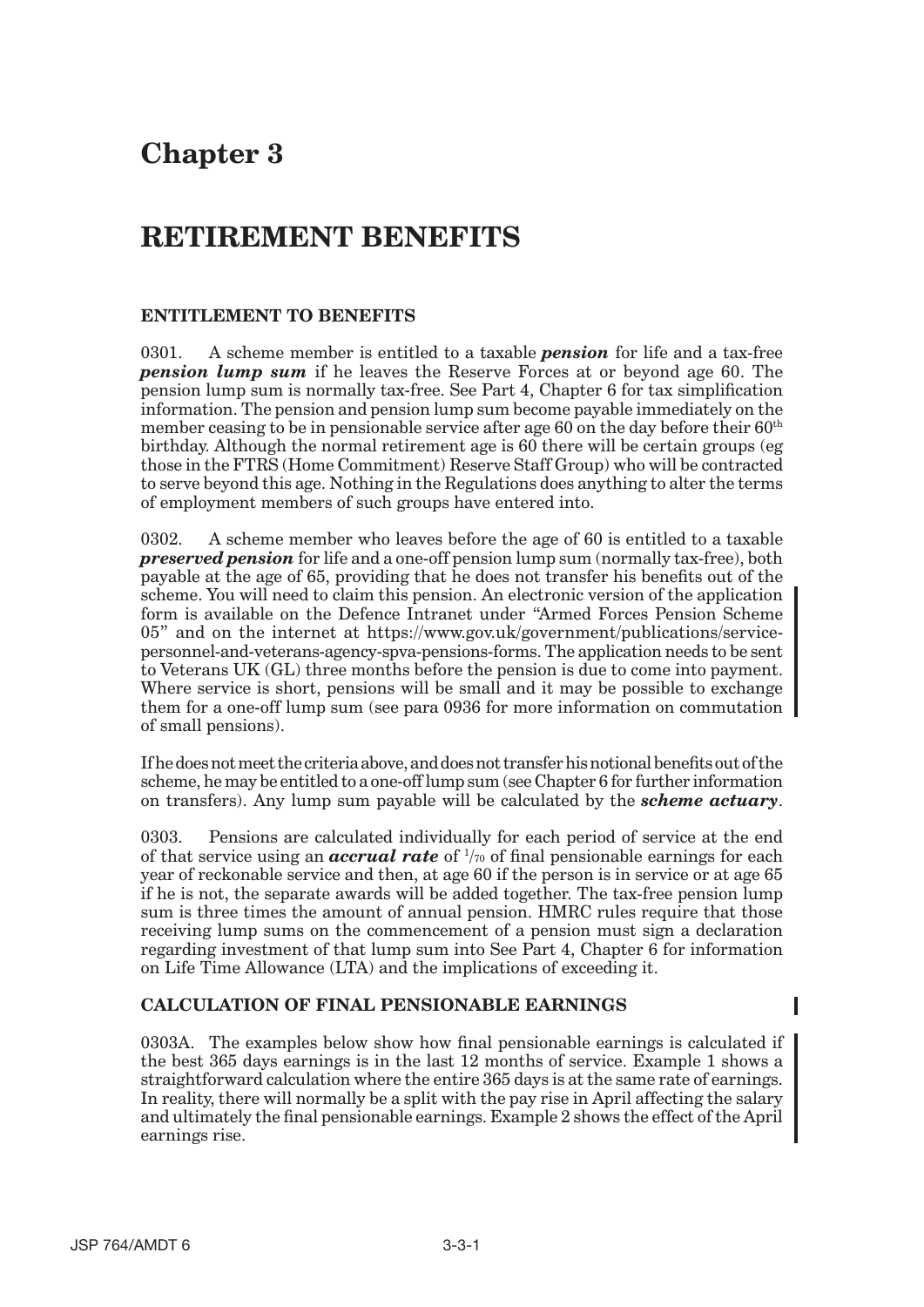#### **EXAMPLE 1**

An individual who completes a five year engagement on 31 March, leaving on final pensionable earnings of £30,000 would be entitled to a pension of £2,142.86  $(\text{\pounds}30,000 \times 5 \times \frac{1}{70})$  and a lump sum of  $\text{\pounds}6,428.57$ . This award would be preserved until age 65 if the individual was under age 60. It would be payable immediately if he were age 60 or over when he left.

## **EXAMPLE 2**

An individual who completes a five year engagement on 12 September at age 60:

13 Sep – 31 Mar = 200 days @  $\text{\pounds}30,000 = \text{\pounds}16,438.36$  $1 \text{ Apr} - 12 \text{ Sep} = 165 \text{ days}$  @ £32,000 = £14,465.75  $(f16,438.36 + f14,465.75) =$  final pensionable earnings of £30,904.11  $5 \times £30,904.11 \times \frac{1}{70} = £2,207.44$  pension paid in monthly arrears and

£2,207.44 x 3 = £6,622.32 pension lump sum

#### **ADJUSTMENTS FOR INFLATION IN DETERMINING FINAL PENSIONABLE EARNINGS**

0304. The member's *final pensionable earnings* is the greatest amount of pensionable earnings that he has earned in 365 consecutive days falling within the last three years of service.

0305. The last 365 days will normally be the best and, of course, will not require adjustment for inflation. But it is not out of the question that the last three years of service included a temporary promotion or mobilised service which did not occur in the last 365 days.

0306. The earlier years will need to be adjusted for inflation by increasing them by the same amount as that by which an annual pension of an equal amount would have been increased under the Pensions (Increase) Act 1971. This is a compound calculation.

#### **EXAMPLE**

If an individual's actual earnings over the last three years were £32,000 for the last 365 days, £30,000 for the previous year and £32,000 for the year before that, assuming that the pension increase figure was 2% per year, the earnings would be adjusted as follows:

For the last 365 days - £32,000 with no adjustment

For the previous year - £30,000 +  $2\%$  = £30,600

For the year before that  $-(\pounds32,000 + 2\%) + 2\% = \pounds32,640 + 2\% = \pounds33,292.80$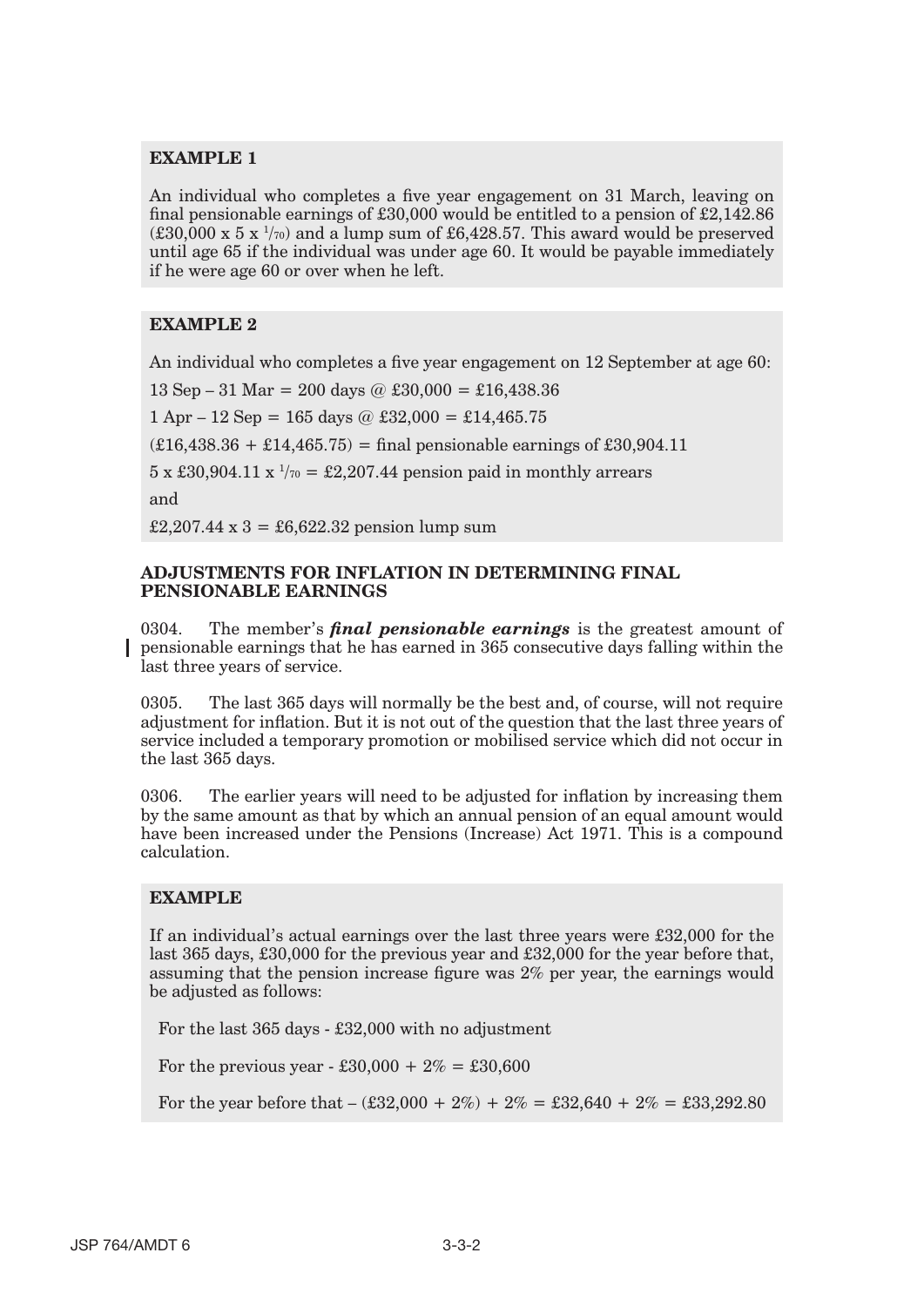Thus the final pensionable earnings used in this individual's pension calculation would be £33,292.80 in respect of the earliest period that could be considered as part of the calculation. This is a very simple example as it uses full years. Actual comparisons could compare many permutations of 365 consecutive days.

#### **GROSSING UP OF EARNINGS**

0307. If there were periods during the final three years where the member was unpaid for any reason or for periods of ADC it will be necessary to annualise earnings to determine *final pensionable earnings*. They are worked out by using the following formula:

 $PE + (DPE \times N)$ 

PE is the member's pensionable earning for the year DPE is his daily rate of *pensionable earnings* on his last day of service N is 365 minus the number of days for which he has actually received pay

0308. For periods of ADC, pensions are calculated by multiplying  $\frac{1}{70}$  of the member's final pensionable earnings at the full-time equivalent rate by *reckonable service*. Reckonable service for ADC is calculated as actual days worked/committed times qualifying service divided by 365.

#### **EXAMPLE**

Member completes ADC engagement to work 120 days per year for two years on a daily rate of £75.58. His final pensionable earnings is £27,586.70 (which is £75.58 x 120 (£9,069.60) + (which is 245 x £75.58 (£18,517.10)) =  $£27,586.70)$  and his reckonable service is 0.6576 years (120 x 2 divided by 365). His pension would be £27,586.70 x 0.6576 x  $1/70 = 259.16$  and his pension lump sum would be £777.47.

#### **PENSIONS INCREASES**

0309. Under this Scheme pensions increases apply in the following circumstances:

- (a) when members are in receipt of pensions or ill-health benefits;
- (b) when dependants are in receipt of pensions;

(c) in respect of *preserved pension* calculations at the point at which they are due to come in to pay;

(d) when adjusting *abatements.* 

0310. The amount of the pensions increase is that which applies under the Pensions (Increase) Act 1971.

#### **PENSION CREDIT MEMBERS**

0311. Where a PSO is made, the general rule is that a pension for the member's ex-spouse for life is derived from the member's *pension credit* rights (the value of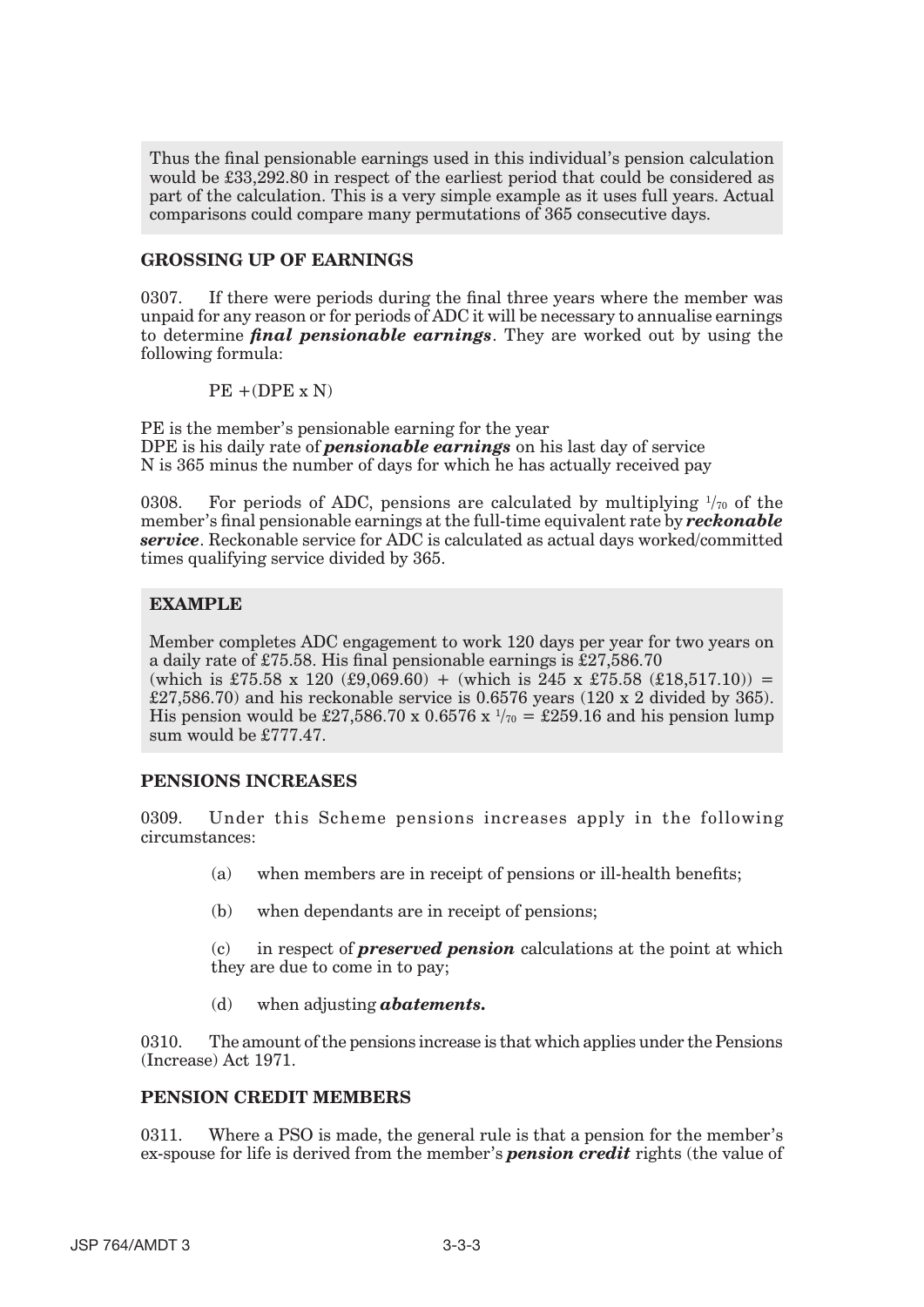pension benefits earned, as at a specific date). The member's ex-spouse becomes a '*pension credit member*' whose pension becomes payable:

> (a) immediately when the *Pension Credit Member (PCM)* reaches age 65. *PCMs* may claim their benefits earlier at age 55 or their current age if over 55; rather than age 65, but their benefits will be actuarially reduced due to early payment (see para 0313 and 0316), or

(b) if it is later, when the PSO takes effect.

The value of the pension must be equal to the pension credit as calculated by the court and, if the member's pension is not in payment at the time that the order is made, the pension credit (normally tax-free) will normally provide the pension credit member with a one-off lump sum and an annual payment for life. A pension credit does not provide survivor benefits in the event of the death of the pension credit member. If a pension credit member dies before the pension becomes payable a lump sum of three times pension is paid to the estate. If the pension credit member dies shortly after the pension is payable, the balance of five years' pension is paid to the estate taking into account any lump sum that has already been paid, which is worth three years pension.

0312. The pension credit may not be *aggregated* with any other benefits to which the pension credit member is entitled under the Scheme nor can they be supplemented by the purchase of added years. A person can have two or more pension credits and each is to be independent from the others.

## **EARLY PAYMENT OF PENSIONS**

0313. **Actuarial reduction.** A member who has two years qualifying service and is not entitled to immediate payment of a pension may apply for immediate payment of an *actuarially reduced* pension and pension lump sum provided that he is a deferred member who has reached the age of 55. If the pension is a result of a PSO and the PSO has taken effect the PCM can opt for immediate payment of a reduced pension and lump sum if applicable providing the PCM has reached age 55. The application to Veterans UK (GL) must be in writing and the sum payable is determined after consultation with the *scheme actuary*, who, in the case of deferred members, will take into account any *inverse commutation* which might have been applied for in accordance with para 0332. The decision becomes binding on the member only after he has seen and accepted the actuary's figures. Early payment of preserved pension factors are at Part 4, Chapter 4.

0314. **Early payment in the event of permanent ill-health.** A *deferred member* is entitled to apply for the immediate payment of the *preserved pension*  and lump sum before reaching 65 if they have two years qualifying service and:

> (a) in the opinion of Veterans UK (GL) (who has received evidence from a registered medical practitioner and other specialists) that the member has suffered a permanent breakdown in health involving incapacity for any full-time employment, and will continue at least until the member reaches pension benefit age.

> (b) he is not an active member of another occupational pension scheme (other than an AVC scheme). The test is whether he belongs to another occupational pension scheme in respect of which his employer is making contributions in relation to his employment, and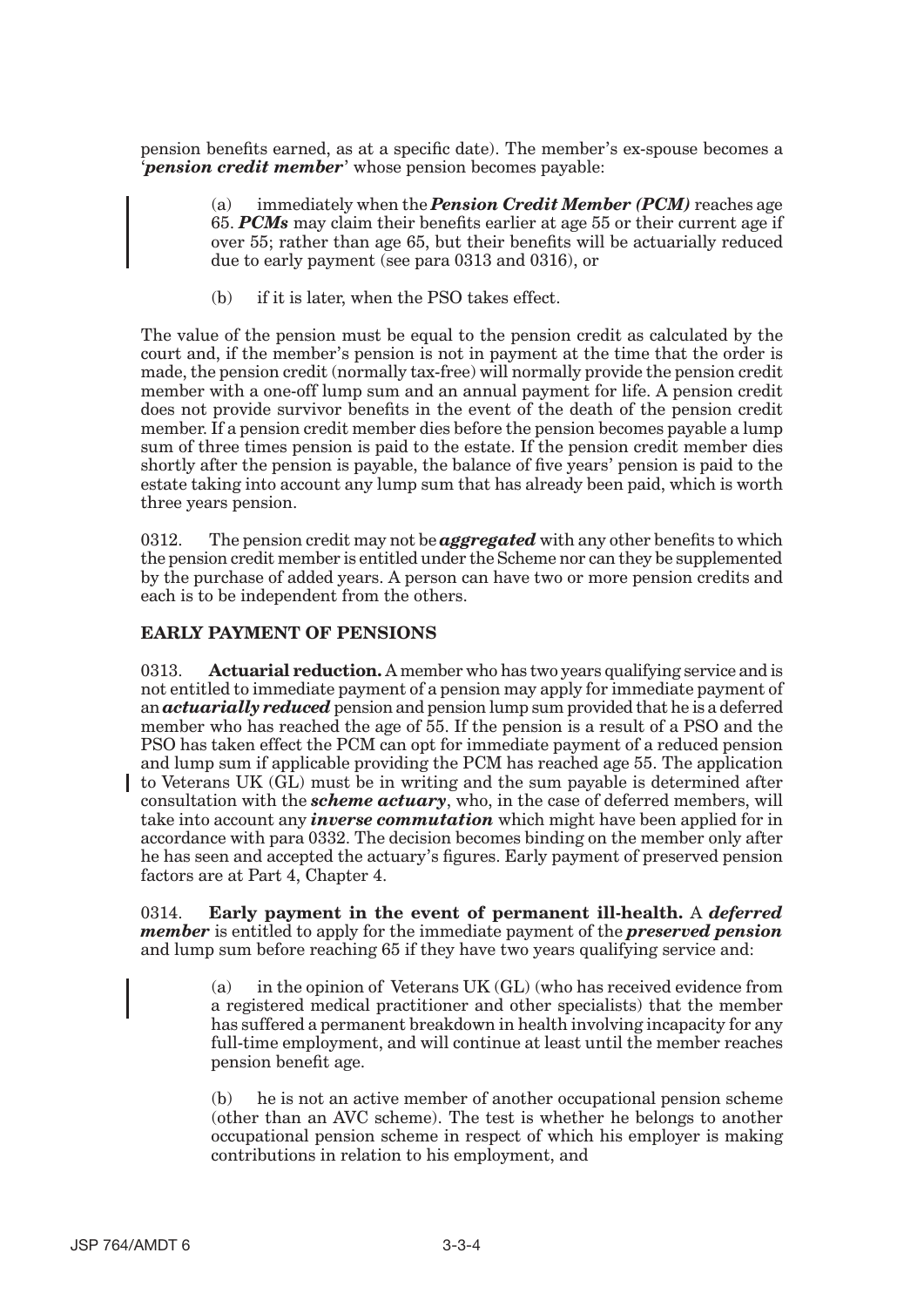(c) he makes a claim in writing to Veterans UK  $(GL)$  for immediate payment of his pension and lump sum.

In these circumstances, the pension is not actuarially reduced. It will be adjusted for the inflation which has occurred between the date of his discharge from the Reserve Forces and the date it comes into payment, and it will attract pension increases thereafter.

0315. **Review of early payment of preserved benefits in the event of ill-health.** Entitlement to early payment of this pension may be reviewed and the pension will cease if at any time before the member reaches age 60 Veterans UK (GL) is of the opinion that the member no longer meets the criteria. In these circumstances the pension will be preserved until age 65, unless the deferred member re-applies successfully for its early payment on ill-health grounds.

0316. **Life expectancy of less than 12 months.** If as a result of a written application, Veterans UK (GL) (having received evidence from a registered medical practitioner and other specialists) that certifies that either an *active member*, a *deferred member* or a *pension credit member***,** who has not received any benefits has a life expectancy of less than 12 months, he may opt to exchange the whole of his pension for a lump sum (normally tax-free) including the Guaranteed Minimum Pension (GMP) element. For active members and deferred members, the amount of the lump sum will be five times the annual pension (taking into account the pension lump sum). Pension credit members will receive a lump sum which in the opinion of the scheme actuary is equivalent to the value of his pension credit rights. The lump sum due will be paid as soon as reasonably practicable. There will be no further lump sum benefits payable on the member's death.

## **ILL-HEALTH BENEFITS**

0317. RFPS 05 offers ill-health benefits if a career is cut short by injury or illness  $\parallel$ irrespective of cause. Additionally, if the injury or illness is *attributable* to service, compensation for conditions arising on or after 6 April 2005 will be considered under the Armed Forces Compensation Scheme (AFCS), details of which can be found in JSP 765. If a Guaranteed Income Payment is awarded under the AFCS for the condition which brought about the member's medical discharge, the member's pension becomes tax-free. Those who are medically discharged because of an *attributable* condition caused before 6 April 2005 will have their RFPS 05 pension compared to the Minimum Guaranteed Income (MGI) (formally known as the Service Attributable Pension (SAP)). If the MGI is higher than the RFPS 05 pension then a top-up will be made. The ill-health pension also becomes tax-free. Each case will be considered on the facts. The assessment of attributable benefits in this way will not result in the loss of other RFPS 05 benefits (eg the *eligible partner*'s pension entitlement).

0318. If an *active member* with at least two years' *qualifying service* suffers ill-health leading to his discharge on medical grounds, he will be entitled to an illhealth award. The type of award will depend upon which RFPS 05 tier his ill-health falls into. The size of the award will depend upon the tier allocated by reference to the Tariff (see Part 4 for Tariff), the length of the individual's service in his current engagement and the length of service remaining in his current engagement. Members who are assessed as falling under tariff levels 12 – 15 do not receive any enhancement to their pension. Although medical discharges after the age of 60 do not attract the enhancement described below. In categorising conditions in terms of tiers and relative capacity for gainful employment, no account will be taken of the individual's motivation or skills or the employment market.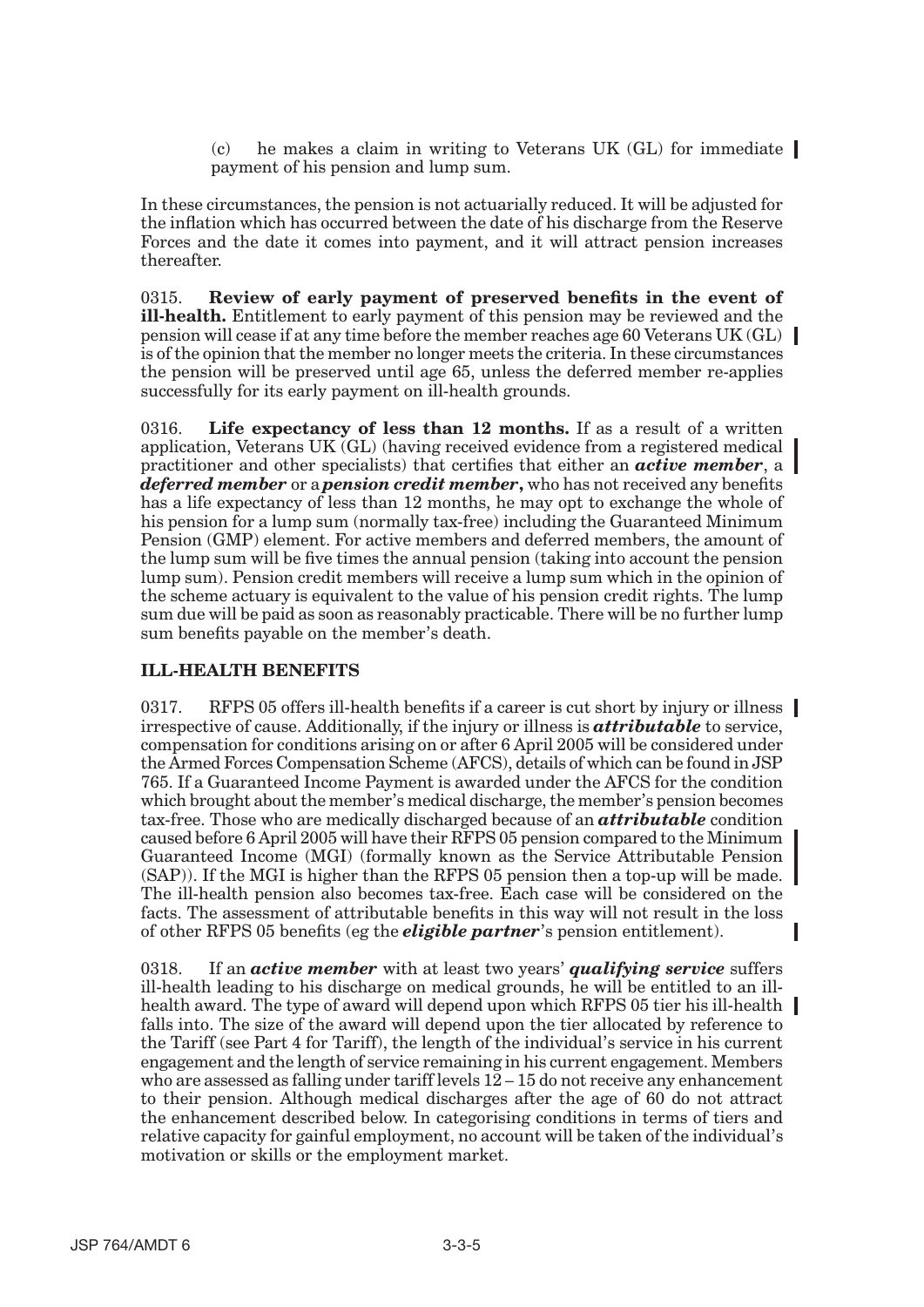0319. An RFPS 05 Tier 2 will be awarded when in the opinion of Veterans UK (GL) (having received evidence from a registered medical practitioner) that a member has suffered a permanent breakdown in health, which will continue until he reaches normal retirement age of 60, which Veterans UK (GL) deems makes him incapable of any civilian full-time employment (tariff levels 1–6). He will be entitled to an annual pension calculated by multiplying one seventieth of his *final pensionable earnings*  by his *reckonable service* in his current engagement enhanced by half of the time between his discharge and the date his appointment should have finished.

## **EXAMPLE**

If an individual who joined on a five year engagement was injured and medically discharged under RFPS 05 Tier 2 after two year's service his ill-health pension for that engagement would be worked out on reckonable service calculated as follows:

Two years  $+$  half of the three years' of his engagement remaining  $=$  three and a half years.

Thus the ill-health pension is calculated on three and a half years' service multiplied by one seventieth of his final pensionable salary.

This total will be added to any earlier preserved awards. He will also receive a lump sum (normally tax-free) which is calculated by multiplying the amount of his total annual pension by three.

0320. An RFPS 05 Tier 1 will be awarded when in the opinion of Veterans UK (GL), an active member suffers a breakdown in health which Veterans UK (GL) deems would significantly impair his capacity for gainful civilian employment (tariff levels 7–11) He will be entitled to an annual pension calculated by multiplying one seventieth of his final pensionable earnings by the sum of his reckonable service and one-third of the further reckonable service which he would have been able to count under the scheme if he had remained an active member until the end of his current engagement.

## **EXAMPLE**

If an individual joined on a six year engagement was injured and medically discharged under RFPS 05 Tier 1 after three years' service this ill-health pension would be based on reckonable service worked out as follows:

Three years  $+$  one-third of the three years of his engagement remaining  $=$  four years.

Thus the ill-health pension is calculated on four years' service multiplied by one seventieth of his final pensionable earnings. This illustration uses years and proportions of years; Veterans UK (GL) will use years and days to ensure accuracy.

This total will be added to any earlier preserved awards. He will also receive a taxfree lump sum which is calculated by multiplying the amount of annual pension so payable by 3. For implications of rejoining the Reserve Forces after receiving a Tier 1 award see Chapter 7.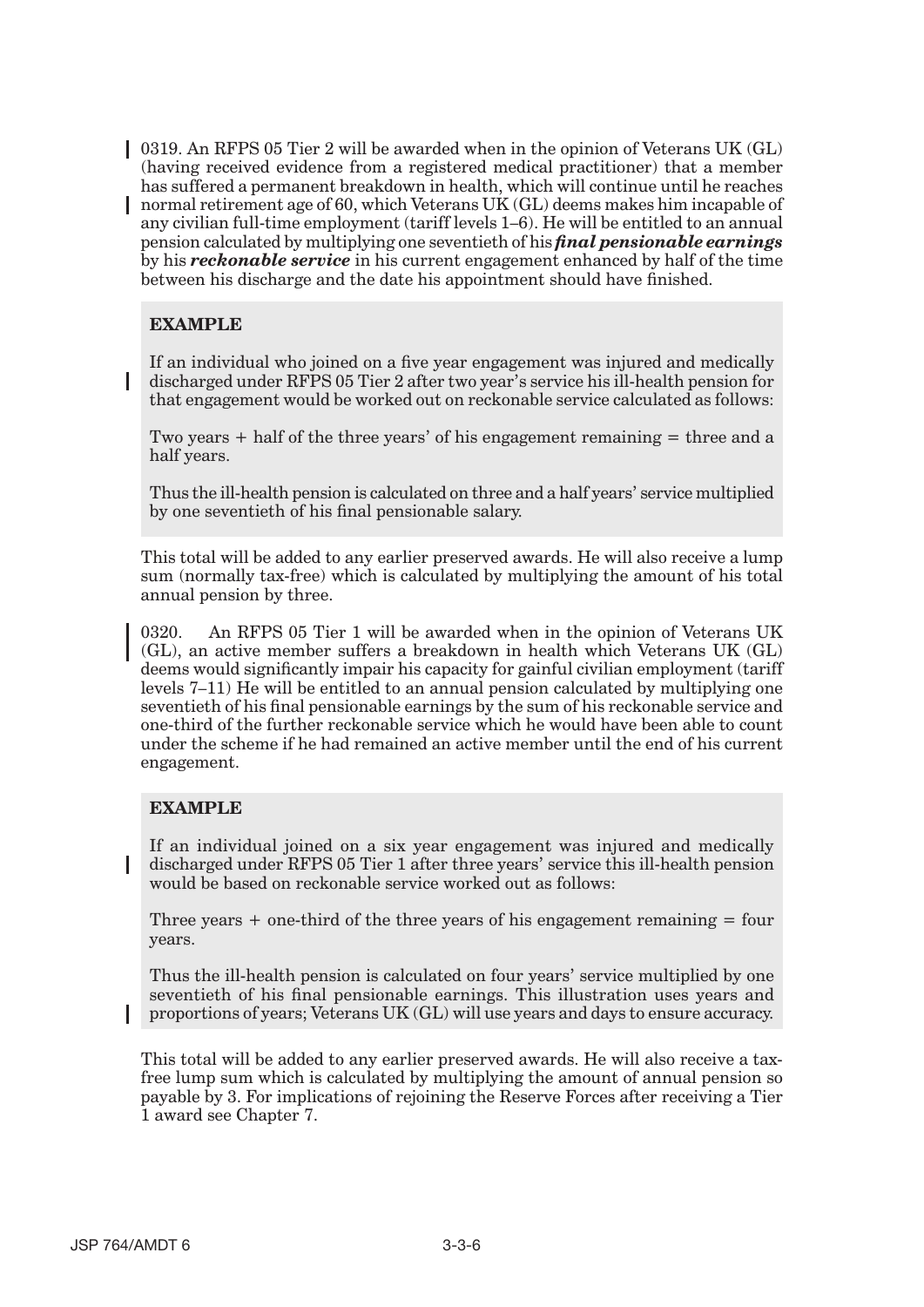0321. Once in payment, irrespective of the age of the recipient, ill-health pensions are adjusted in line with the Consumer Prices Index (CPI) each year, usually in April, using the previous September's annual headline rate of inflation.

0322. **Request by member for review.** A member entitled to a pension under RFPS 05 Tier 1 may request a review of his condition within five years of discharge. In exceptional circumstances a review may be conducted out of time.

0323. The request must be made in writing. Veterans UK  $(GL)$  will refer it to the Scheme Medical Adviser, and respond to the individual within two months. If an individual is not satisfied with the response then he can pursue it further through the Internal Disputes Resolution Procedure (IDRP) (see para 0913). If Veterans UK (GL) (having received evidence from a registered medical practitioner and other specialists) accepts that his discharge condition should be placed in RFPS 05 Tier 2, the member will become entitled to a payment which will depend on whether the original decision on his condition was wrong or whether his condition had deteriorated in an unexpected way.

0324. **Error in the original decision.** In the event of an error having been made he will be entitled to:

> (a) the difference between the pension paid and the pension he is then entitled to backdated to the date of his medical discharge and increased by the CPI as appropriate, and

> (b) the difference between the lump sum paid and the lump sum he is then entitled to, increased by CPI as appropriate.

## **EXAMPLE**

If an individual who left with an award based on an RFPS 05 Tier 1 condition two years into a five year engagement on a final salary of £25,000 he would have received a taxable pension of £1,071.43 and a tax-free lump sum of £3,214.29. The pension is calculated by multiplying £25,000 by three (two years + one third of the three remaining years to the end of the engagement) and then dividing by 70. The lump sum is three times the pension.

An RFPS 05 Tier 2 award for the same person would have resulted in a taxable pension of £1,250 and a tax-free lump sum of £3,750. The pension is calculated by multiplying £25,000 by three and a half (two years + half of the three years remaining of the engagement) and then dividing by 70. The lump sum is three times the pension.

Thus a successful review on the grounds that the original decision was wrong would result in the payment of:

- £178.57 extra in annual pension.
- • Any back payments due between the date of discharge and the date at which the higher pension is actually paid.
- • A tax-free lump sum of £535.71 (the difference between £3750 and £3214.29).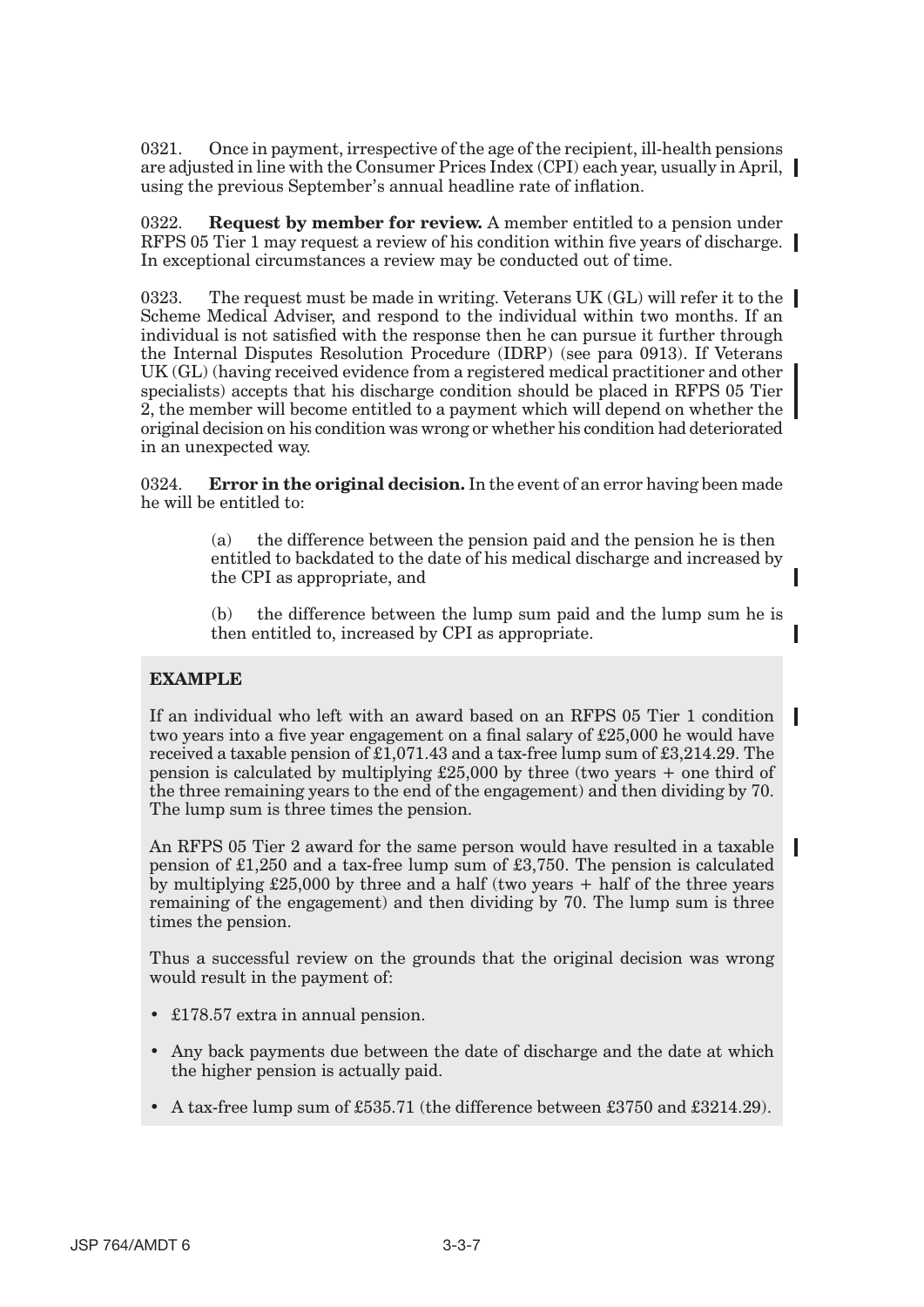0325. **Deterioration after an RFPS 05 Tier 1 award.** In allocating conditions tiers, account has been taken of expected deterioration and consequential conditions. Thus successful appeals relating to deterioration will be very rare. However, in the event of an appeal on the grounds of unexpected deterioration of a condition being successful he will be entitled to:

> (a) the difference between the pension paid and the pension he is then entitled to, backdated to the date of his application for review and increased by CPI as appropriate, and

> (b) the difference between the lump sum paid and the lump sum he is then entitled to, increased by CPI as appropriate.

0325A. HMRC rules do not allow a second lump sum to be paid so the difference in lump sum will be inversely commuted using factors provided by GAD and added to the pension.

#### **EXAMPLE**

I

Using the example in 0324, a successful review of a Tier 1 award to a Tier 2 award on the grounds of deterioration of the original condition would result in the payment of:

- £178.57 extra in pension
- • Any back payments due between the date of the application for review and the date at which the higher pension is actually paid (this can be paid as a lump sum), and
- The difference between a Tier 1 and Tier 2 lump sum of £535.71 will be inversely commuted using a factor only to increase the member's pension. If the factor was 4.2 this would lead to an additional increase in pension of £22.50 per annum.

0326. **Review of medical discharge by the scheme.** Although routine review is not intended, Veterans UK (GL) has the discretion to review any medical discharge and either reduce or stop the pension if they find that the condition which gave rise to the award has improved significantly or no longer exists. The review must take place before the member reaches the age of 60.

#### **GUARANTEED MINIMUM PENSIONS**

0327. If a member of RFPS 05 has a guaranteed minimum in relation to his pension under the scheme in respect of service prior to 6 April 1997, in accordance with Section 14 of the Pension Schemes Act 1993, the following applies:

> (a) From state pension age the member will be entitled to receive a pension payable for the remainder of his lifetime at the rate equivalent to a weekly rate of not less than the guaranteed minimum (subject to para 0329). If he continues serving beyond state pension age, payment may be postponed with his consent. If he does not consent, the GMP would be paid. If he continues serving for a further five years after reaching state pension age, and does not leave, he is entitled to receive the guaranteed minimum from that point unless he consents to a further postponement.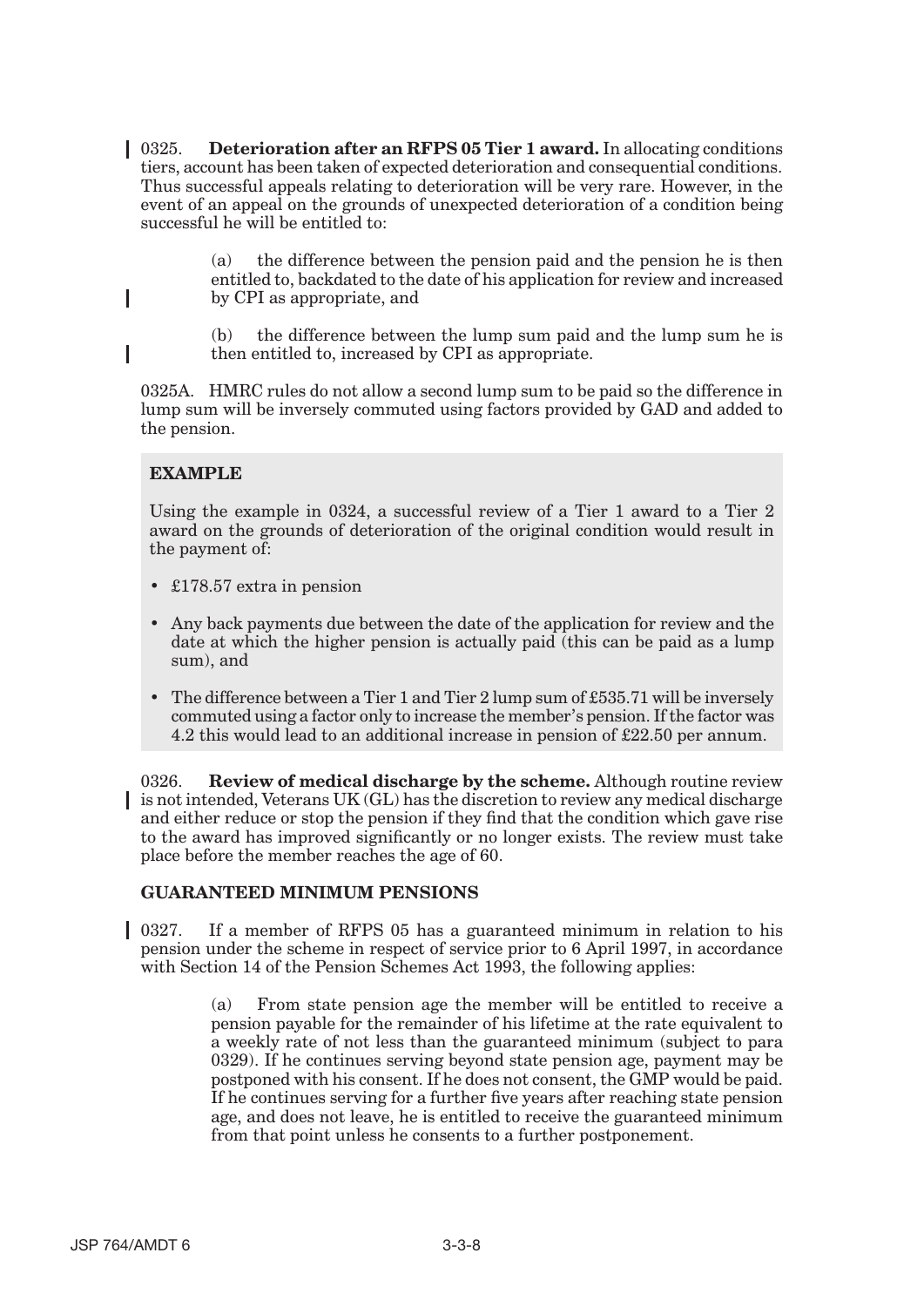(b) If the member dies leaving a spouse, a pension shall be provided for the spouse at a weekly rate of not less than half of the member's guaranteed minimum.

(It is appreciated that FTRS only dates back to 1997 but some members may transfer in value from another scheme which has a GMP element in it.)

0328. The GMP will increase in line with Section 148 Order (approximately average earnings) in deferment until age 60 for females and age 65 for males. The increase in payment depends on when the GMP was *accrued*. GMP accrued before 6 April 1988 does not increase in payment and GMP accrued after 5 April 1988 increase in payment in line with *CPI* but is capped at 3%.

0329. He will not receive a pension for life if:

- (a) the pension is forfeited (see paras 0907-0912):
	- (i) as a result of a conviction for treason, or
	- (ii) if he is convicted of Official Secrets Act offences, or

(b) the pension is commuted under the arrangements for commutation of small pensions and the conditions in regulation 60 of the Occupational Pension Schemes (Contracting-Out) Regulations are met.

#### **ALLOCATION OF PENSION**

0330. An *active member* or a *deferred member* whose pension is not in payment may opt to allocate up to a total of 37.5% or such lower percentage as appears to the scheme administrator to be capable of being allocated without risk that a part of the pension to which any person becomes entitled on the death of the member after 75 does not qualify as a dependant scheme pension for the purpose of section 167 of the Finance Act 2004 (the pension death benefits rule) of his pension to one or more person(s) who is financially dependent upon him. This can be one allocation of up to 37.5% of his pension or several allocations which, together, total no more than 37.5% of his pension.

0331. An active member who is due to leave the Reserve Forces with an ill-health pension or a deferred member who has applied to have his deferred pension paid early on ill-health grounds, will not be allowed to allocate part of his pension to anyone else.

0332. The election to allocate must be submitted to Veterans UK (GL) during the six months before the member's pension becomes payable. He may revoke it or amend it before his pension becomes payable, but, once his pension is in payment, the allocation cannot be changed or cancelled. Anyone considering making such an allocation might wish to take independant financial advice as to the tax or benefit implications of his plans. An electronic version of the allocation application form is available on the Defence intranet under "Armed Forces Pension Scheme 05" and on the internet at https://www.gov.uk/government/publications/service-personnel-andveterans-agency-spva-pensions-forms. The application must be sent to Veterans UK  $(GL).$ 

0333. Allocation means that during the member's lifetime, any pension payable would be paid at a reduced rate and that, on his death, the nominee(s) would benefit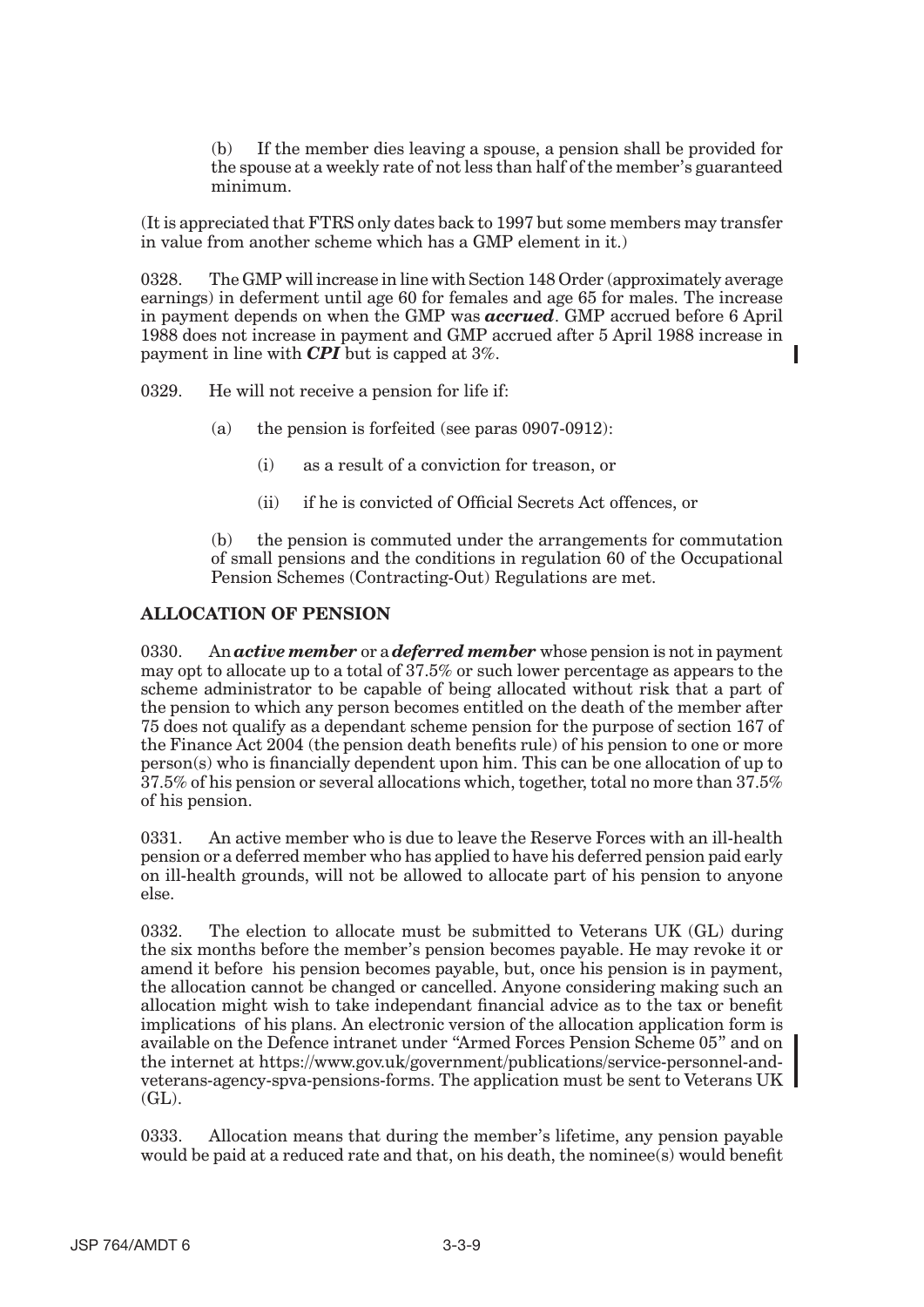from the allocation for life. The sum payable to the beneficiary will be calculated by the *scheme actuary*, taking into account their age and sex. Allocation tables for males allocating to a female beneficiary and females allocating to a male beneficiary are at Part 4, Chapter 4. Factors for allocating to a same sex dependant will be produced by the Government Actuary when required. The arrangement will not be binding on the member until he has seen and accepted the actuary's figures. There will be no charge for the administration linked with the making of an allocation. Allocation does not reduce the level of spouse's, civil partner's, eligible partner's or eligible children's pension as these benefits *accrue* separately from the *member's* benefits., but in some cases there may be tax implications for them. Members are advised to take financial advice at his own cost before entering into such an arrangement as there are possible tax implications should he die at or after the age of 75. See Part 4, Chapter 6 for further details.

0334. If the member dies after having made an allocation but before his pension is due to start, his option will be invalid.

0335. If there is evidence of coercion or duress in respect of the option to allocate pension, or if Veterans UK (GL) is of the opinion that the member was mentally impaired at the time he made the election and would not have made it had it not been for the impairment, the option will be invalid.

0336. If the member dies within two years of receiving his pension and it is found that he has made a false declaration about his health in connection with making the allocation, payment to the beneficiary of the allocation may be withheld. Any pension foregone by the member will be credited to his estate.

#### **INVERSE COMMUTATION**

0337. Benefits may also be improved by *inverse commutation* which redistributes the lump sum in one of two ways. An active member or a deferred member may opt to exchange the whole or part of his pension lump sum for an increase in the amount of pension payable to:

- the *member*'s pension only
- both member's and dependants' benefits.

## **EXAMPLE**

An individual retires at age 60 with 7 years' reckonable service and final pensionable earnings of £35,000 pa. He is entitled to a pension of £3,500 pa  $(7 \times \text{\textsterling}35,000 \times \text{\textsterling}1/70)$ and a lump sum of  $\pounds10,500$  (3 x  $\pounds3,500$ ). He opts to exchange  $\pounds5,000$  of his lump sum for an addition to his own pension. The factor per £100 is 5.40, therefore £5,000/£100 x 5.40 = £270 additional pension pa. If he were to increase both his and his spouse's pension the factor would be 4.72, which would increase their pensions by £5,000/£100 x 4.72 = £236 pa.

The actual conversion factors, showing the amount of additional pension obtained per £100 of the lump sum foregone is dependent on the age and sex of the person receiving the pension, appear in Part 4, para 0415.

0338. This option can only be exercised within the six months before the pension is due to come into payment. The application must be sent to Veterans UK (GL) who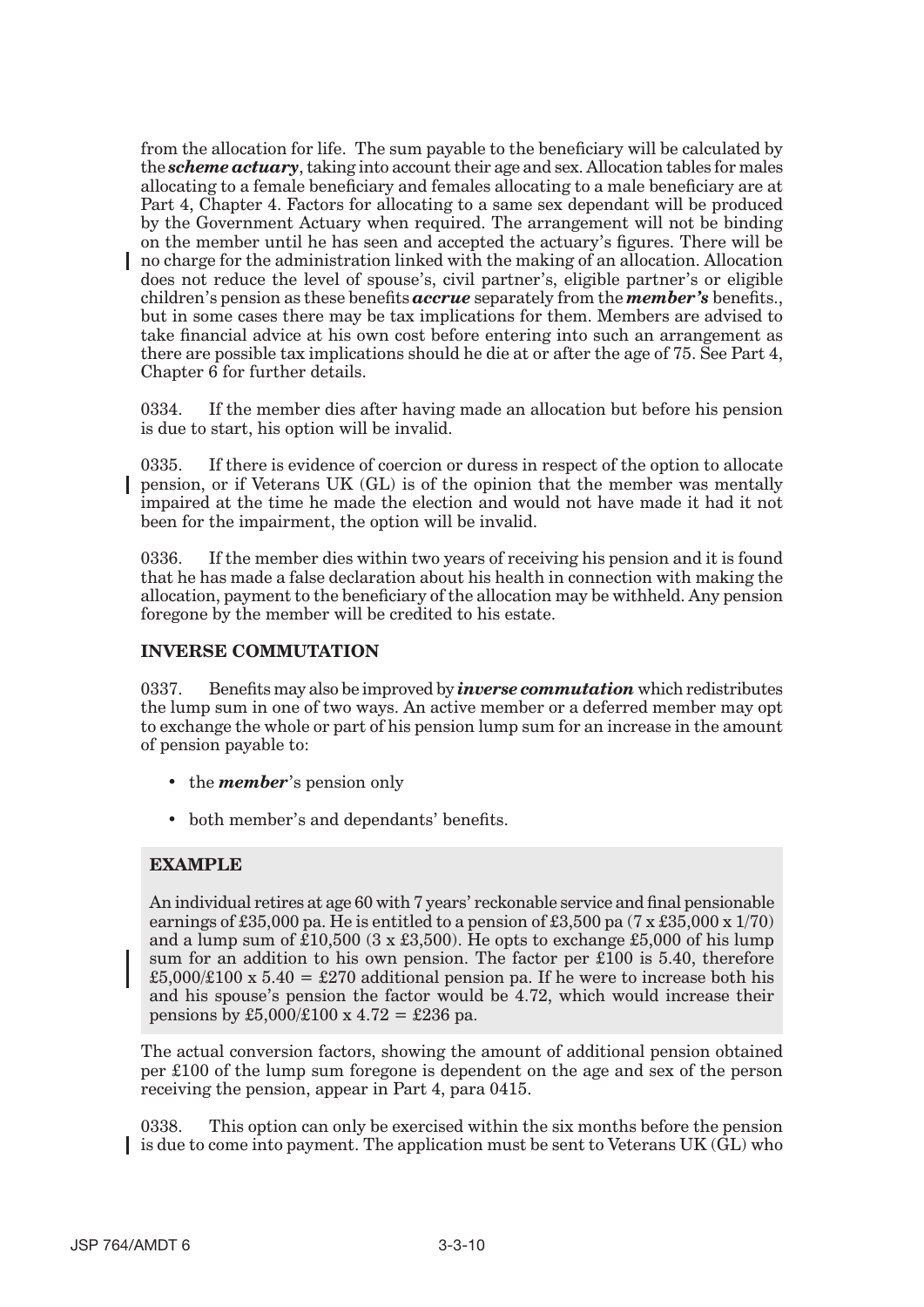will arrange for the value of the exchange to be calculated by the *scheme actuary*. An electronic version of the Inverse Commutation application form is available on the Defence intranet under "Armed Forces Pension Scheme 05" and on the internet https://www.gov.uk/government/publications/service-personnel-and-veterans-agencyspva-pensions-forms. The application must be sent to Veterans UK (GL). Once the member has seen and accepted the actuary's figures, the exchange is agreed and the lump sum is reduced by the amount exchanged whether or not the pension that is to be increased as a result of the option actually becomes payable. For example, if a member reduces his lump sum to improve his and his partner's benefits but she dies before him, the exchange will not be reversed.

0339. An individual who is being medically discharged with an ill-health pension will be allowed to inversely commute his pension lump sum, as will an individual who applies to have his preserved pension paid early on ill-health grounds. If a member opts for *inverse commutation* but dies before his pension becomes payable, the option is invalid.

0340. There will be no charge for the administration linked with opting for inverse commutation.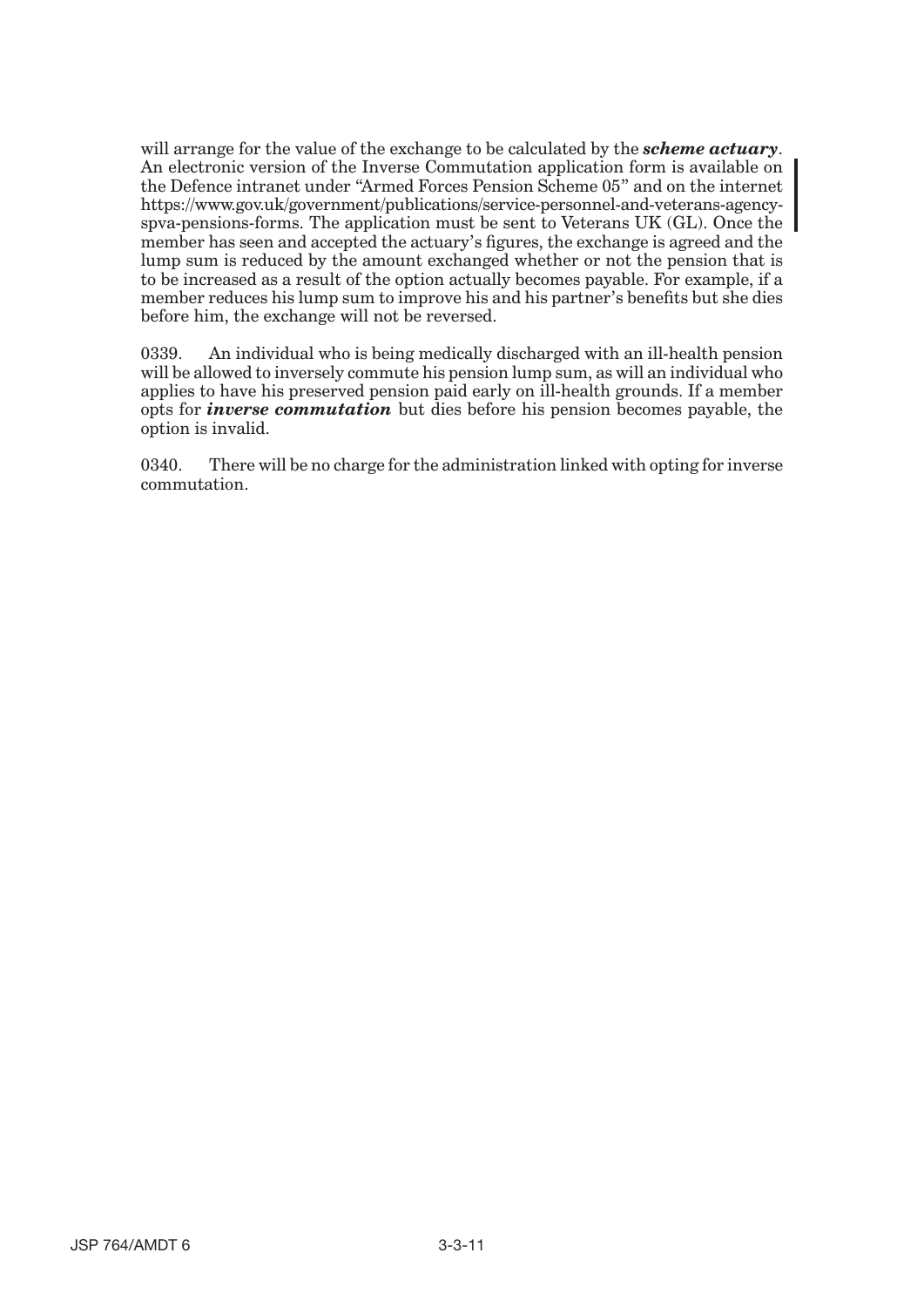Deliberately Blank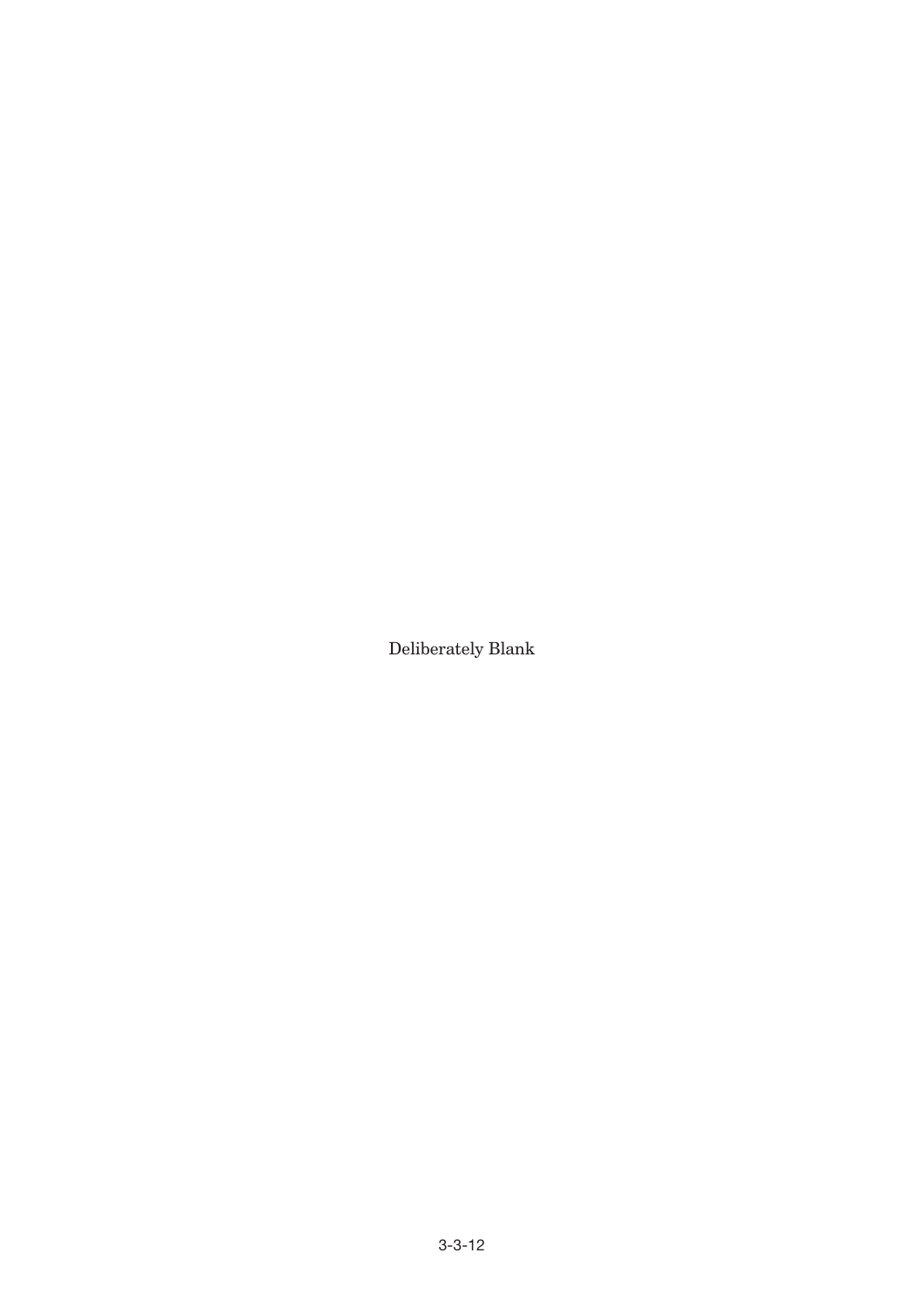# **DEATH BENEFITS**

## **GENERAL**

0401. Pensions for *spouses*, *civil partners*, *eligible partners* and *eligible children* are payable from the day after the date of the death of the member but they must be claimed. Lump sums will be paid to the individuals or organisations nominated by the member or, where there is no nomination, to his spouse, civil partner or eligible partner. If he dies with no nominees, spouse*,* civil partner or eligible partner the lump sum will be paid to his estate. The calculations described in this Chapter assume that dependants' benefits have not been increased by *allocation* (Chapter 3, paras 0330-0336) or *inverse commutation* (Chapter 3, paras 0337-0340).

0402. In circumstances where the individual is 'missing', the date of death used for pensions purposes will be notified to Veterans UK (GL) by the Joint Personnel Administration Centre (JPAC).

0403. A married member or a member who enters into a *civil partnership* does not need to take special action for their spouse or civil partner to receive a pension, as the relationship is a legally documented one. For a member who is not married or in a civil partnership but has a partner, things are not so clear. By nominating his partner as the recipient of the lump sum it would add to the evidence which would be considered when establishing eligibility for pension. (See para 0418 for eligibility criteria.)

0404. Members may nominate more than one individual or one incorporated or unincorporated body as the recipient of a lump sum in the event of his death. The nomination must be made to Veterans UK (GL) in writing, and if there is more than one nominee, he must specify the percentage which will go to each. It may be revoked or altered but, again, this must be done in writing. It is the responsibility of the member to review his nomination from time to time but unit administration or personnel staffs should raise the issue of nomination when they are notified that, for example, a member has married, *divorced*, become a widow(er) or dissolved a civil partnership. An electronic version of the nomination form is available on the Defence intranet under "Armed Forces Pension Scheme 05" and on the internet at https://www.gov.uk/government/publications/service-personnel-and-veterans-agencyspva-pensions-forms. The application must be sent to Veterans UK (GL).

0405. The nomination becomes invalid if:

(a) the member nominated his or her spouse or civil partner and then the relationship is legally dissolved. There will be instances where the member will want his ex-spouse or civil partner to receive the lump sum irrespective of the break up of the relationship and, in these circumstances, the member must submit a new nomination post-dating the divorce or dissolving of the civil partnership,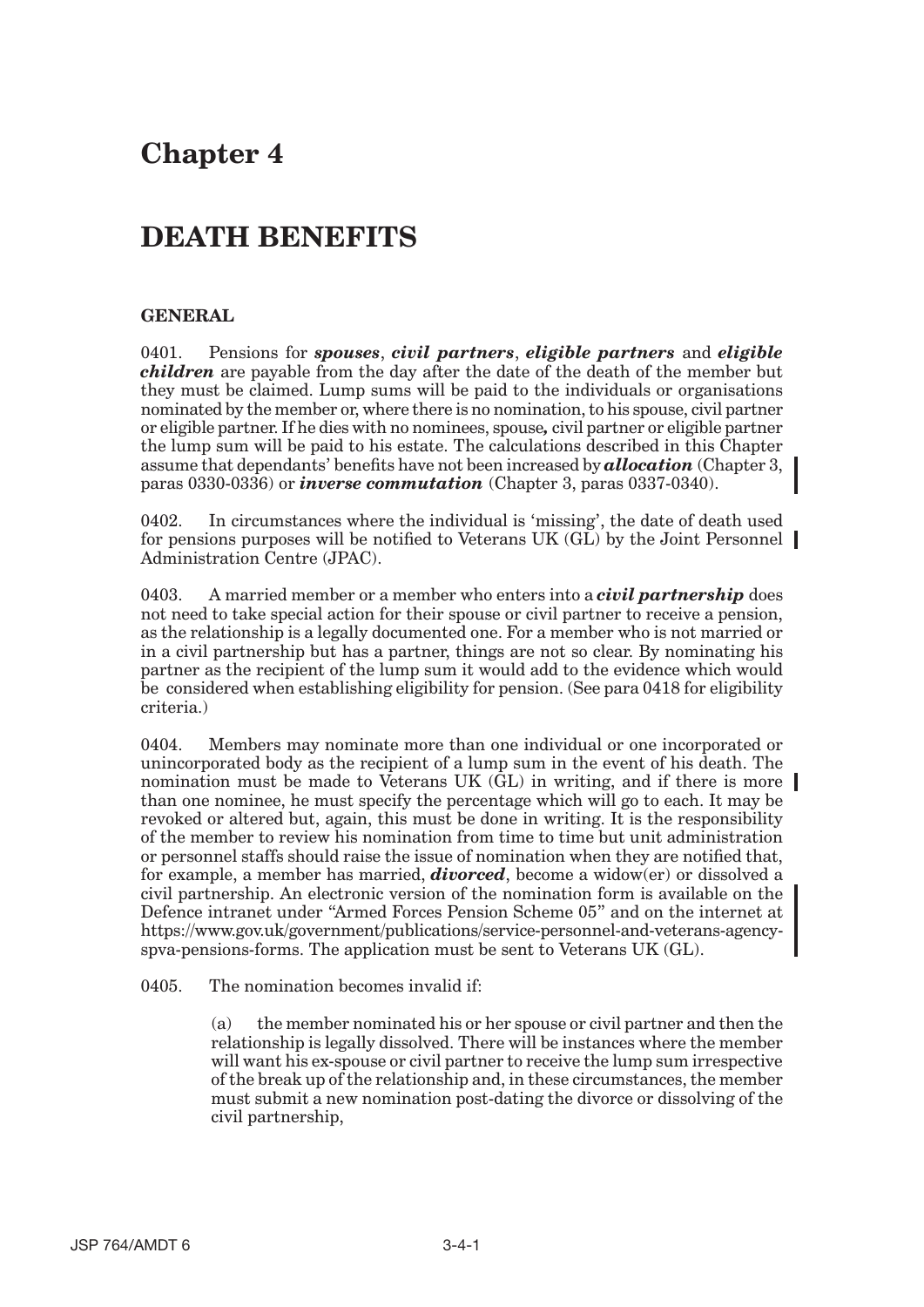(b) the nominee dies before the member,

(c) the nominee is convicted of the murder or manslaughter of the member, or

(d) the nominee is convicted of any other offence of which the unlawful wounding or killing of the member is an element.

0406. The timescales within which lump sums must be paid are:

- for a death in service where the beneficiary is known (eg a nomination or, if there is no nomination, a surviving spouse, civil partner or eligible partner), normally within one month of notification of the death (see para 0409);
- for a death in service where there are no nominee(s), spouse, civil partner or eligible partner as soon as possible after the grant of probate/letters of administration but, in any case, within two years of the death of the member;
- for death after leaving the Reserve Forces, as soon as possible but, in any case, within two years of notification of the death of the member. This longer timescale takes account of the fact that Veterans UK (GL) will not get to know about a death unless someone tells them and, even then, it is necessary to establish who the beneficiary is (see para 0411). (Again, if there is no nomination but the deceased had a spouse, civil partner or eligible partner, they will automatically be the beneficiary.)

0407. Where there is a court order requiring that a payment should be made to the member's former spouse or civil partner, the calculations will be undertaken as if the order had not been made and then reduced by the amount payable under the order.

0408. Pensions and lump sums may be suspended, reduced or recovered if:

(a) the member or the beneficiary made a false declaration or deliberately suppressed a material fact in connection with the award;

(b) Veterans UK (GL) considers it appropriate to do so (eg reduction of children's pensions on the birth of an additional eligible child after the death of the member).

## **LUMP SUMS**

I

I

0409. **Death in Service.** If an *active member* (including a member who also has preserved benefits from this scheme or AFPS 75) dies in service, a lump sum (normally tax-free) will be paid to a nominated recipient(s), his spouse, civil partner or eligible partner or, if he has none of these, to his estate. The value of the lump sum will be four times his pensionable earnings. As a death-in-service lump sum is paid, there will be no additional lump sum payable in respect of the preserved benefits. This entitlement is irrespective of length of service.

0410. If the deceased was in service but also in receipt of a pension from this scheme or AFPS 75 (albeit that it is abated or suspended), a lump sum will be paid to his nominated recipient(s), his spouse, civil partner or eligible partner or, if he has none of these, to his estate. The value of the lump sum will be four times his pensionable earnings less the lump sum already received.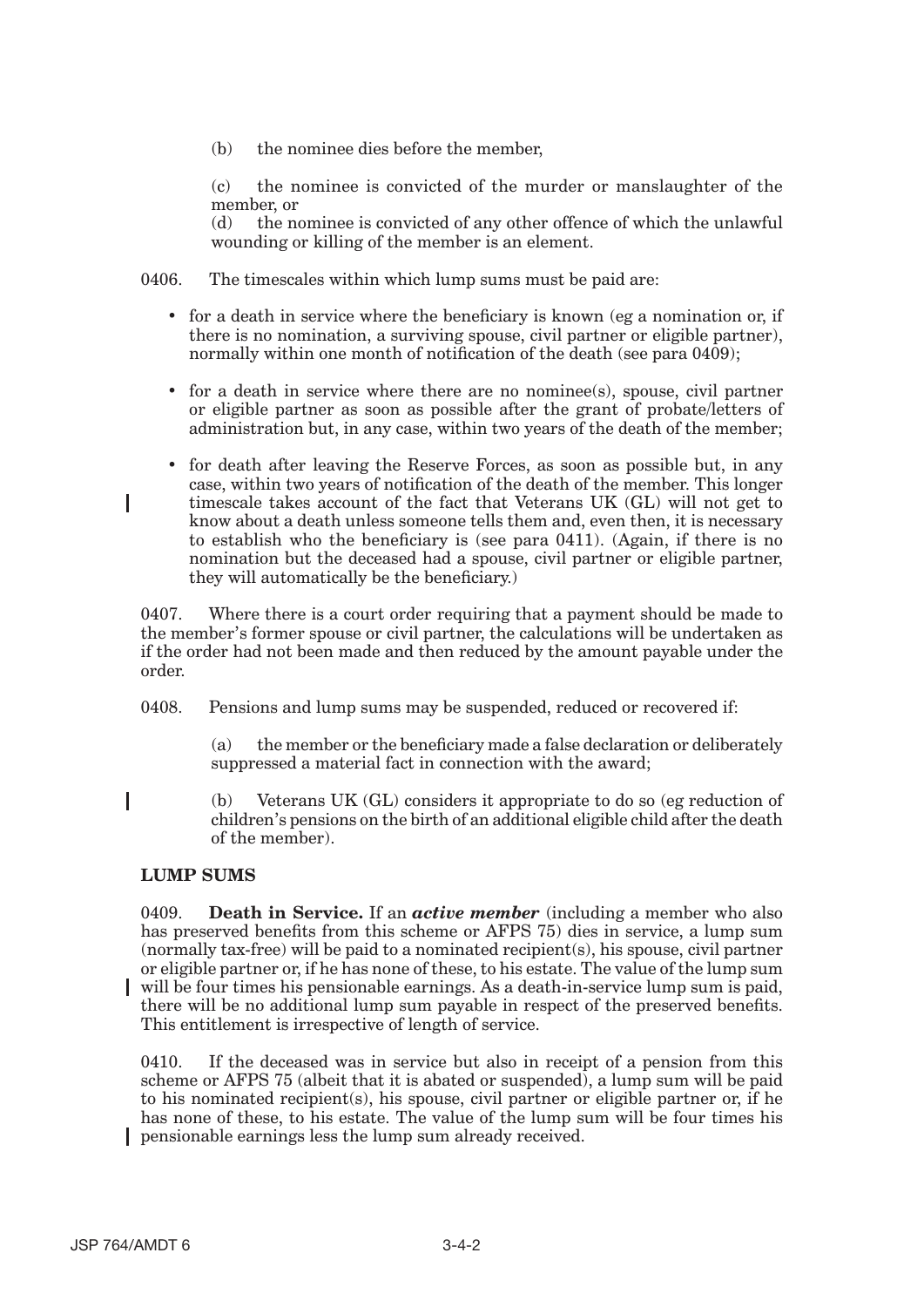## **EXAMPLE**

If an individual dies in service as a member of RFPS 05 he is entitled to a tax-free lump sum equivalent to four times his pensionable earnings. If he previously left the Armed Forces with an Immediate Pension (IP) under AFPS 75, he would receive four times his pensionable earnings less the IP lump sum.

0411. **Death after leaving the Service.** If a *preserved member* dies, his deferred pension lump sum will be paid to his nominated recipient(s), his *spouse*, *civil partner* or *eligible partner* or, if he has none of these, to his estate. The lump sum will be adjusted to take account of inflation between his discharge and his death and the resulting lump sum will be tax-free.

0412. If a *pensioner member* dies, his pension ceases. If he dies within five years | of drawing his pension, his spouse, civil partner, eligible partner or his estate will be paid the balance of five years' worth of pension, less the value of the pension lump sum and pension he has already received. This payment will be tax-free.

## **EXAMPLE**

If an individual leaves the Armed Forces at age 60 with a pension of £20,000 per year but dies six months later his estate will receive a lump sum of £30,000. The value of five years' worth of pension would have been £100,000. He has already received a pension lump sum of £60,000 and £10,000 pension (total of £70,000). Thus the balance of 5 years' worth of pension is £30,000.

0413. **Death of a pension credit member.** If a *pension credit member* dies before any pension credit benefits have become payable, a tax-free lump sum will be paid to his estate. The value of the lump sum will be three times the annual amount payable.

0414. If a pension credit member dies after any pension credit benefits are in payment, the balance of five years' worth of pension will be paid to his estate less the value of any benefits received including any lump sum already paid. This lump sum will be tax-free.

0415. Where the individual dies who is a pension debit member his pension benefits are calculated as if he were not a pension debit member and then reduced in accordance with his PSO. The Death in Service Lump Sum alongside the children's pensions are not normally included when valuing a member's benefits for a pension share. Therefore if any of these benefits should become payable then these benefits should not be reduced by the percentage/monetary amount stated in the PSO even if a PSO remains in place. In these circumstances HMRC limits are disregarded for the purposes of making the calculations but not in respect of the amount actually paid. Attributable benefits paid out under the Armed Forces Compensation Scheme (AFCS) or/and the Reserve Forces Attributable Benefits Scheme (RFAB) and are not considered under a pension share.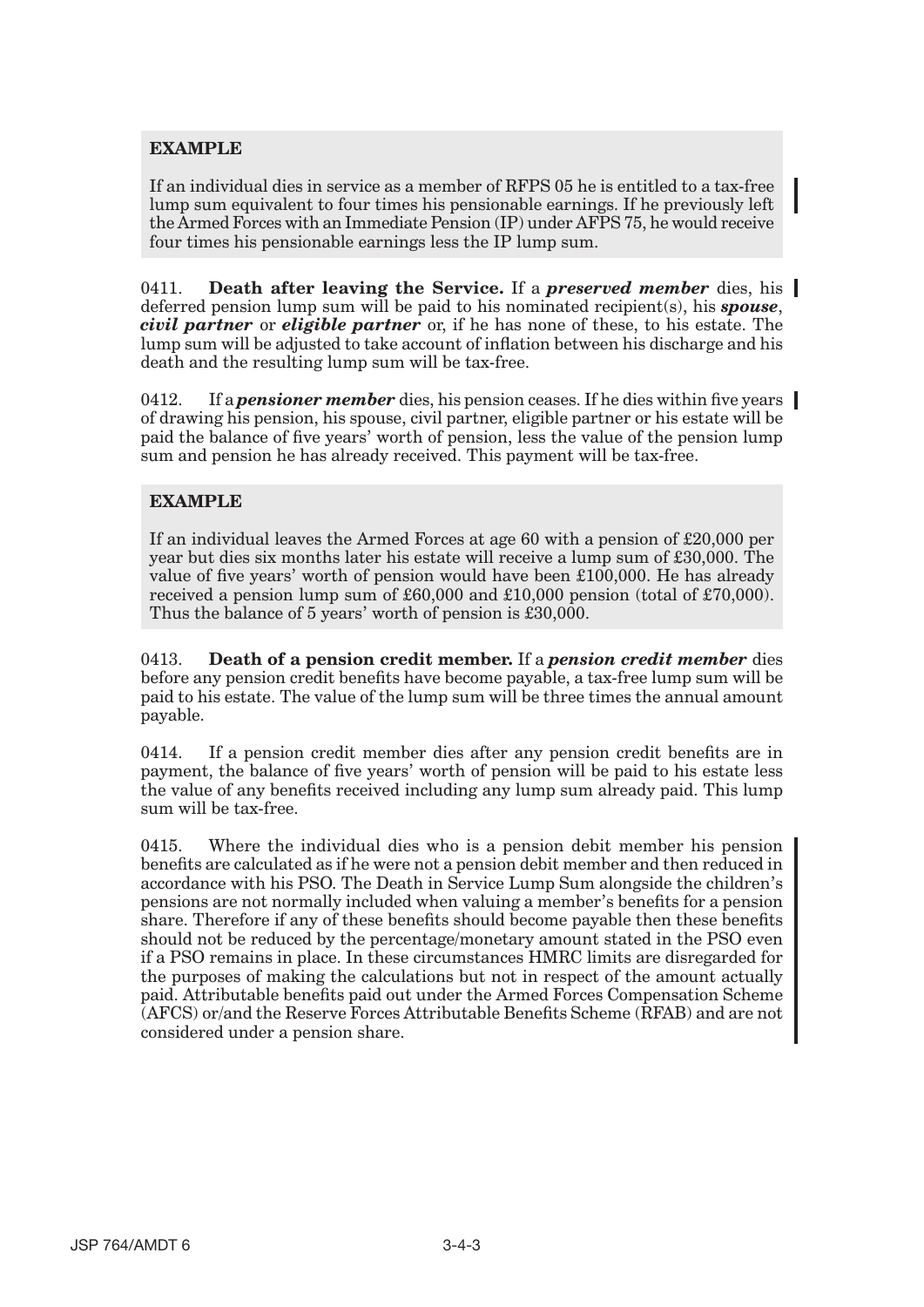## **EXAMPLE**

The pension benefits of an FTRS Sergeant who died in service at age 45, who had served eight years of a 10 year engagement on pensionable earnings of £30,000 would be worked out as follows:

9 (this is 8 + half of the two years he could have served to the end of his engagement)  $x \pounds 30,000 \times \frac{1}{70} = \pounds 3,857.14.$ 

If, six years into his service, he got divorced and a PSO was made which gave his ex-spouse 50% of his accrued pension rights to that point. The monetary amount would be annotated on his pension file. On his death, the annotated amount would be increased by pension increases and taken away from the sum calculated above.

If the amount annotated was £1,200, and assuming that the rate of increase was  $2\%$ pa, the amount deducted from the pension entitlement calculated above would be £1,248.48. This would mean that the benefits for any eligible spouse, civil partner or eligible partner would be based on a members pension entitlement of £2,608.66  $(£3,857.14 - £1,248.48)$  rather than the £3,857.14 which would have applied had it not been for the Pension Sharing Order.

#### **PENSIONS FOR SPOUSES, CIVIL PARTNERS OR ELIGIBLE PARTNERS**

#### **Eligibility**

0416. If an *active member* with two years' *qualifying service*, a *deferred member* or a *pensioner member* dies leaving a *spouse* or *civil partner*, the surviving spouse or civil partner is entitled to a pension for life. Under the provision of the *Civil Partnership Act 2004*, civil partners will be treated similarly to spouses as far as is reasonably practicable.

0417. Under the provisions of the Marriage (Same Sex Couples) Act 2013 which came into force on 13 March 2014, same sex spouses will be treated similarly to civil partners. If the marriage or civil partnership ceremony took place less than six months before the member's death, the pension may be withheld, although the Guaranteed Minimum Pension (*GMP)* may not*.* (For information on GMP see Chapter 3, paras 0327-0329.) In deciding whether the pension should be withheld Chief Defence Personnel Remuneration AFPS 05 Pol (CDP Rem AFPS 05 Pol) will consider all the facts. If CDP Rem AFPS 05 Pol concludes that the marriage/civil partnership has been contracted simply to obtain a pension which would otherwise not be paid, the pension will be withheld. If the individual is not happy with the decision made they can pursue through IDRP (see Chapter 9, para 0913).

0418. If an active member or a deferred member with two years' qualifying service or a *pensioner member* dies leaving a surviving *eligible partner* and no surviving spouse or civil partner, the surviving eligible partner is entitled to a pension for life providing they can demonstrate that at the time of the member's death:

> (a) the person and the member were cohabiting as partners in a substantial, exclusive, committed relationship,

> (b) the person and the member were not prevented from marrying or entering a civil partnership, and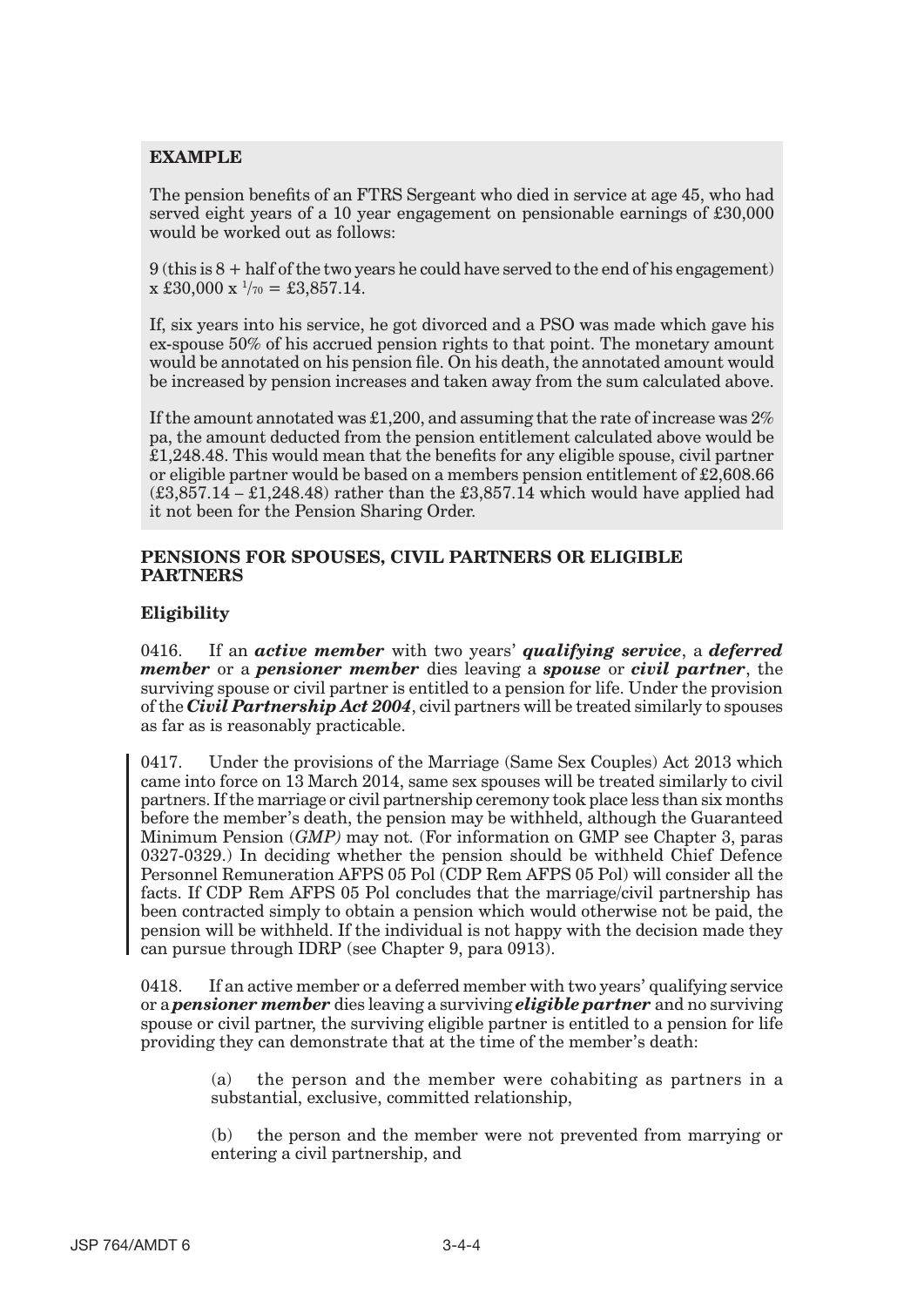(c) either the person was financially dependent on the member or they were financially interdependent.

To support such a claim, Veterans UK (GL) would expect to see some of the following as evidence:

- nomination for receipt of the scheme member's pension under the scheme;
- evidence of regular financial support by the scheme member;
- • provision under a will naming the partner as a beneficiary in relation to a substantial proportion by value of the scheme member's estate (or vice versa);
- a life insurance policy, valid at the time of the scheme member's death, which was taken out by the deceased naming his partner as beneficiary or which was taken out by the partner naming the scheme member as beneficiary;
- joint ownership of a dwelling or other property of a substantial nature;
- a lease or rental agreement relating to a dwelling where the scheme member and the partner lived, under which both the deceased and the partner were liable to pay rent;
- • joint bank or building society accounts from which money could be withdrawn by either the scheme member or the partner;
- financial arrangements entered into by the scheme member and the partner jointly;
- • a valid power of attorney exercisable by the scheme member in relation to the partner or the partner in relation to the scheme member;
- payment by the scheme member of the partner's debts or by the partner of the deceased's debts;
- shared responsibility for children,
- length of relationship.

This list is not exhaustive. If the claim for the scheme member's pension is rejected the individual can pursue the claim through IDRP (see Chapter 9, para 0913).

0419. Where a pension is payable to a *spouse, civil partner* or *eligible partner*  who is more than 12 years younger than the member, the amount of pension will be reduced by the lesser of the following:

(a) 50% of the pension calculated, or

(b) 2.5% times the number of whole years by which the beneficiary is younger than the member.

This reduction is made in recognition that, where the spouse, civil partner or eligible partner is significantly younger than the member, the pension will be in payment for longer than the period used in the actuarial calculations upon which the scheme costings rely. The reduction does not result in a higher percentage of the member's pension being available for children's pensions.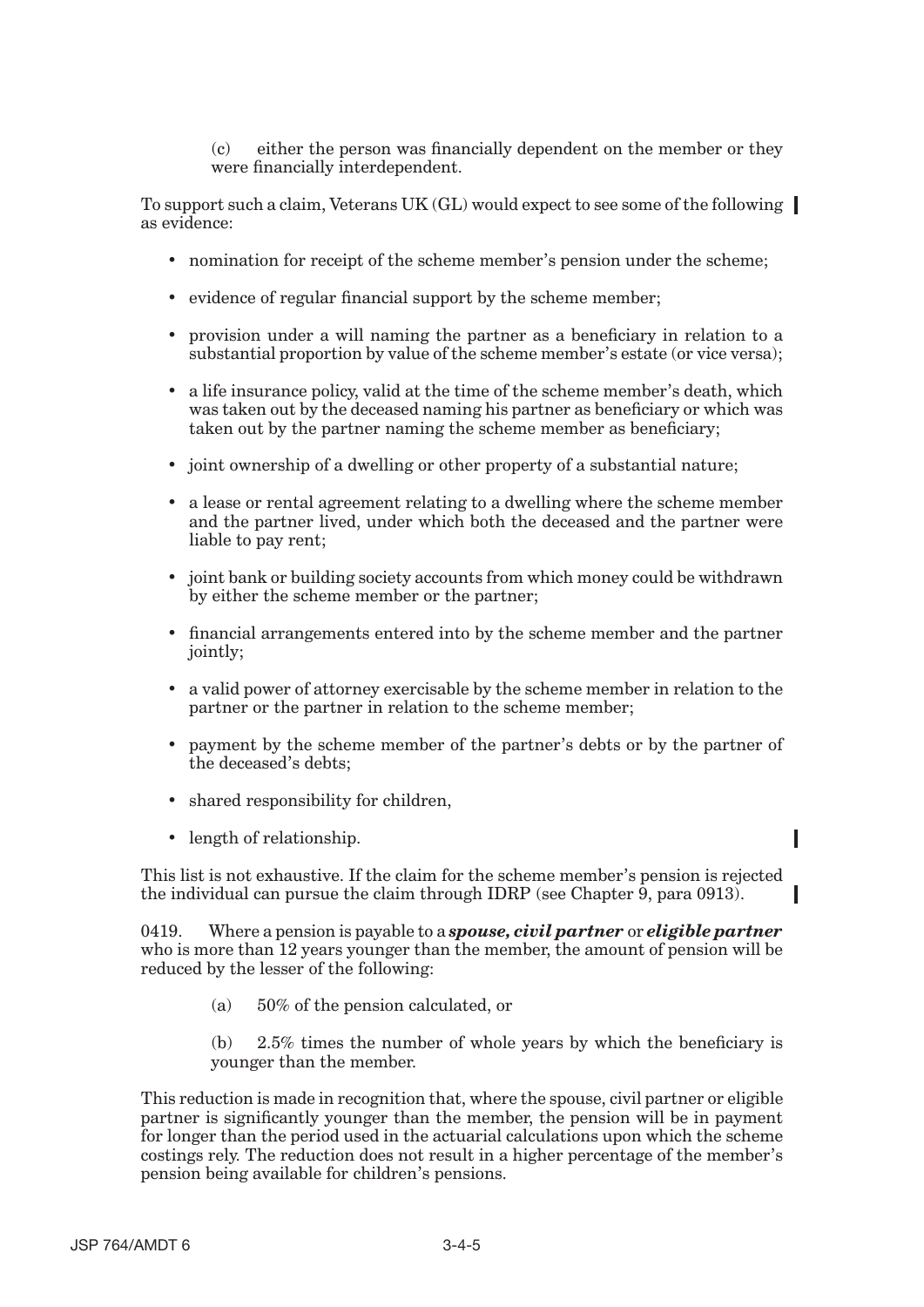## **EXAMPLE:**

| No of whole years<br>younger than<br>member | <b>Reduction in</b><br>spouse's, civil<br>partner's or eligible<br>partner's pension |
|---------------------------------------------|--------------------------------------------------------------------------------------|
| 12                                          | Nil                                                                                  |
| 13                                          | $2.5\%$                                                                              |
| 18                                          | 15%                                                                                  |
| 23                                          | 27.5%                                                                                |
| 28                                          | 40%                                                                                  |
| 32                                          | 50%                                                                                  |
| 34                                          | $50\%$                                                                               |

0420. Para 0419 does not apply where the member transferred from AFPS 75 under the OTT arrangements and was married to the beneficiary at the common date of transfer (6 April 2006). If the couple who qualified for these preserved rights divorce and remarry each other, they lose their preserved rights. There are no such preserved right for unmarried partners as they were not entitled to non-attributable pension benefits under AFPS 75.

## **Calculation of spouse's, civil partner's or eligible partner's pension**

0421. In the case of the death of an *active member* with at least two years' *qualifying service*, the amount payable will be the member's *final pensionable*  earnings, multiplied by  $\frac{1}{112}$ , multiplied by his *reckonable service* enhanced by half the further reckonable service he would have been able to count had he served until the end of his engagement. This will then be added to any previous, separately calculated preserved awards under RFPS 05. The value of the pension is subject to para 0419, any PSO that may be in place and to a maximum of 37.1 /3 years' worth of reckonable service.

## **Example of calculation of reckonable service**

If an individual died two years into a five year engagement, the number of years' service his spouse's, civil partner's or eligible partner's pension would be based on is three and a half years (two years actual service + half of the three years remaining on the engagement).

## **Example of calculation of pension**

If the person in the above example had a final pensionable earnings of £30,000, his spouse, civil partner or eligible partner would receive a pension of £937.50  $(\pounds 30,000 \times 3.5 \times \frac{1}{112}).$ 

0422. Veterans UK (GL) will automatically add together any previous RFPS 05 awards.

0423. In the case of the death of a *deferred member*, the amount payable is calculated by multiplying the member's final pensionable earnings (adjusted for inflation which has taken place between his discharge from the Reserve Forces and his death) by  $\frac{1}{112}$ , and then by his *reckonable service*. The maximum reckonable service which may be used for this calculation is limited to 37  $\frac{1}{3}$  years. The value of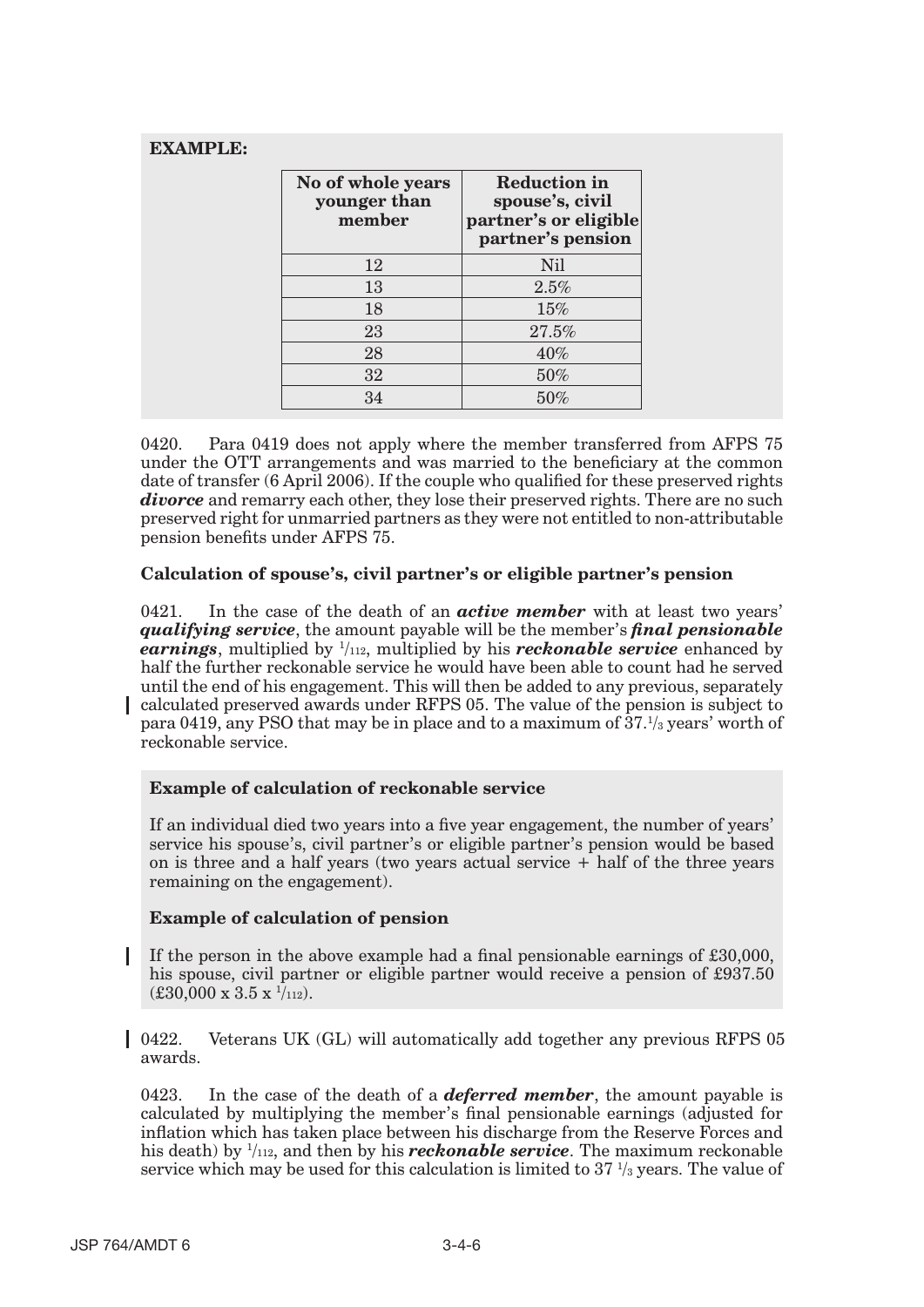the pension is subject to para 0419 and any PSO that may be in place. Any allocation that had taken place will be disregarded when calculating spouse's, civil partner's or eligible partner's pensions.

0424. In the case of the death of a *pensioner member*, the amount payable is calculated by multiplying the member's final pensionable earnings by  $\frac{1}{112}$ , and then by his reckonable service. The maximum reckonable service which may be used for this calculation is limited to 37 1 /3 years. The value of the pension is subject to para 0419 and any PSO that may be in place if the member is in receipt of an ill-health pension (see Chapter 3, para 0319 and 0320), the enhanced reckonable service used to calculate this pension will also be used to calculate the spouse's, civil partner's or eligible partner's pension.

0425. Where a *spouse, civil partner* or *eligible partner* is entitled to two or more pensions the total amount of the pensions payable must be reckoned on service not exceeding 35 years unless one or more of the members has more than 35 years' reckonable service, in which case the limit is 371 /3 years. The sum payable should be calculated in such a way as to give the greatest total amount.

## **EXAMPLE**

If an individual receives a partner's pension of £5,000 per year based on awards totalling 10 years' reckonable service, then, following a marriage/civil partnership to another RFPS 05 member, is entitled to a spouses pension of £3,000 per year based on nine years' total reckonable service, the spouse is entitled to receive both pensions. If the spouse goes on to marry or forms a civil partnership with another RFPS 05 member, who then dies, leaving her with an entitlement to pension of £2,000 per year based on six years' total reckonable service, the spouse is entitled to keep all three pensions.

If the spouse then goes on to become entitled to a further RFPS 05 spouses pension worth £8,000 per year based on 10 years' total reckonable service, the pension will be limited to benefits based on 35 years. The reduction will be made to the least valuable pension.

If an individual receives a partner's pension of  $£10,000$  per year based on 25 years' total reckonable service, then, following a marriage/civil partnership to another RFPS 05 member, is entitled to a spouses pension of £16,750 per year based on ı 371 /3 years' total reckonable service, the second pension will remain in payment and the first pension will stop.

## **Trivial Commutation Lump Sum Death Benefit**

0425A. Dependants' pension benefits are not Benefit Crystallation Events (BCE) and are therefore not normally tested against the Life Time Allowance (LTA). However, if a pension due to a dependant is worth less than £18,000 it can be trivially commuted. The lump sum is taxable as pension income on the recipient.

## **Trivial Commutation Tax Charge**

0425B. Trivial commutation lump sum death benefits are taxed at the PAYE rate for the individual. It is unlikely that Veterans UK will have the relevant tax code so it should be taxed as pension income under an emergency code.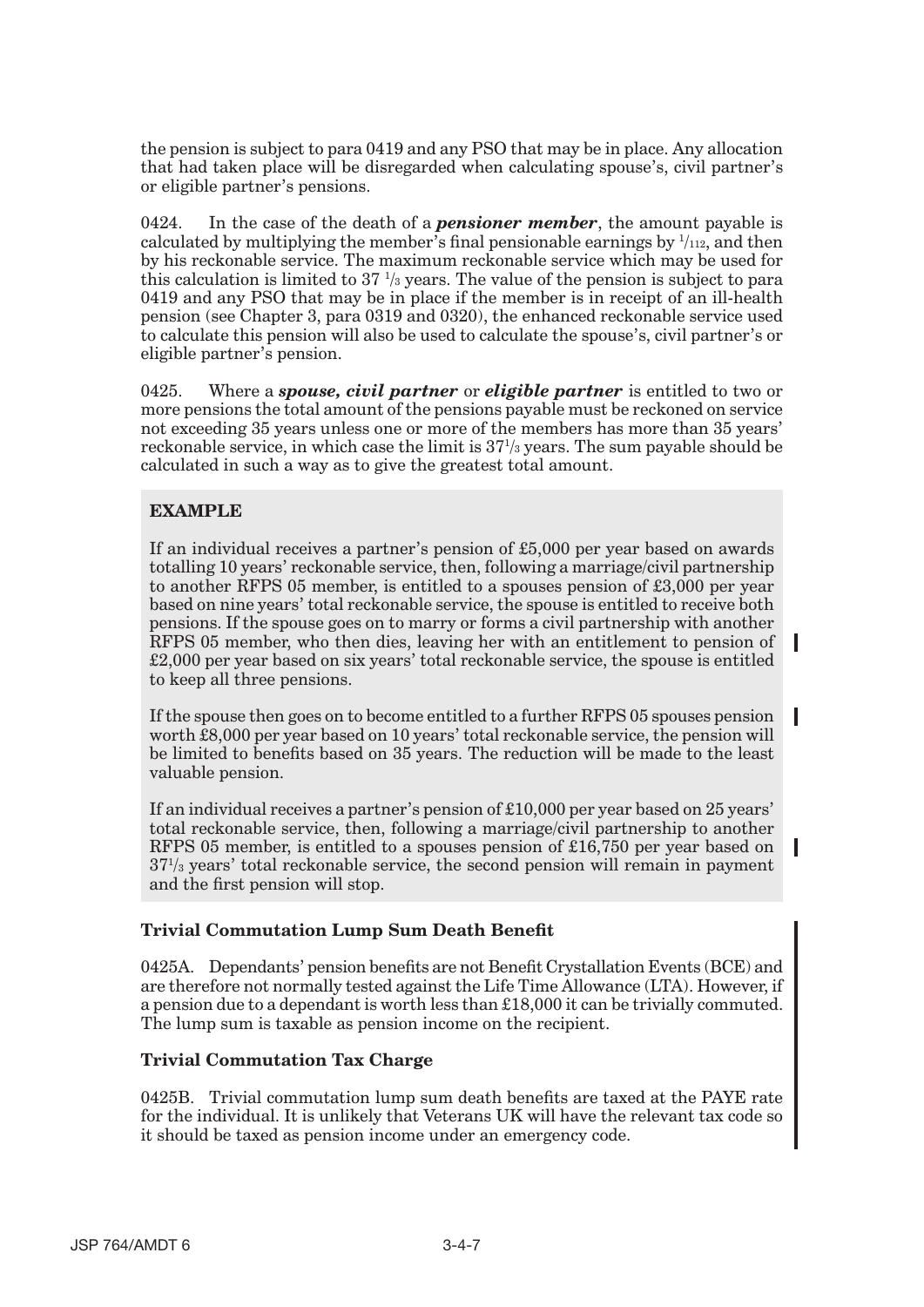#### **PENSIONS FOR ELIGIBLE CHILDREN**

0426. A member must have accrued two or more years' *qualifying service* for his children to be entitled to a pension on his death. An *eligible child* is a natural child or any other child who meets conditions (a), (b) or (c) and was financially dependent upon the member at the date of his death. The conditions are:

(a) that the person is under the age of 18, or

(b) that the person is in full-time education or vocational training and is aged under 23, or

(c) the person is unable to engage in fulltime gainful employment because of a mental or a physical impairment.

0427. The member may be regarded as leaving a child providing he or she is born before the first anniversary of the member's death. No pension is payable in respect of the period before the child is born. The amount payable to existing eligible children will be adjusted to take account of the additional eligible child or when an eligible child ceases to be eligible.

0428. A child who qualifies under para  $0426(b)$  who is prevented from attending his full-time educational or vocational training by ill-health will keep his pension unless he voluntarily drops out of that education or training or is too ill to continue.

0429. There may be a gap of up to 15 months between leaving school and going into higher education or vocational training or during the higher education or vocational training. A pension will not be payable during this period. If the child is working pending a place in full-time education or vocational training, he must take up that place within this 15 month period.

0429A. Children's pensions are not normally included when valuing a member's benefits for a pension share. Therefore if this benefit should become payable then this benefit should not be reduced by the percentage/monetary amount stated in the PSO even if a PSO remains in place.

0430. **Calculation of children's pensions.** In the case of the death of an *active member* or a *deferred member*, if a pension is to be paid to a *spouse*, *civil partner*  or *eligible partner*, children's pensions will be paid as follows:

> (a) if there is only one eligible child, his pension will equal one quarter of the rate (see paras 0421, 0423 and 0424 for details of the method of calculating the scheme member's pension depending on whether he is an active, deferred or pensioner member) at which the member's pension would have been paid had it been due on the date of his death or member's pension in payment disregarding allocation; or

> (b) if there are two or more eligible children, their pensions will be  $37.5\%$ of the member's pension divided by the number of eligible children.

0431. In the case of the death of an *active member* or a *deferred member*, if there is no spouse, civil partner or eligible partner, children's pensions will be paid as follows:

> (a) if there are one, two or three *eligible children*, each pension will be equal to one third of the member's pension; or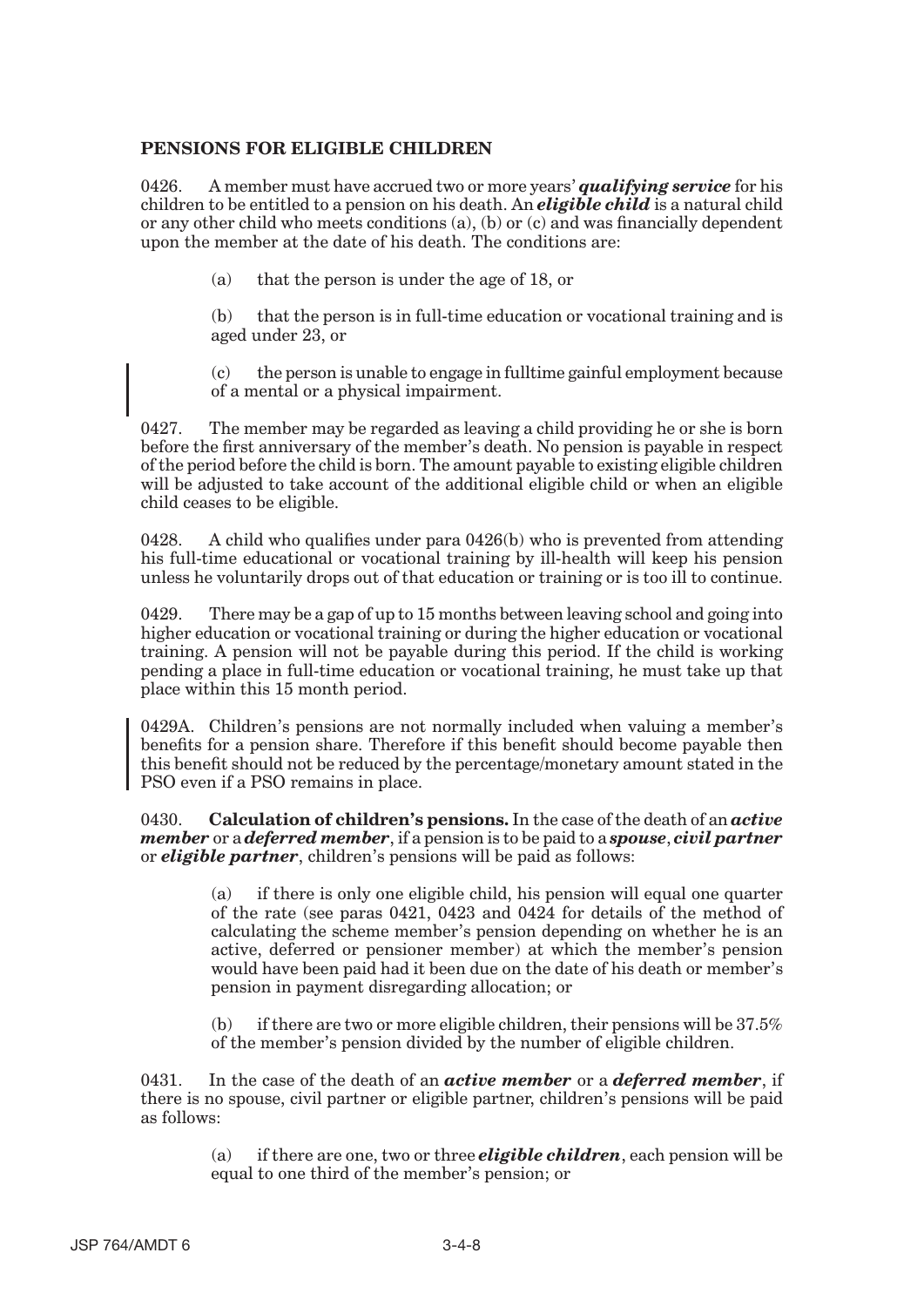(b) where there are four or more *eligible children*, the member's pension is divided by the number of children.

0432. All previous preserved awards (which will have been calculated separately) will be increased by pension increases and added together to form the basis for the calculation.

0433. In the case of the death of a *pensioner member*, if a pension is to be paid to a *spouse*, *civil partner* or *eligible partner*, children's pensions will be paid as follows:

> (a) if there is only one *eligible child*, his pension will equal one quarter of the member's pension; or

> (b) if there are two or more *eligible children*, their pensions will be 37.5% of the member's pension divided by the number of eligible children.

> > Ι

I

This is subject to Chapter 3, paras 0337-0330.

0434. In the case of the death of a pensioner member, if there is no spouse, civil partner or eligible partner, children's pensions will be paid as follows:

> (a) if there are one, two or three eligible children, each pension will be equal to one third of the member's pension; or

> where there are four or more eligible children, the member's pension is divided by the number of children.

This is subject to Chapter 3, paras 0337-0339.

0435. Unless the member opted for *inverse commutation* or *allocation*, the total amount of spouse's, civil partner's or eligible partner's and children's benefits may not exceed 100% of the member's pension. This is because allocation is disregarded when calculating spouse's, civil partner's, eligible partner's and children's benefits.

0436. Children's pensions will be paid to the child's carer or to the child, dependent upon circumstances.

0437. **Variations to children's pensions.** If a member dies leaving an eligible child, a pension is payable in respect of the child. The amount of the pension may be adjusted if:

- (a) a further person is identified as an eligible child,
- (b) an eligible child is born after the member's death (see para 0427)
- (c) an eligible child ceases to be eligible, or.

(d) there was a spouse, civil partner or eligible partner at the time of the member's death who dies whilst the children's pension is in payment.

0438. If three or more pensions would be payable in respect of the same child, only two pensions which, together, result in the payment of the greatest annual amount in respect of the child are payable.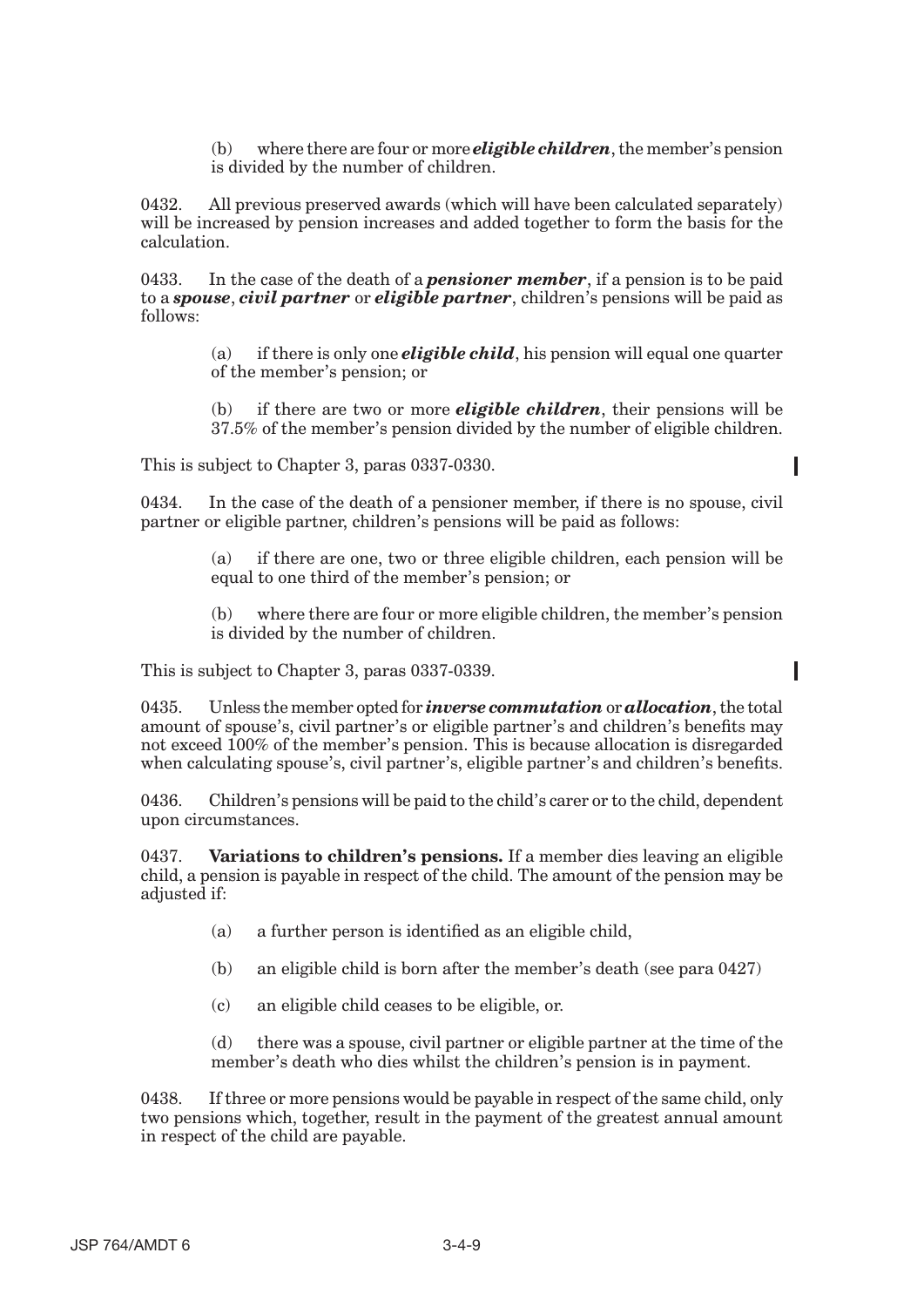## **EXAMPLE**

A child has parents who are both active RFPS 05 members. One parent dies leaving him a pension. The surviving parent marries another member of the RFPS 05 who adopts the child. The couple then die together in a car crash. Two more children's pensions become payable in respect of this child but he will receive only the two which are of the greatest monetary value.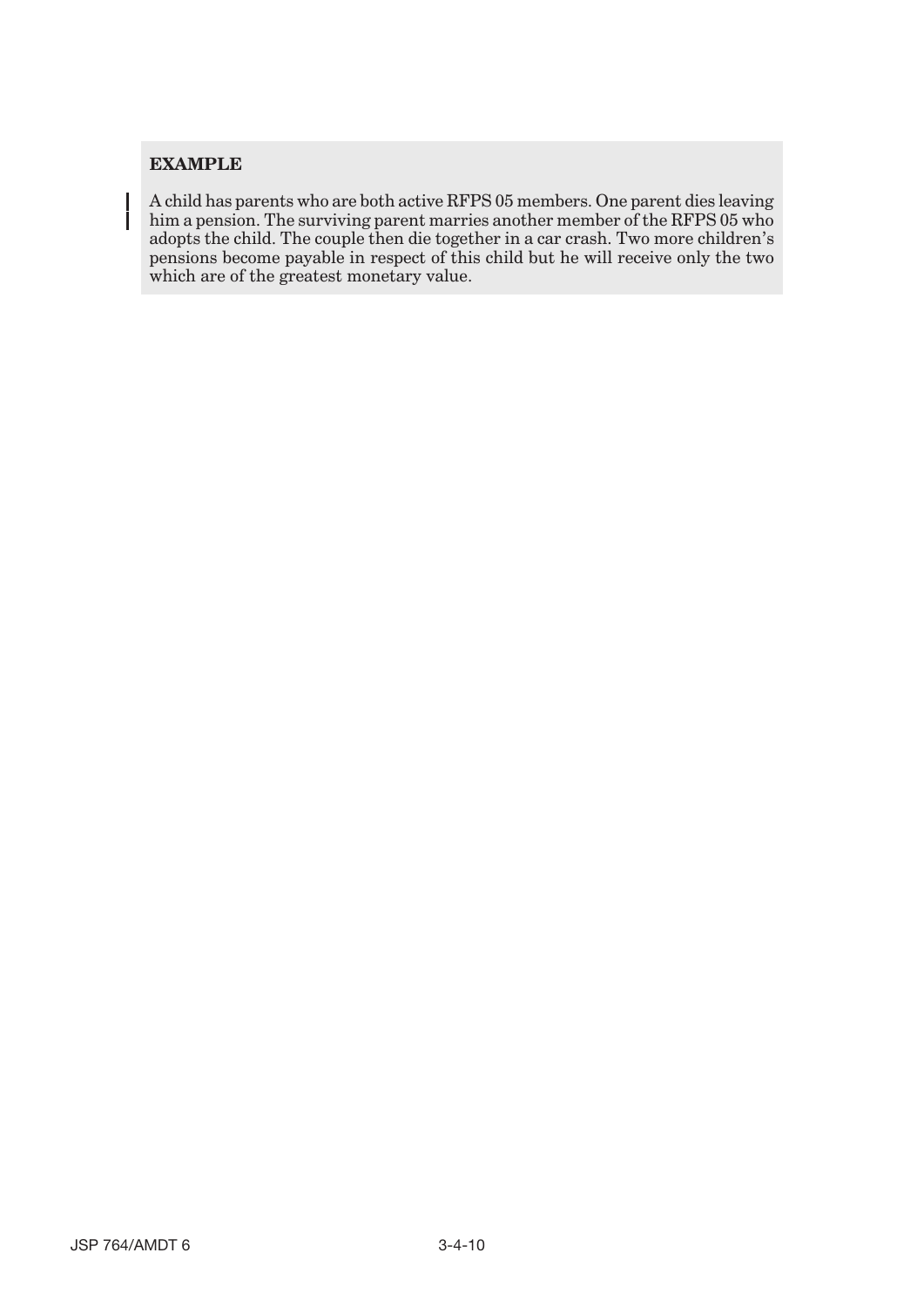# **INCREASING BENEFITS**

## **COMMERCIAL AVC AND STAKEHOLDER PENSIONS**

0501. RFPS 05 does not feature in-scheme added years. However, there may be potential for the purchase of AVCs to top up personal entitlement or *dependants'*  benefits through a commercial supplier.

0502. When the need arises (eg to improve recruitment and/or retention of certain specialists), it is possible that MOD would offer to share the cost of certain commercial AVCs. Details of any shared-cost agreements will be published in DINs as and when they occur.

0503. It is possible to purchase a Stakeholder pension and build up an RFPS 05 pension subject to any limits on pensions savings eligible for tax relief. See Part 4, Chapter 6 for more information on tax simplification or visit www.hmrc.gov.uk. Such arrangements are outside the scheme.

0504. It is the responsibility of the individual to seek any necessary independent financial advice at their own cost and to ensure that their pension provisions remain withim HMRC limits on pensions savings eligible for tax relief. See Part 4, Chapter 6 for more information on tax simplification or visit www.hmrc.gov.uk.

0505. A list of independent financial advisors accredited by the Services Insurance and Investment Advisory Panel is published regularly in DINs, but individuals should not feel that they are limited to those listed. Additionally, the Financial Services Authority can advise on how to find a financial adviser. Their helpline number is 0300 500 5000 or visit their website www.fsa.gov.uk/consumer.

0506. Scottish Widows has been designated as the preferred provider of stakeholder pensions to the Armed Forces. Contact details are as follows:

I

| Email:    | Scottish Widows Helpline: 0845 716 6777 or overseas +44 131 655 6600<br>$\alpha$ rmedforces@scottishwidows.co.uk |
|-----------|------------------------------------------------------------------------------------------------------------------|
| Write to: | Scottish Widows, Direct Sales, 15 Dalkeith Road,<br>Edinburgh, EH16 5BU                                          |

#### **SECONDMENT**

0507. Where an *active member* is seconded to industry, his period on secondment will be both qualifying and reckonable providing that the employer to whom he is seconded is paying pension contributions to the scheme.

#### **SERVICE WITH THE UN, NATO OR OTHER COLLABORATIVE ARRANGEMENTS**

0508. Where an active member is seconded to UN, NATO or other similar collaborative arrangement, he will be considered to be on unpaid leave. The employer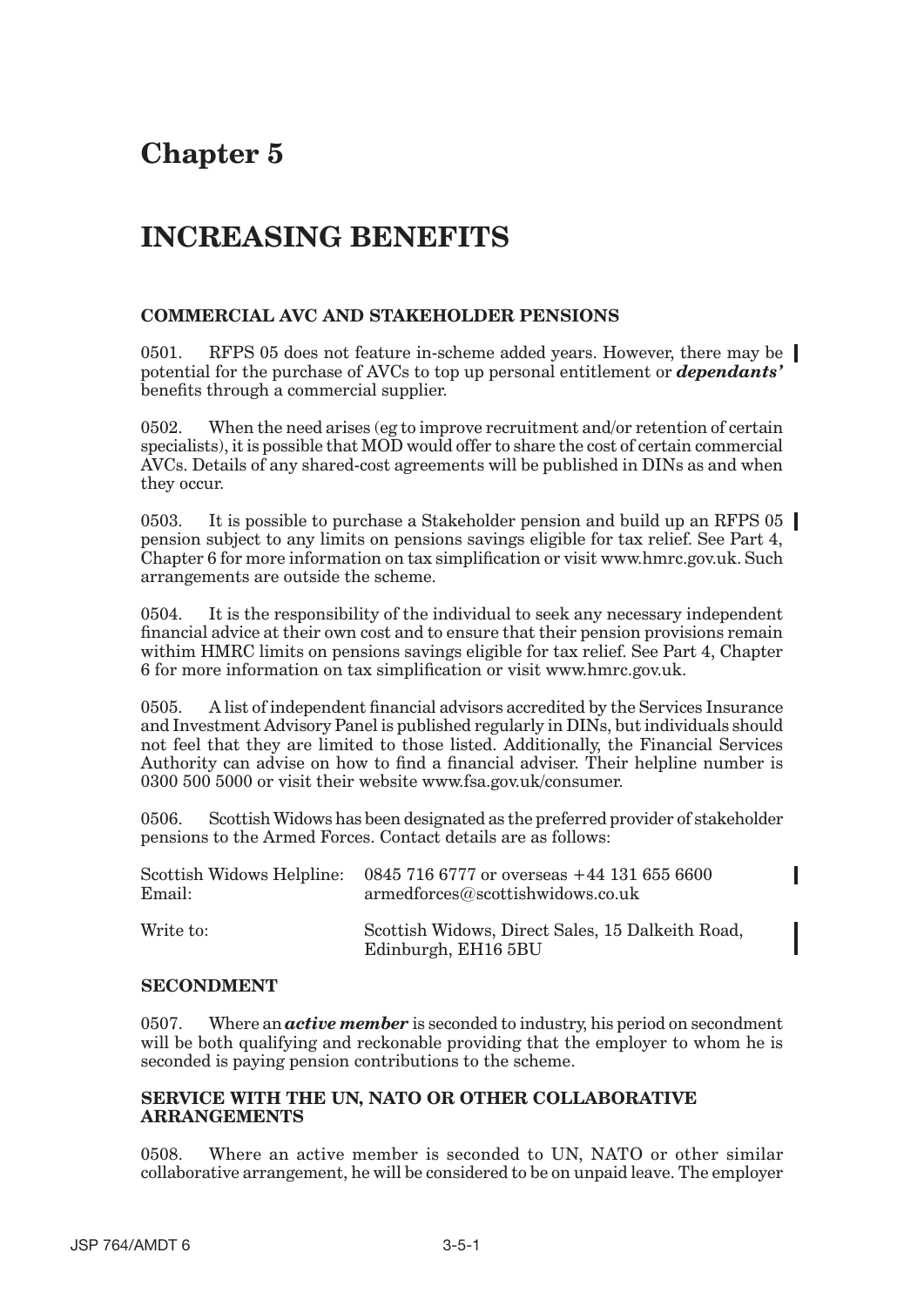will not pay pension contributions into RFPS 05 but will require the secondee to join the employer's scheme. The period of the secondment will not be reckonable unless, on his return from unpaid leave, he pays both elements of his severance payment into the Scheme. There is always a shortfall between the total of both elements of the severance pay and the sum needed to buy back the lost reckonable service and any shortfall between the amount paid and the amount due will be made up by the MOD project which required the secondment. Members are advised to establish the position regarding project funding before agreeing to such a secondment.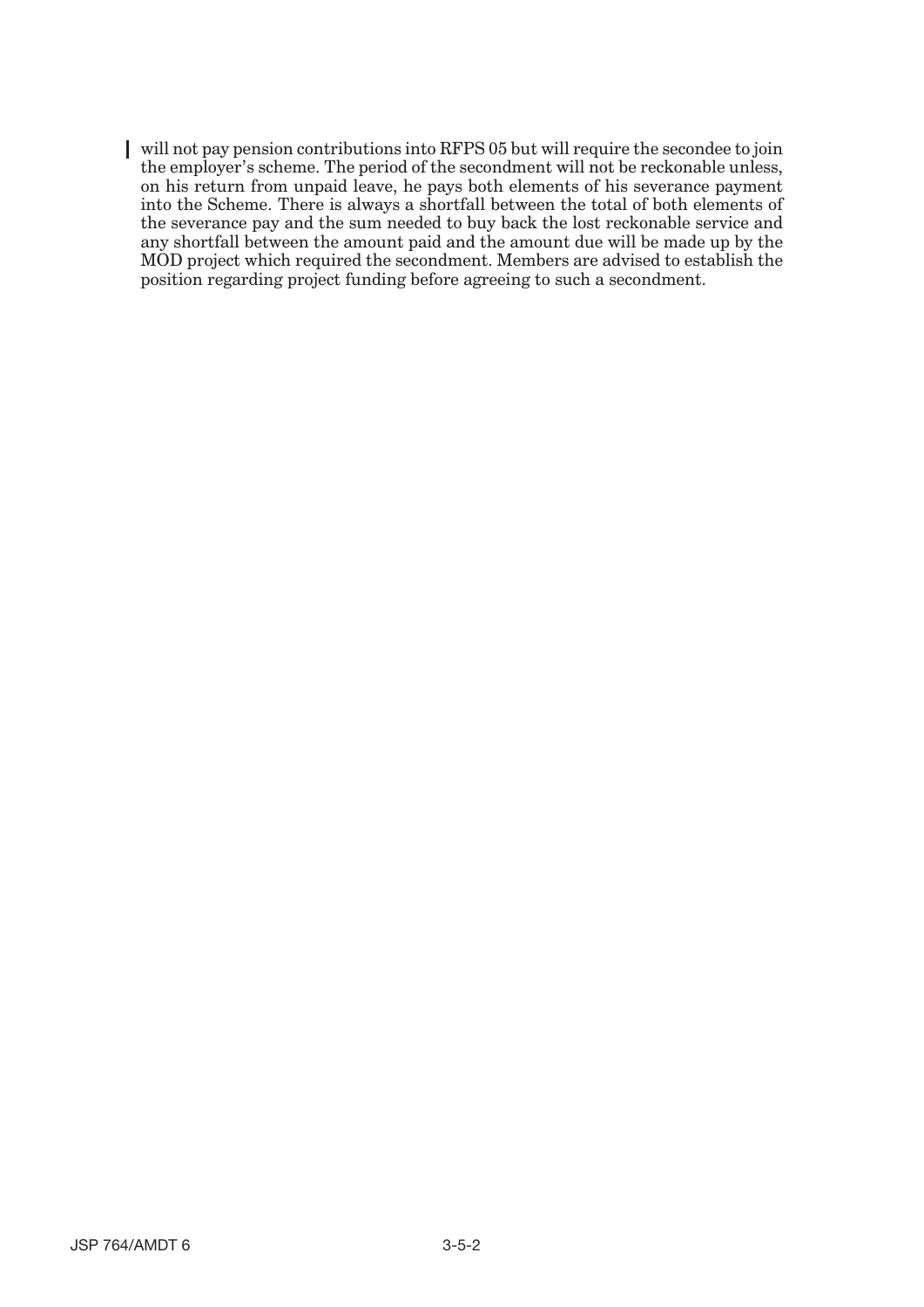## **TRANSFERS**

## **TRANSFERS OUT**

0601. Chapter 4 of Part 4 of the Pension Schemes Act 1993 confers a right on the member to transfer pension benefits to another scheme. These benefits do not apply to benefits directly attributable to a *pension credit*.

0602. RESERVED.

0603. If a member with at least two years' qualifying service either leaves the Reserve Forces before age 60 (thus becoming a deferred member) or opts to leave the Scheme but stay in the Reserve Forces he has the right to apply for a written statement giving the transfer value of the benefits he has *accrued* under the scheme (a statement of entitlement).

0604. The application for a statement of entitlement must be made in writing to Veterans UK (GL). The member may withdraw the application for a statement of entitlement at any time before the statement is provided. If he has made an application for a statement of entitlement and has not withdrawn it, he may make only one other such application in the period of twelve months beginning with the date of the first application.

0605. If he has left the Reserve Forces, the application must be made before he reaches age 64. If he is intending to transfer out on reaching normal pension age, he must apply at least one year before his retirement date. (see also para 0609)

0606. A statement of entitlement will be provided within three months of being requested, unless, for reasons beyond the control of the scheme administrator (eg disputes about entitlement), the requisite information cannot be obtained to calculate the amount of the cash equivalent.

0607. The guaranteed cash equivalent transfer value will remain valid for three months from the date specified on the statement. The individual must be provided with the statement within 10 working days of the date on the statement.

0608. The member may apply in writing to Veterans UK (GL) for the cash | equivalent value to be paid. The payment must be made no later than six months after the date specified on the statement of entitlement or, if it is earlier, the date on which the member reaches normal pension age unless the transfer value payment is to be made under the public sector transfer arrangements (see para 0609). His application must specify the pension scheme or other arrangement to which the payment should be made.

0609. An application for transfer value payments under the Public Sector Transfer Arrangements may only be made: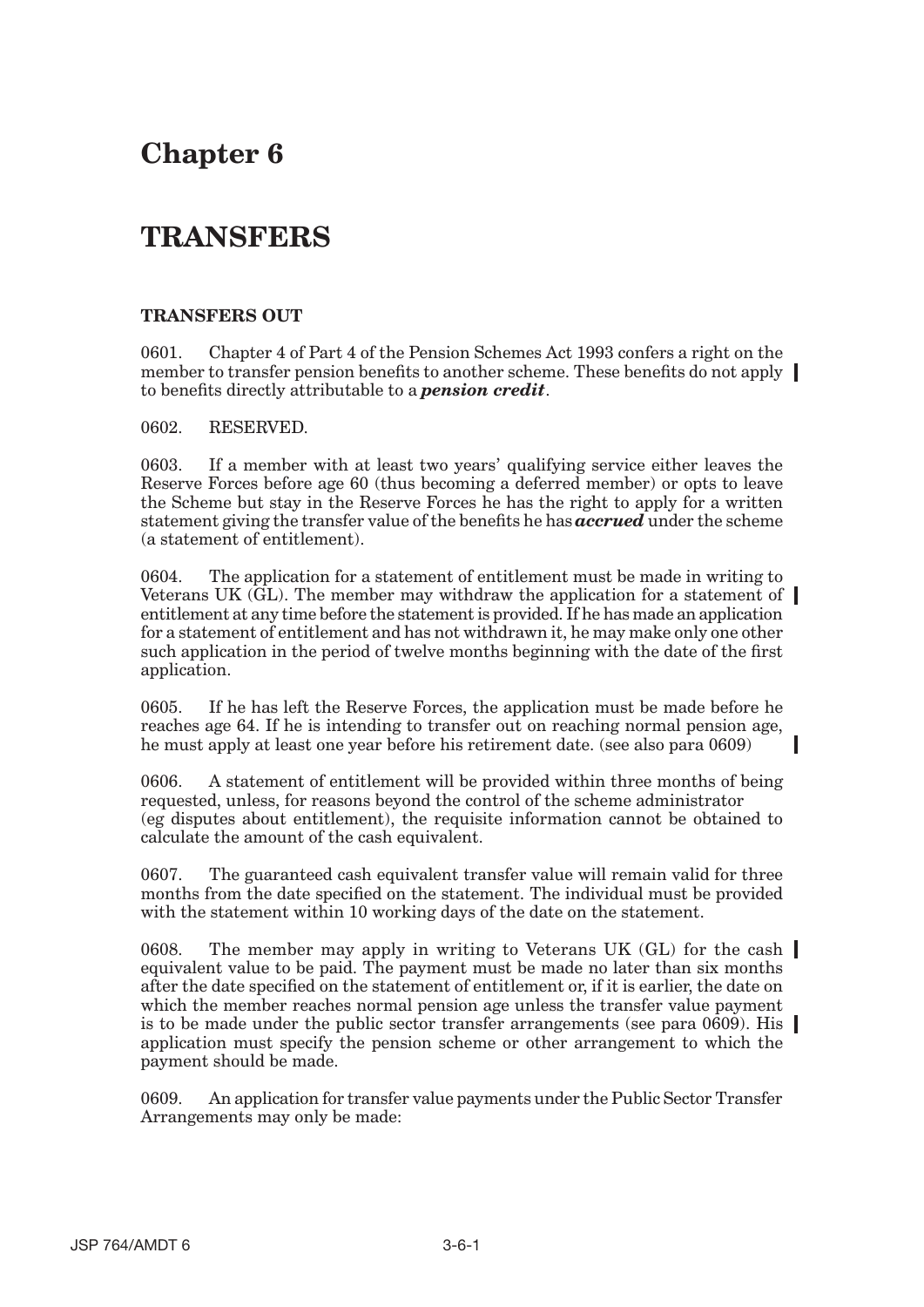(a) before the first anniversary of the day on which the member becomes eligible to be an active member of the scheme to which the transfer is to be made, and

(b) before the member reaches age 60.

0610. An application for the cash equivalent value to be paid to another scheme or arrangement may be withdrawn by notice in writing unless an agreement in respect of the whole or part of the guaranteed cash equivalent transfer value has been entered into with a third party before the notice is given. So, in other words, if the new scheme has received the transfer, the arrangement may not be withdrawn.

0611. If the payment is made later than six months after the date specified on the statement of entitlement the amount of the payment to which the member is entitled must be increased by:

> (a) the difference between the amount specified in the statement of entitlement and the amount had the calculation been made on the date on which the payment is made, or

> (b) if it is greater and there was no reasonable excuse for the delay in payment, the interest on the amount specified in the statement of entitlement calculated on a daily basis over the period from the date specified on the statement of entitlement to the date the payment is made at 1% above Bank of England base rate.

0612. The guaranteed cash equivalent transfer value will be calculated in accordance with guidance and tables provided by the *scheme actuary* (see Part 4, Chapter 4 for the Transfer Out factors). It will take into account any transfer value payments that have been made to the scheme in respect of *accrued* rights in other schemes.

0613. If the scheme to which the guaranteed cash equivalent payment is to be made has no GMP, the GMP element will not be available for transfer. Instead, it will either remain in RFPS 05 or be vested in an approved insurance scheme.

0614. Where a transfer value payment is made in respect of a member's benefits under RFPS 05, those rights are extinguished.

#### **TRANSFERS IN**

0615. An *active member* may apply to have some or all of the benefits that have accrued to him under any scheme or arrangement to which a transfer value payment made be made under Part 4 Chapter 4 of the Pension Schemes Act 1993 (transfer values).

0615A. In the case of a transfer value payment being made from

- (a) personal pension scheme or
- (b) relates to voluntary contribution rights

It must be made during the period of one year beginning with the relevant day unless para 0615B applies. The "relevant day" means the day on which the applicant becomes eligible to be an active member of the scheme or 6 April 2006, whichever is the later.

I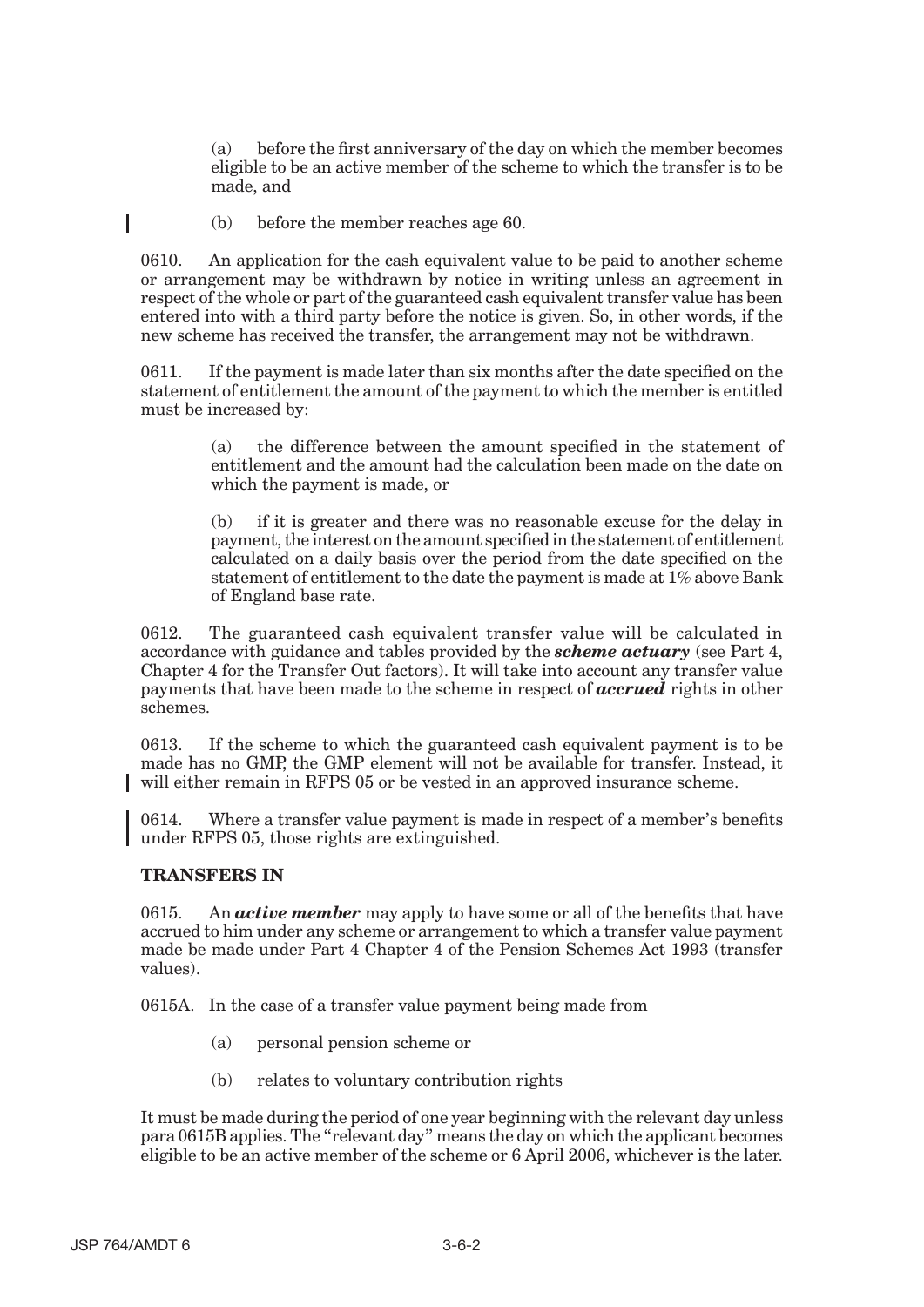0615B. This para applies in the case of a transfer value payment within para 0615A(b) if

> (a) the member is also applying to transfer in a different occupational pension scheme from that which the relevant payment is payable (the second scheme).

> (b) The second scheme relates to the same employment as that to which the scheme by which the relevant payment is payable relates and

> (c) The transfer value payment by the second scheme relates to benefits that are or include benefits that are not voluntary contribution benefits.

This does not apply to rights that are directly attributable to a *pension credit*. The timescales involved are:

> (a) within 12 months for a transfer-in from another Public Sector pension scheme, a personal pension arrangement, a short service benefit by virtue of section 71 of the Pension Act 1993 or a Stakeholder pension; and

> (b) before the 12 months prior to the member's normal pension age (so, before age 59) for non-public sector occupational pension schemes and any defined benefit AVCs linked with such pension benefits.

0616. An application to transfer in must be made in writing. It must be made while the individual is an active member of the scheme and he must specify the scheme or arrangement from which the transfer value payment is to be made and the anticipated amount of that payment.

0617. In the case of a transfer value payment to be made under the Public Sector Transfer Arrangements, the application must be made during the first year during which he is eligible to be a member of the Scheme. It must be received by Veterans UK (GL) before the applicant reaches the normal pension age under the scheme from which the transfer value is to be made.

0618. Veterans UK (GL) may accept the transfer value payment and, if they do,  $\vert$ the member is entitled to count the appropriate period of *reckonable service* for the purposes of the scheme. The value of the transfer is calculated in accordance with tables and guidance provided by the *scheme actuary*. These tables are in Part 4, Chapter 4. The calculation will be done using the member's pensionable earnings as at:

- (a) two months after the application is received, or
- (b) the date on which the transfer value payment is received,

whichever is the later. If the transfer value payment is received earlier than two months after the application is received, any necessary adjustment will be made to the calculation to reflect any changes in the amount of *pensionable earnings*.

0619. If the transfer value payment is accepted under the Public Sector Transfer Arrangements, the calculation is made in accordance with those arrangements and by reference to tables and guidance provided by the scheme actuary for the purpose. These tables are in Part 4, Chapter 4.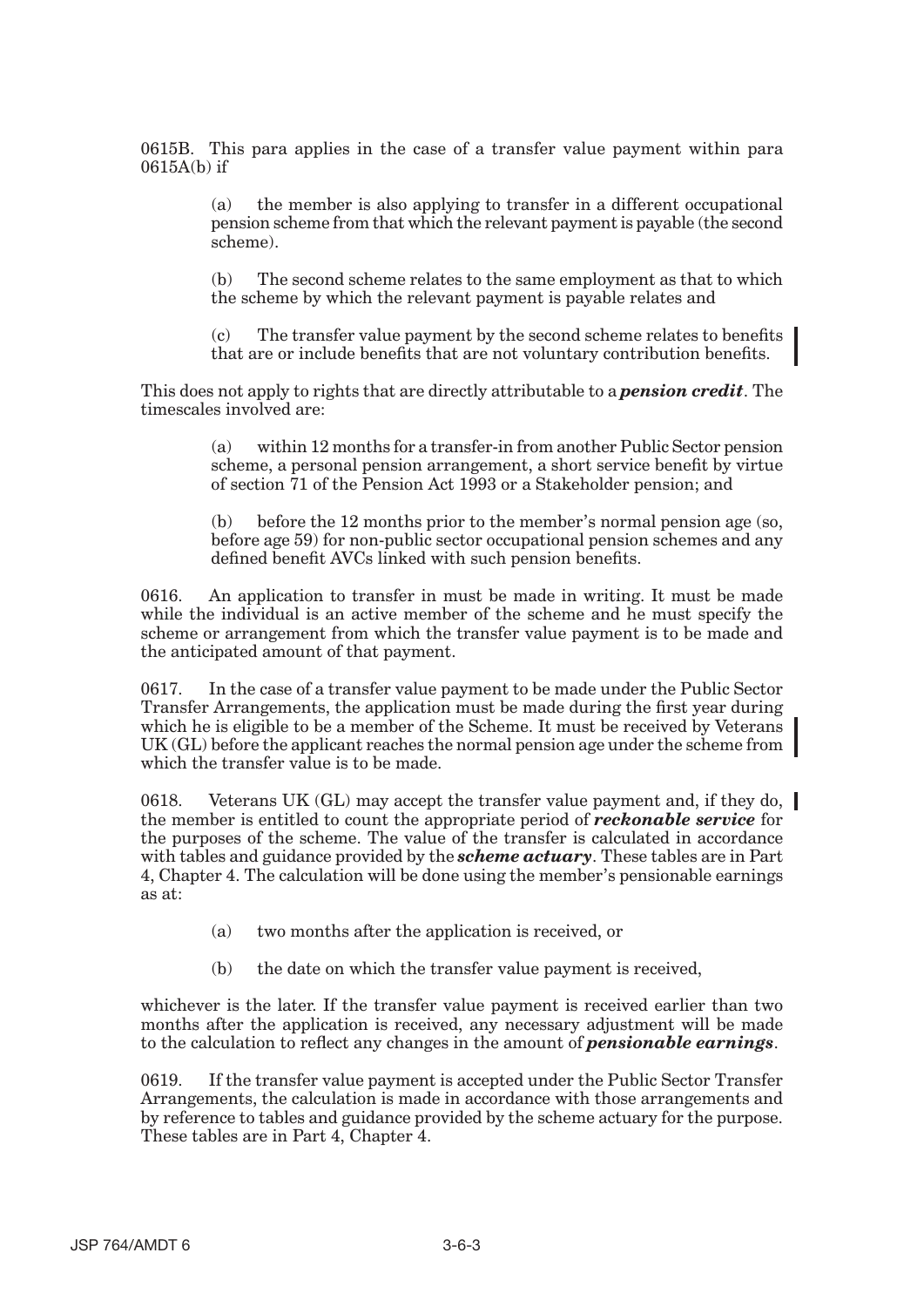0620. Veterans UK (GL) will not accept a transfer value payment if:

- the sum is not coming from another Public Sector scheme and is insufficient to cover the member's or the member's spouse's entitlement to GMP;
- the time limits are not complied with; or
- the member is under notice of redundancy or medical discharge.

#### **OVERSEAS TRANSFERS**

0621. UK pension benefits can only be transferred to a Qualifying Recognised Overseas Pension Scheme (QROPS). HMRC will provide confirmation that the Scheme is a QROPS. The decision on whether an application for an overseas transfer may be accepted is made by the Veterans UK (GL). QROPS will require details of the member's *LTA.* A transfer to QROPS will give rise to a LTA charge only if the amount exceeds the members LTA. For more information on tax simplification see Part 4 Chapter 6.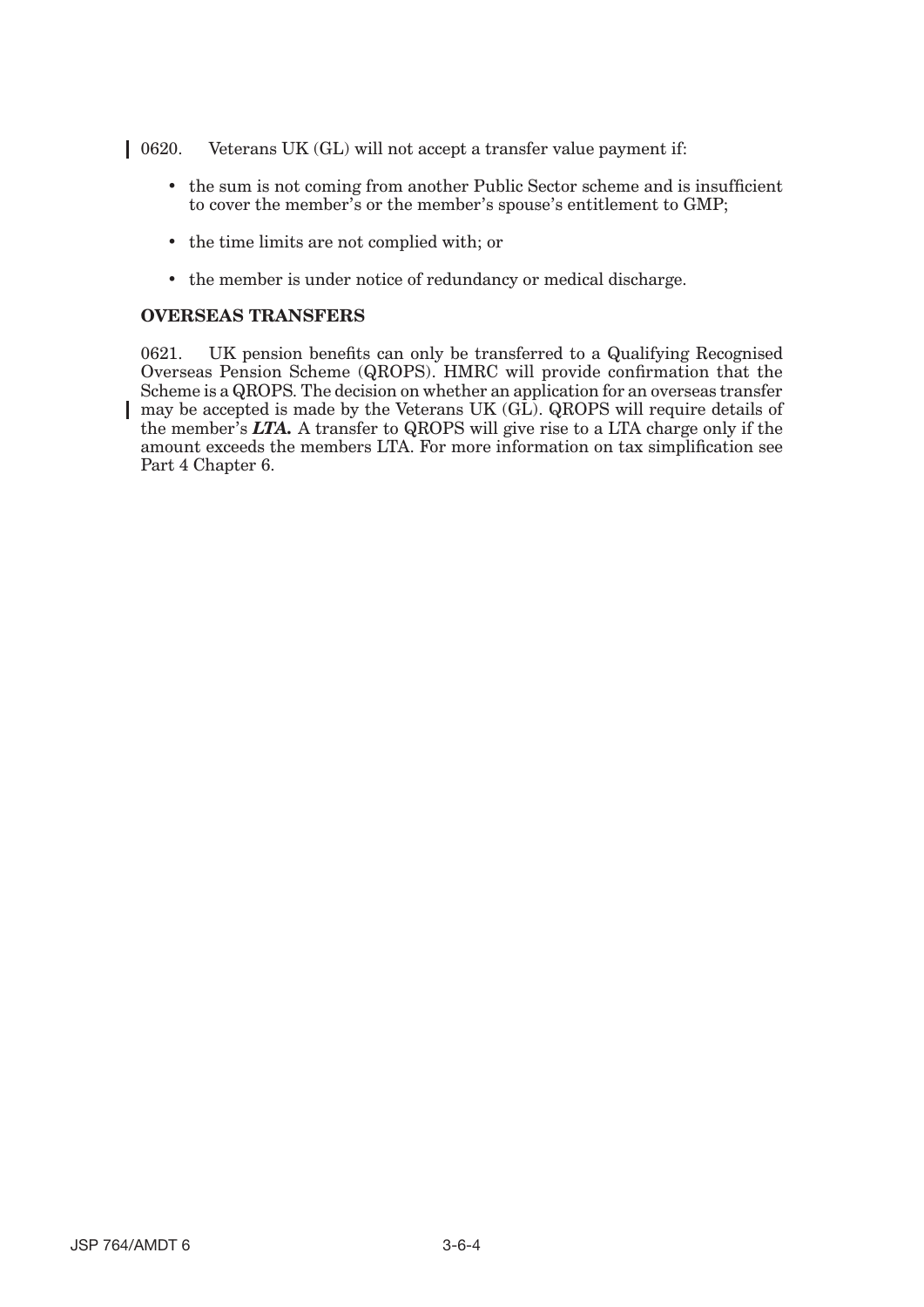# **REJOINING THE RESERVE FORCES**

#### **RE-JOINING WHERE THE MEMBER WAS AN ACTIVE MEMBER OF RFPS 05 DURING HIS EARLIER SERVICE**

0701. These re-employed *active members* could have been either:

(a) active members of RFPS 05, who have ended an engagement or broken service and subsequently re-engaged or been mobilised under Part 4, 5 or of the Reserve Forces Act 1996 or corresponding provision of the Reserve Forces Act 1980 and opted to join the RFPS 05 for their period of mobilised service; or

- (b) an active member who opted out of RFPS 05 and later opted back in.
- 0702. Each period of reckonable service is treated separately.

0703. If his previous discharge was one which attracted an enhancement to *reckonable service* (eg RFPS 05 Tier 1 or RFPS 05 Tier 2 medical discharge), the enhancement will not count towards his pension to the extent that it exceeds the break in service. This reckonable service will be preserved, with the new service treated separately. If re-joining after receiving a RFPS 05 Tier 1 award, the pension would cease to be paid. Any enhancement to service used to calculate the ill-health pension will only count to the extent that it covers the break in service. A RFPS 05 Tier 2 lump sum would be worth a certain amount of pay and if the break is less than the amount represented by the lump sum, the unexpired portion will have to be repaid as a condition of rejoining.

## **EXAMPLE**

If an individual left on RFPS 05 Tier 1 ill-health terms having served for two years of a five year engagement, his pension would have been based on two years' actual service plus one third of his remaining engagement. This means that the reckonable service used for the calculation was three years (two + one year's enhancement). If he then rejoined after six months, the break would count as reckonable but the balance of the enhancement would not.

If he had rejoined after one and a half years, the full one year enhancement would count as reckonable but the remaining six months would not.

#### **OFFER TO TRANSFER (OTT)**

0704. Individuals transferring from FTRSPS 97 as a result of the OTT exercise will have a common Member Transfer Date (MTD) of 6 April 2006. These individuals are entitled to count pre-age 18 and pre-age 21 service for Other Ranks and Officers respectively but the maximum which may be transferred across is 35 years. This additional reckonable service would not be lost if an individual subsequently left the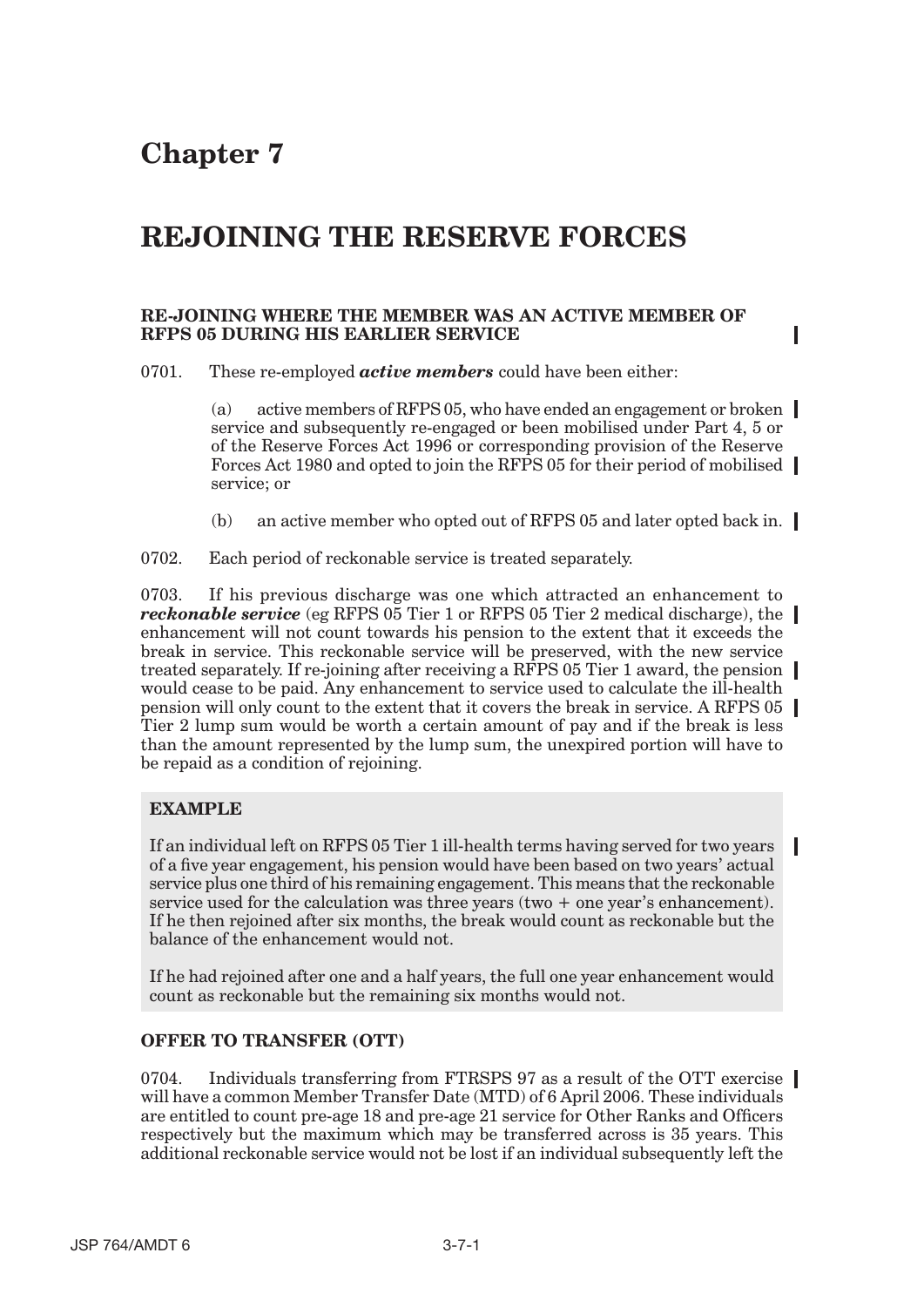Reserve Forces and later rejoined. Individuals who join RFPS 05 for the first time at a date other than MTD will not be able to count this otherwise non-reckonable service towards their pension.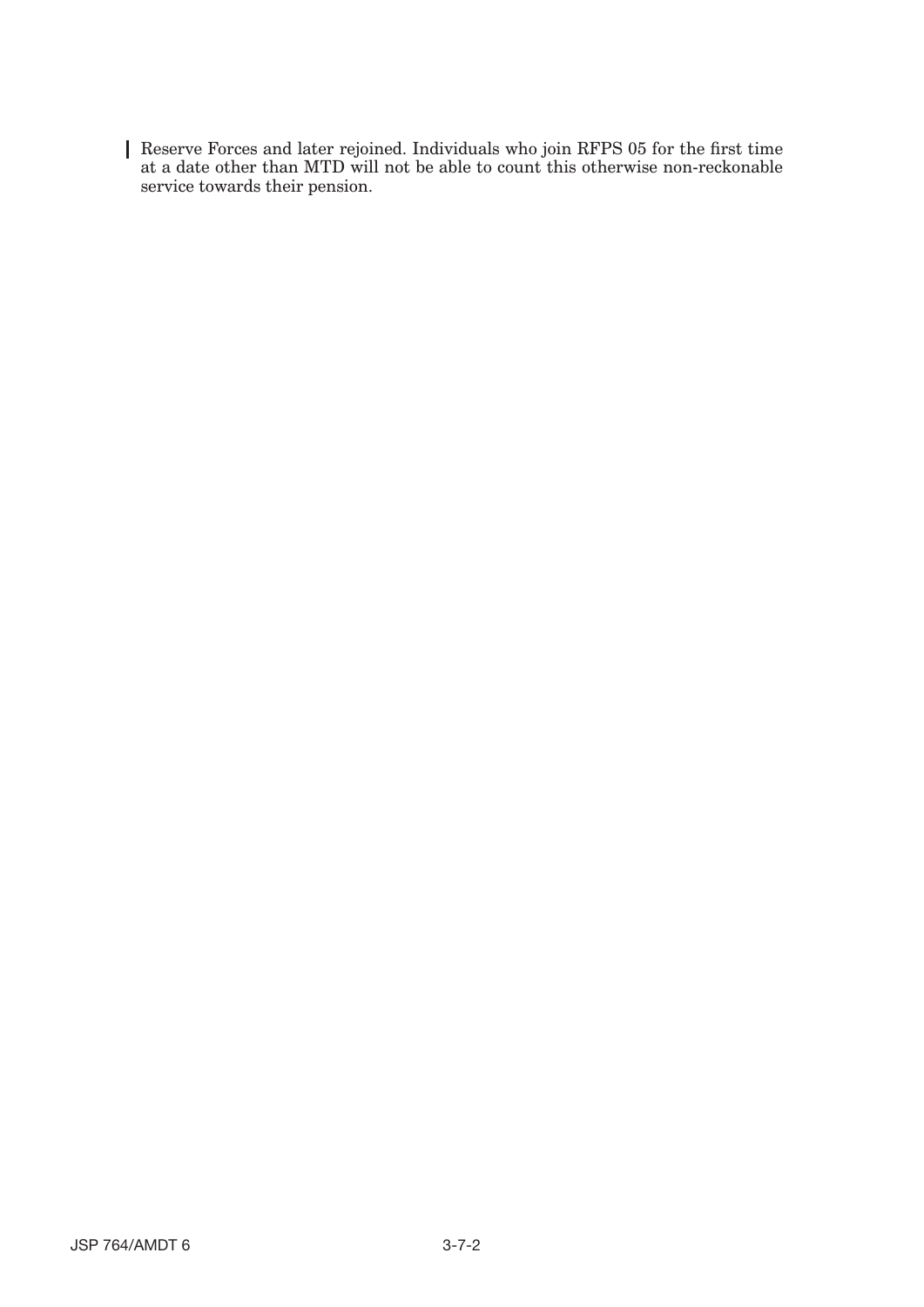## **ABATEMENT**

## **GENERAL**

0801. Where a person who is in receipt of an RFPS 05 pension is re-engaged in  $\vert$ the FTRS or the Armed Forces (other than on mobilisation under Part 4, 5 or 6 of the Reserve Forces Act 1996 (RFA 96), or corresponding provision of the Reserve Forces Act 1980 (RFA 80)) his pension may be abated in full or in part. This applies whether he is over or under age 55. Abatement may also apply if he is in receipt of a pension under AFPS 75, FTRSPS 97 or AFPS 05.

0802. Where a person is mobilised under the RFA 96 or corresponding provision of RFA 80, his pension remains in payment. For implications for Early Departure Payments see Part 2 of this JSP.

0803. The rule is that the new rate of pay plus pension cannot exceed the old rate of pay and the pension will be abated accordingly. For the purposes of the calculation, the old rate of pay would be increased in line with pension increases when there has been a gap between leaving in receipt of a pension and joining either the Regular Armed Forces or the FTRS. Where the new rate equals the old rate, the pension is suspended. Where the new rate plus the pension exceeds the old rate the pension is abated to ensure that pension is paid only to the extent that it does not take the new rate plus pension above the old rate.

#### **EXAMPLE**

If an officer with final pensionable earnings of £50,000 left the Regular Armed Forces at age 55 with a pension of £25,000 in May and then joined the FTRS two months later on a pensionable earnings of £30,000, his pension would be abated so that his new rate of pay together with his pension would not exceed £50,000. Thus his pension would be abated by £5,000.

0804. This does mean that an individual can never earn more than his old rate of pay. He can, however, if his new rate of pay exceeds his old rate of pay equals or, (adjusted in line with pension increases) his pension will cease entirely for the duration of his new service.

0805. Increases to rates of pay or pension increases will not lead to a reassessment of the amount of pension being abated; but a change in rank (for example the regrading of an FTRS post) will lead to such a re-assessment. At the time of promotion the total income would not increase, but the amount of pay received would be higher, reducing the level of pension payable. However, the member would receive future increases based on the pay in the higher rank.

0806. Where a member has opted for *inverse commutation* of his *pension lump sum* to improve his pension, the amount of the increase will be disregarded for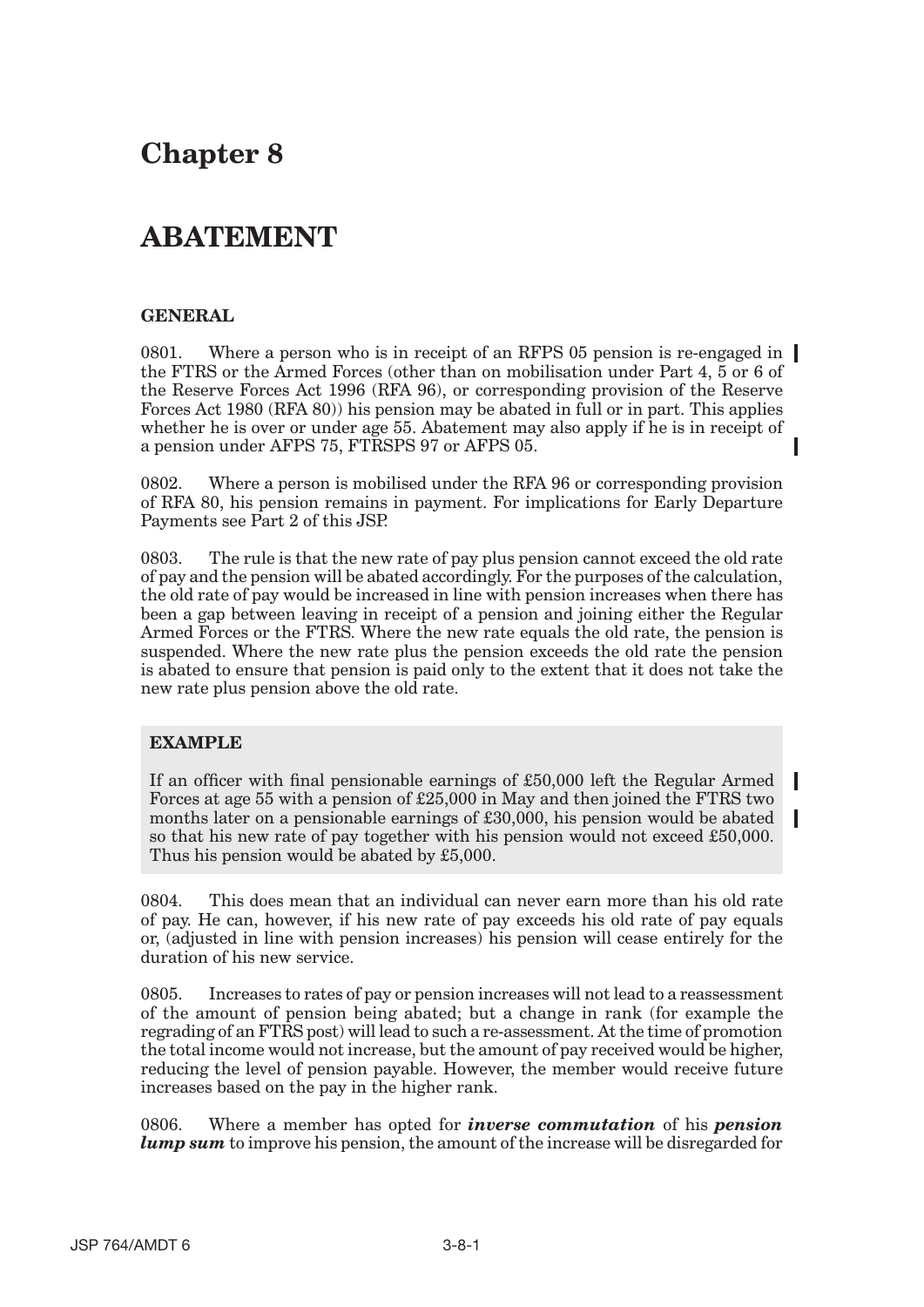abatement purposes. This is because inverse commutation redistributes the pension lump sum and, had inverse commutation not taken place, the pension lump sum would not have been recovered on re-employment.

0807. Where an individual is in receipt of an *Immediate Pension* from AFPS 75, his pension will be abated under the rules of that Scheme in line with the principles set out above.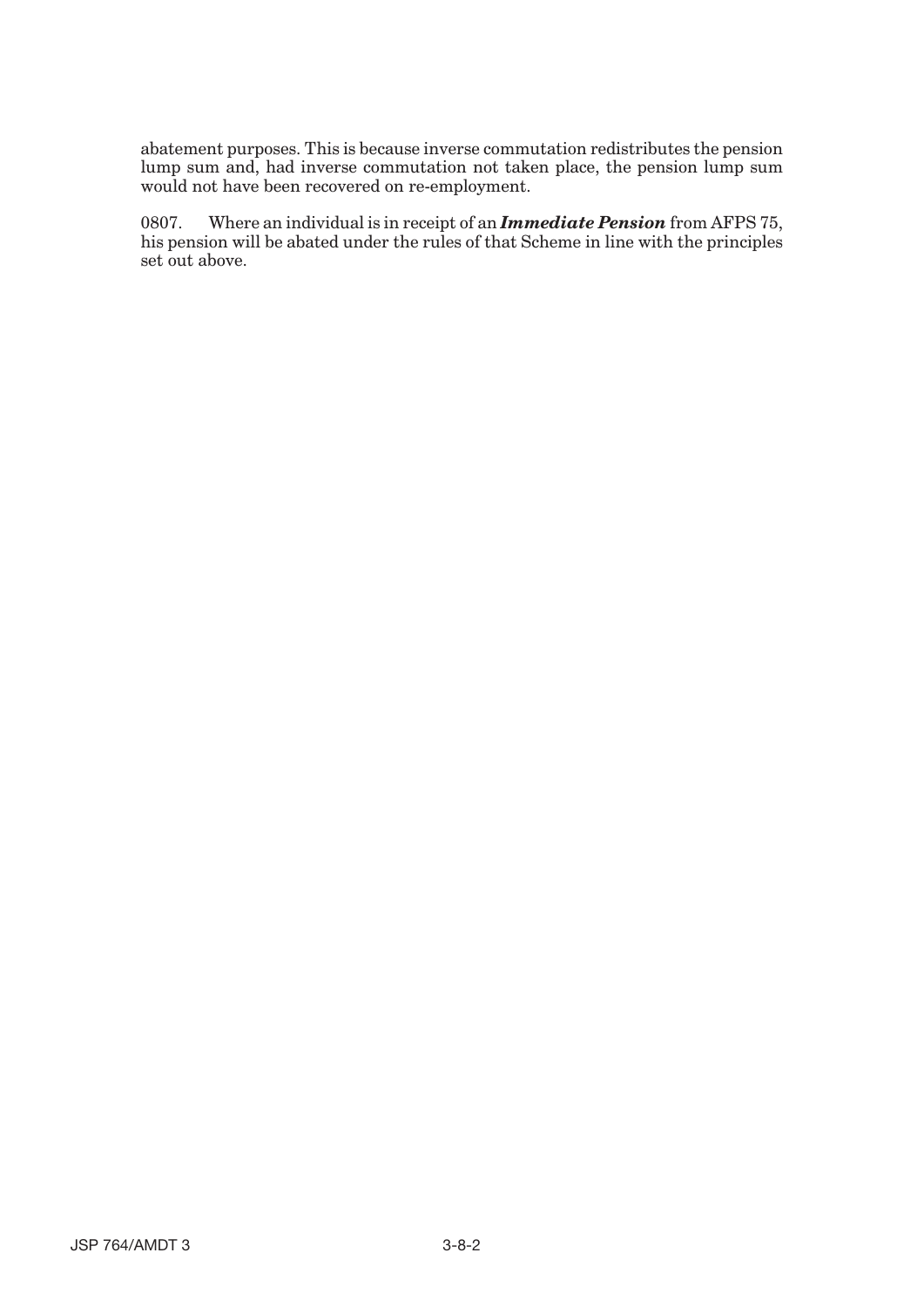## **MISCELLANEOUS AND SUPPLEMENTARY PROVISIONS**

#### **CLAIMS FOR AND PAYMENT OF BENEFITS**

0901. The payment of benefits are subject to the receipt by Veterans UK (GL) of a written claim from the *member* or, in the event of his death, his *dependants*. This will involve the completion of a declaration confirming his entitlement to benefits. The claim should be made within one year of the pension becoming due for payment.

0902. In the event of a late claim, the question of payment of arrears will be considered as follows:

(a) periods of up to six years, by Veterans UK (GL), or

I

(b) where the period exceeds six years, by HM Treasury.

Where arrears are paid, any interest due will be paid at Bank of England base rate.

#### **INFORMATION AND EVIDENCE**

0903. Veterans UK (GL) may require any person who is receiving a pension under the Scheme to provide him with evidence to establish:

- (a) the person's identity, and
- (b) his continuing entitlement to payment of any amount.

If such evidence is not provided, the whole or any part of any benefits payable to him under the scheme may be withheld.

#### **FALSE STATEMENTS ETC ABOUT ILL-HEALTH**

0904. Where a member has been awarded an ill-health pension or the early payment of a deferred pension on ill-heath grounds and it becomes apparent that he has made a false statement about his health or deliberately suppressed a material fact in relation to his health, Veterans UK (GL) may: ı

- (a) instruct the cessation of the pension,
- (b) instruct that the whole or part of the pension should be withheld,
- (c) take action to recover any payment under the award, or
- (d) prosecute the person responsible for the fraud.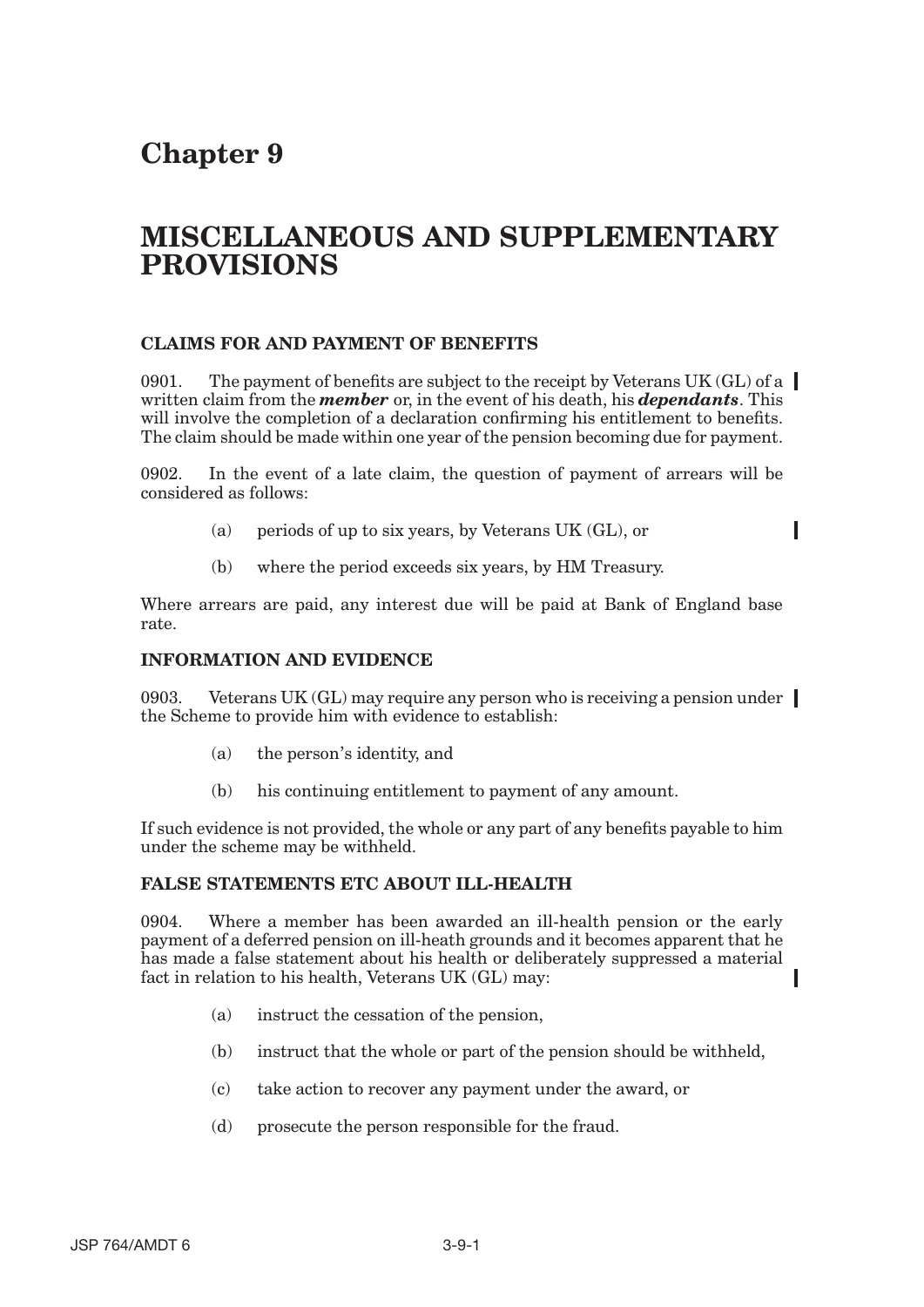#### **NON-ASSIGNABILITY**

0905. Benefits payable to the *member* under the Scheme are payable to him or for his benefit. They are not assignable or chargeable with his debts or the debts of any other person.

## **ADMISSION TO THE ROYAL HOSPITAL CHELSEA**

0906. If an RFPS 05 *pensioner member* is admitted to the Royal Hospital Chelsea his RFPS 05 pension will not cease.

#### **FORFEITURE OF PENSION BENEFITS**

0907. A member or his *dependants* may forfeit the whole or part of their benefits in certain circumstances.

0908. If it is proposed that benefits should be withheld, Veterans UK (GL) must notify the would-be recipient in writing. Individuals may appeal against forfeiture as follows:

> (a) the member's appeal route is to the Pensions Ombudsman through the Scheme's Internal Disputes Resolution Procedure (see para 0913-0934);

> (b) in the case of dependants, if there is a question as to whether a dependant's benefit should be forfeited, CDP Rem AFPS 05 Pol may refer it to a Social Security Commissioner. As a decision by Veterans UK (GL) not to penalise a *spouse*, *civil partner* or *eligible partner* could affect the sums due to *eligible children*, they too may ask for the case to be referred to a Social Security Commissioner.

0909. A member's benefits may be forfeited if he:

(a) is convicted of one or more offences under the Official Secrets Act 1911 to 1989 for which he has been sentenced to a term of imprisonment of at least 10 years or two or more consecutive terms amounting together to at least 10 years,

(b) is convicted of treason,

(c) is convicted of an offence in connection with the service which qualifies him to belong to this Scheme, in respect of which a forfeiture certificate has been issued. Such offences include:

(1) assisting, aiding or communicating with the enemy in time of war,

- (2) mutiny or incitement to mutiny in time of war or peace,
- (3) failure to suppress a mutiny in time of war or peace,
- (4) desertion in time of war or while on active service,
- (5) sabotage in war or grave sabotage in time of peace,
- (6) grave breach of the Geneva Convention,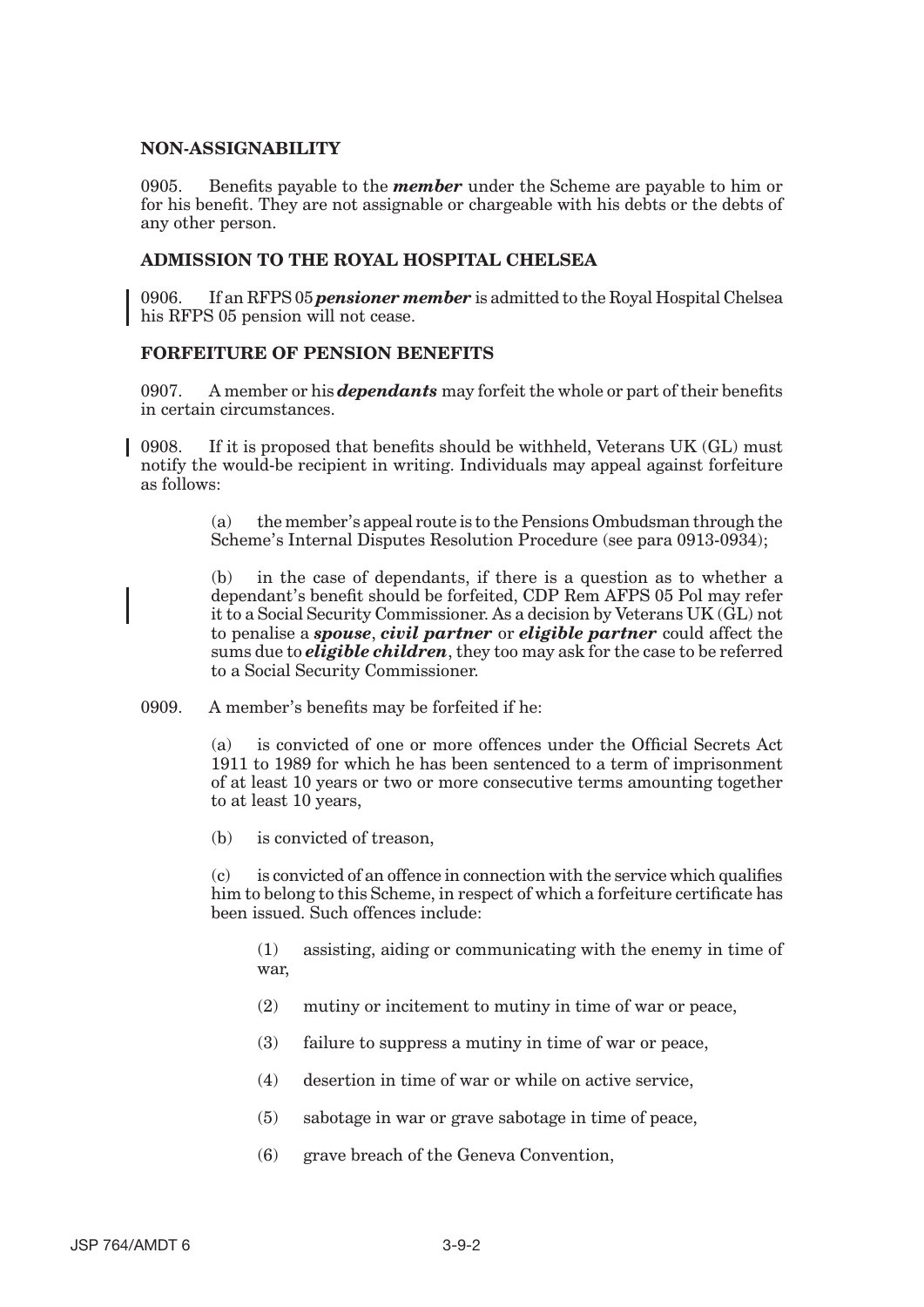(d) has, after becoming a *member* of the Scheme, incurred a monetary obligation to the crown as a result of a criminal, negligent or fraudulent act or omission by him which arises out of or is in connection with his service in the Reserve Forces. He will be given a certificate showing any amount withheld and the effect of it being withheld on his benefits under the Scheme.

0910. If forfeiture is under  $0909(a)$  or (b), the whole of the pension may be forfeited. If it is under 0909(d), the amount forfeit will be the amount of the obligation which will be decided by a court or, in Scotland, an arbiter appointed by the Sheriff. This sum can only be deducted from benefits to which the member himself is entitled.

0911. A dependant's benefits may be forfeited if he is convicted of the murder or manslaughter of the member or any other offence which involves the unlawful wounding or killing of the member.

0912. A person who has forfeited their pension will still receive the Guaranteed Minimum Pension (GMP), unless forfeiture is under para 0909(a) or (b) when the GMP may also be forfeited.

## **INTERNAL DISPUTES RESOLUTION PROCEDURE (IDRP)**

0913. The Pensions Act 1995, which has since been amended by the Pensions Act 2004, imposed a statutory requirement on scheme administrators to ensure that procedures are in place to deal internally with pension disputes, know as Internal Disputes Resolution Procedures (IDRP). Scheme administrators need to comply with that legislation and related guidance, including the requirement that decisions are taken within a reasonable period. Its aim is to provide arrangements that give the member the opportunity to explain the nature of his complaint to the scheme administrators and maximise the opportunity to resolve the disagreement internally. IDRP is not final and disputes involving alleged or actual maladministration or disputes concerning fact or law can also be considered independently by the Pensions Ombudsman (PO) if the complaint cannot be resolved internally.

0914. IDRP can be used for all cases where there is alleged or actual maladministration, or in cases where there is a dispute over fact or law.

0915. Complaints against Veterans UK  $(GL)$  may be made under the scheme's IDRP. Those eligible to complain under these procedures are:

- (a) serving members of the scheme,
- (b) members of the scheme who have left service,
- (c) dependants of deceased members of the scheme,
- (d) pension credit members of the scheme,
- (e) potential members of the scheme,
- (f) anyone claiming to be in any one of the above categories,
- (g) an appointed representative (eg a friend or solicitor) of the above.

or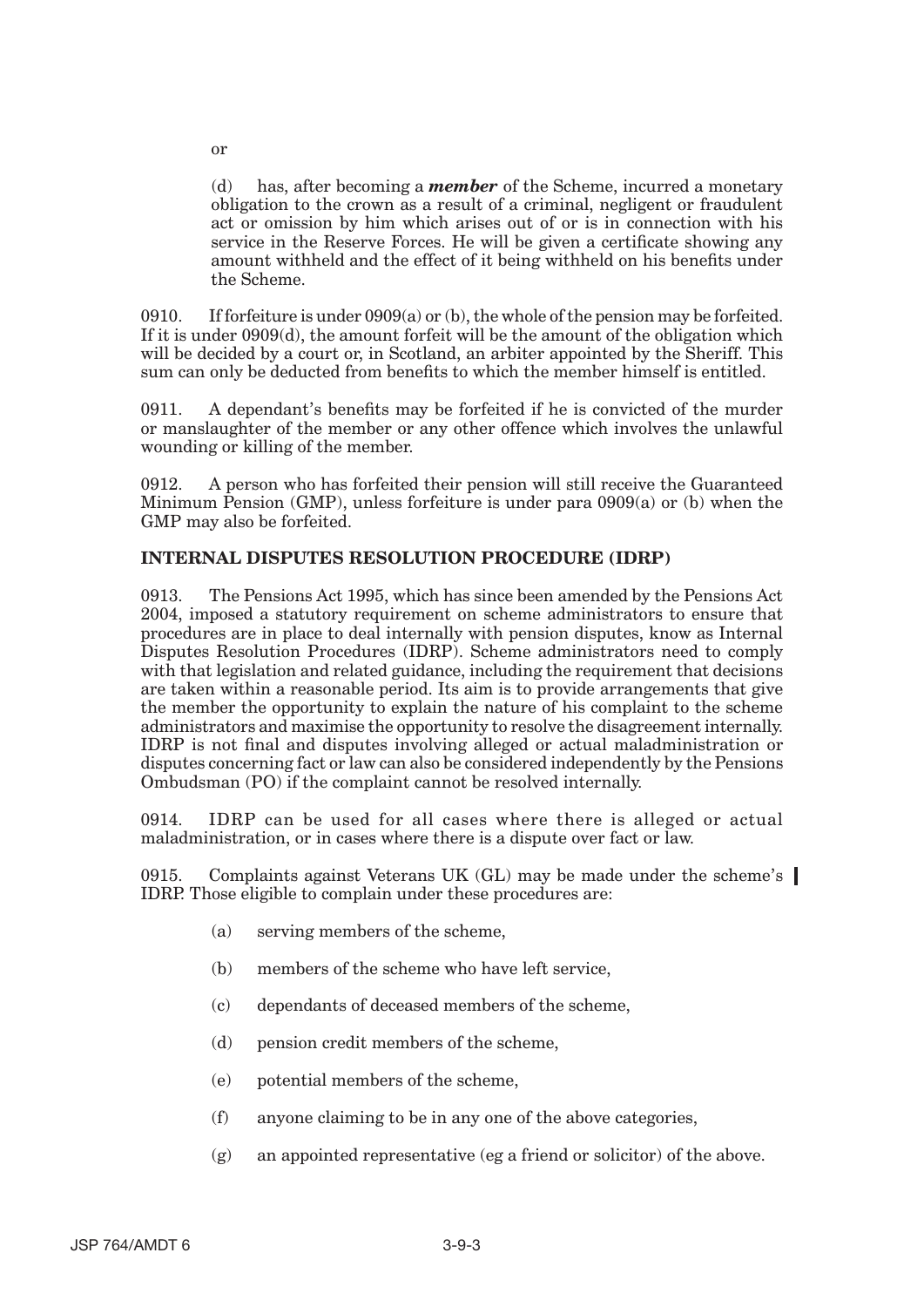A former member of the Scheme who transferred pension benefits out of the Scheme into a new scheme more than six months prior to making a complaint is not permitted to complain under IDRP. This does not apply in respect of the transfer from FTRSPS 97 to RFPS 05 as a result of the OTT where the individual will be treated as if no change of scheme had occurred for these purposes.

0916. There are two stages to the IDRP. Decisions under first stage IDRP will be made by a single deciding officer at C1 or C2 grade at Veterans UK  $\overline{(\text{GL})}$ .

0917. The complaint must be made in writing and should clearly state in respect of which scheme IDRP is being invoked eg AFPS 75, FTRSPS 97, AFPS 05, NRPS or RFPS 05. It would help with the processing of the complaint if it is made clear whether:

- The complaint is against the application of the pension scheme rules or
- The exercise of discretion within the rules.
- • It should explain the capacity of the complainant (eg serving member, member who has left service or pensioner), giving details of Service, rank, Service number etc and any other relevant information. It should state what the disagreement is about, and what the desired outcome is.
- • A dependant of a deceased scheme member should give their own details as well as those of the scheme member, and explain their relationship to the member.
- If an appointed representative is acting on behalf of the claimant, he or she should provide details of name, address, profession and an address for correspondence; also proof that he has been appointed as representative.

Please ensure the letter is clearly headed "IDRP Complaint" and indicate in which category the dispute should be considered. To provide full details of the complaint and evidence of why the rules have been incorrectly applied in relation to the pension or why discretion should be exercised in a different way.

0918. If the complaint does not contain the above information, it will be sent back stating what information is still required and that no further action can be taken until this is provided.

0919. Once a complaint is accepted for processing under IDRP, receipt will be acknowledged.

0920. Paras 0920-0922 outline the first stage of the complaints procedure. The complaint must be made to Veterans UK (GL) at the following address:

> Veterans UK (Glasgow) C1 Armed Forces Pensions MOD Authority Pensions Veterans UK (GL) Mail Point 600 Kentigern House Glasgow G2 8EX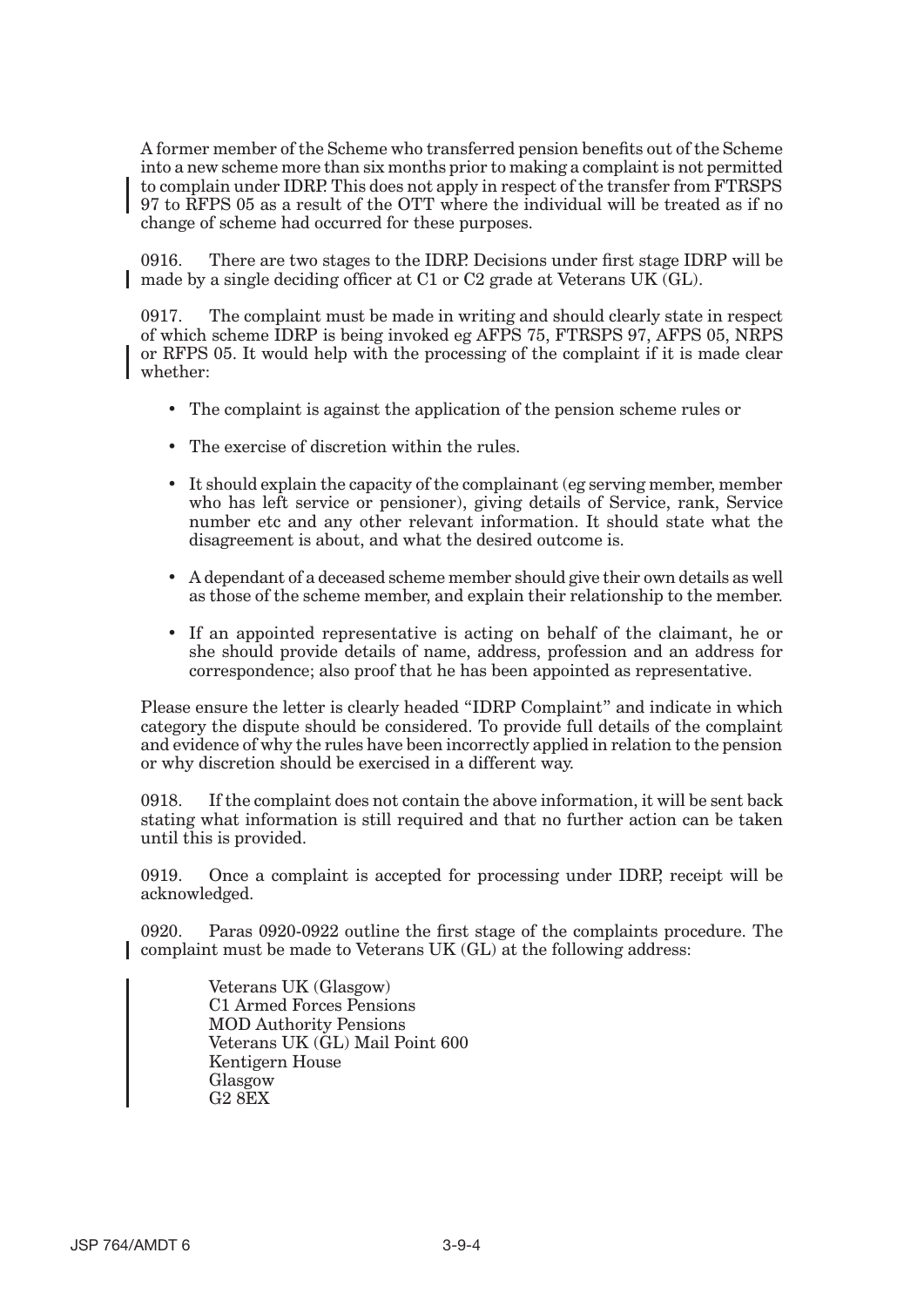0921. The complainant should be issued with a decision under the first stage of IDRP within two months of receipt of the complaint. This is known as "the notice of decision". If a reply is not possible within that timescale, an interim reply will be sent explaining why there has been a delay and when a full reply can be expected.

0922. The notice of decision will include:

- An explanation of the decision, including references to any legislation or scheme rules on which it is based.
- • If the complaint is rejected, advice on the right to refer the decision for consideration at the second stage of IDRP by a single deciding officer at OF5 level at the Veterans UK within a time limit of six months from the date of the notice of decision.
- • Advice that The Pensions Advisory Service (TPAS) is available, and its address.

0923. Paras 0923-0926 outline the second stage of the complaints procedure. Under the second stage, members of the Scheme have the right to appeal against the decision made on their complaint under the first stage. The appeal should be sent to Veterans UK (GL).

0924. Appeals against the decision made under the first stage, must be made in writing within six months of the notice of decision. Appellants must provide the same categories of basic information as were required at the first stage, but should also provide a clear statement as to why they disagree with the Stage 1 decision and offer evidence to demonstrate why they believe the original decision was wrong and the outcome they are seeking.

0925. As with the first stage, if the necessary information is not provided the complaint will be referred back to the appellant stating that no action can be taken until this is provided.

0926. Decisions on complaints under the second stage will normally be considered by a single deciding officer at OF 5 level at Veterans UK (GL) who will take the necessary medical or legal advice as appropriate, which will normally be separate from the advice provided at Stage 1. This process will take up to two months, although more complex cases can take longer. Individuals will be informed if it is likely that their case will take longer than two months.

#### **The Pension Advisory Service and The Pension Ombudsman**

0927. The Pension Advisory Service (TPAS) can be contacted for advice at any stage during IDRP, but the individual must have raised their complaint in writing to Veterans UK (GL) before contacting TPAS for help. A TPAS adviser will assist the individual through and if necessary beyond the process.

0928. TPAS usually undertakes the initial investigation of a case in correspondence with the administrators of the pension scheme. It will then pass the complaint on to the Pensions Ombudsman if it believes the complainant has a case. TPAS will also assist with general enquiries on State pensions and gives free help and advice to members of the public on all matters concerning occupational pension schemes.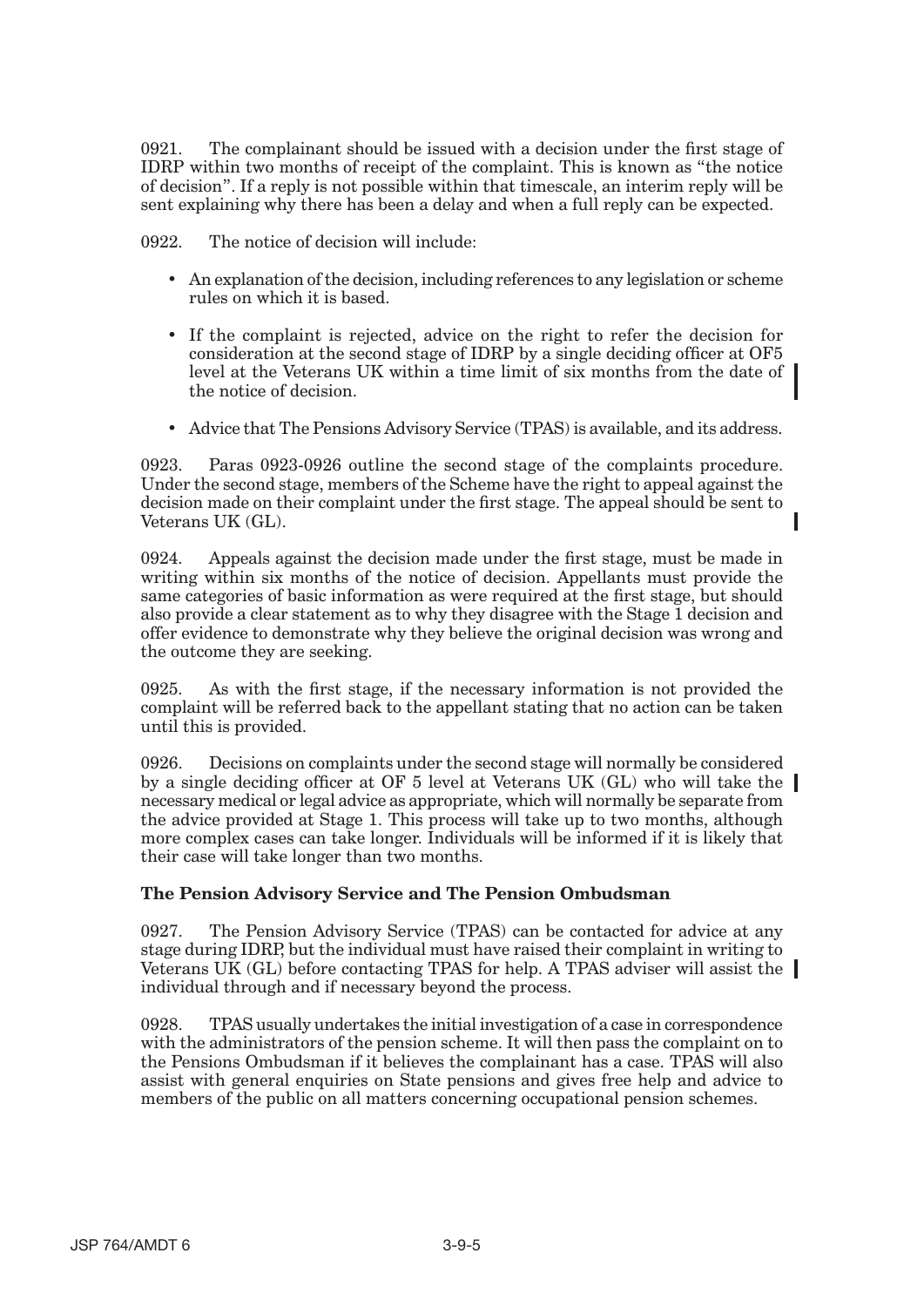0929. The address for TPAS is:

TPAS 11 Belgrave Road London SW1V 1RB

0930. If the complaint is not resolved by IDRP, the complainant is entitled to take the complaint to the Pensions Ombudsman, through The Pensions Advisory Service (TPAS) (see paras 0927-0929).

0931. A complaint to the Pensions Ombudsman should be made within three years from the date on which the event or decision causing the complaint took place. If the complainant did not know about the matter at the time, the three-year period runs from the time when he knew, or reasonably ought to have known.

0932. The Pensions Ombudsman investigates complaints of maladministration and disputes of fact or law concerning the scheme in question. He cannot investigate a complaint or dispute already subject to court proceedings, including employment tribunals.

0933. The Pensions Ombudsman has power to compel the disclosure of documents. He may also hold an oral hearing with both sides present. If the Ombudsman finds that a benefit has not been paid when it was due, he has the power to award interest.

0934. The Pensions Ombudsman's decision is final and binding both on the complainant and on the scheme, subject only to an appeal to the High Court on a point of law. The Pensions Ombudsman's address is:

> The Pensions Ombudsman 11 Belgrave Road London SW1V 1RB

0935. Before appealing to the Pensions Ombudsman, however, complainants must go through the full IDRP process unless the Ombudsman decides that there is no real prospect of an IDRP decision being made in a reasonable time or he thinks it is reasonable to deal with the complaint straight away.

## **COMMUTATION OF SMALL PENSIONS**

0936. The payment of a trivial commutation lump sum does not trigger a Life Time Allowance (LTA) test. However, the member must have some available LTA at the point at which the lump sum is paid. The commutation limit is £18,000 rising to £30,000 for all commutation periods starting on or after 27 Mar 14 for members only. Trivial commutation can take place once the member has reached age 65. There are five conditions that must be met before a trivial commutation sum can be made:

- The member has not been paid a trivial commutation lump sum previously (from any registered pension scheme – although those that occurred before 6 Apr 06 will not count).
- • On the nominated date, the value of the member's pension rights do not exceed £18,000 – rising to £30,000 wef 27 Mar 14.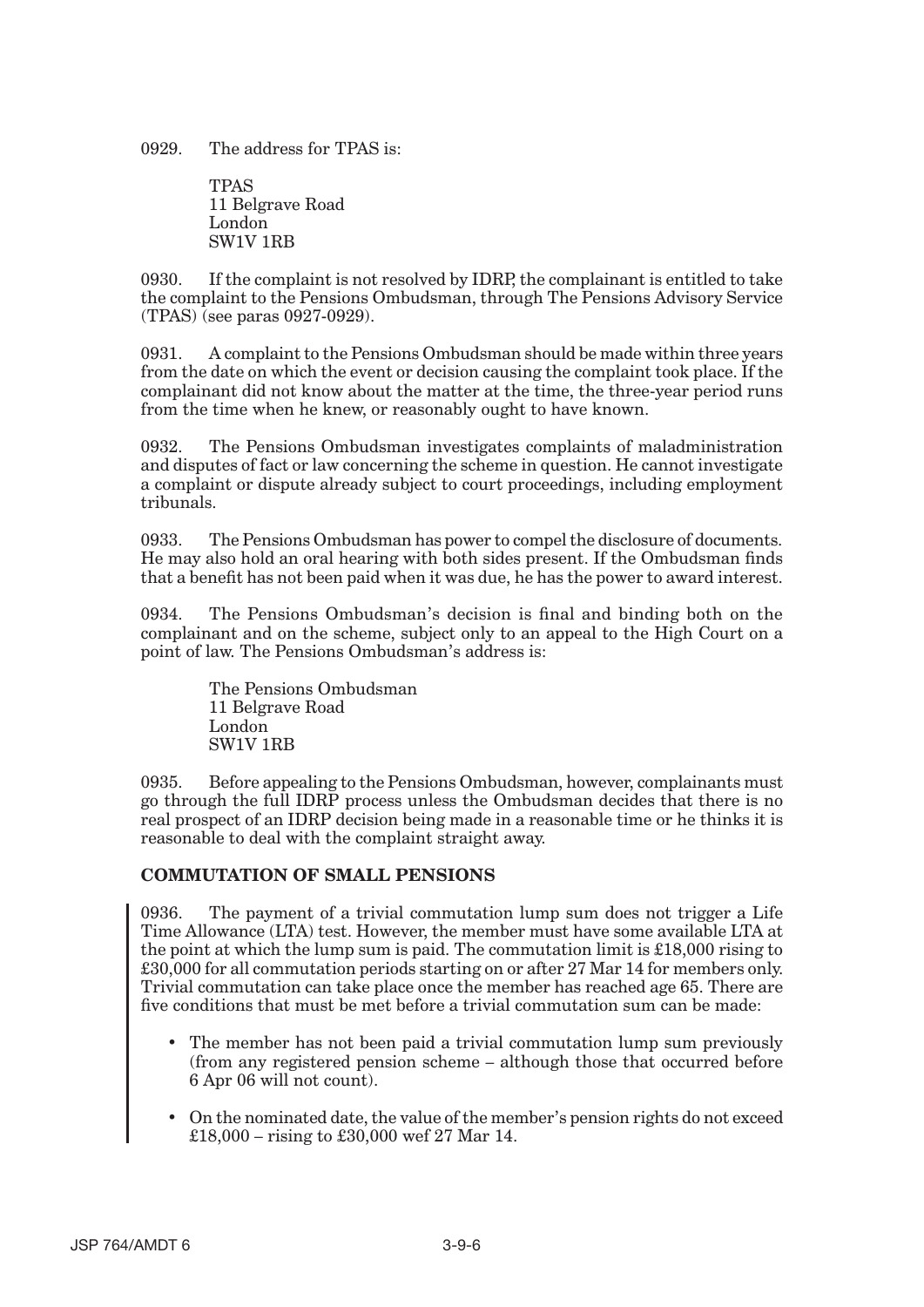- The lump sum is paid when the member has available LTA.
- • The lump sum extinguishes the member's entitlements to benefits under the pension scheme; and
- The lump sum is paid from age 65.

Payment of a trivial commutation lump sum or a lump sum not exceeding £2,000 does not give rise to a BCE as a BCE 6 only includes Pension Commencement Lump Sum, a serious ill-health lump sum and a LTA excess lump sum.

## **Member's Trivial Commutation**

0937. The valuation of pension rights includes the individual's benefit entitlements which have been crystallised previously. Any rights that were commuted trivially before 6 April 2006 are not included in this measure. The scheme administrator will need confirmation from the member of any LTA that has already been used up before actioning a trivial commutation request. Only 75% of the lump sum is taxable and taxed at the normal PAYE rate.

## **Trivial Commutation Lump Sum Death Benefit**

0938. Dependants' pension benefits are not BCEs and are therefore not normally tested against the LTA. However, if a pension due to a dependant is worth less than £18,000 it can be trivially commuted. The lump sum is taxable as pension income on the recipient.

## **Trivial Commutation Tax Charge**

0939. For the member, only 75% of the trivial commutation lump sum is taxable and taxed at the normal PAYE rate. Trivial commutation lump sum death benefits are taxed at the PAYE rate for the individual. It is unlikely that Veterans UK will have the relevant tax code so it should be taxed as pension income under an emergency code.

0940. Where more than one pension exists they may only be commuted if they do  $\vert$ not together exceed the small pensions commutation maximum.

I

0941. RESERVED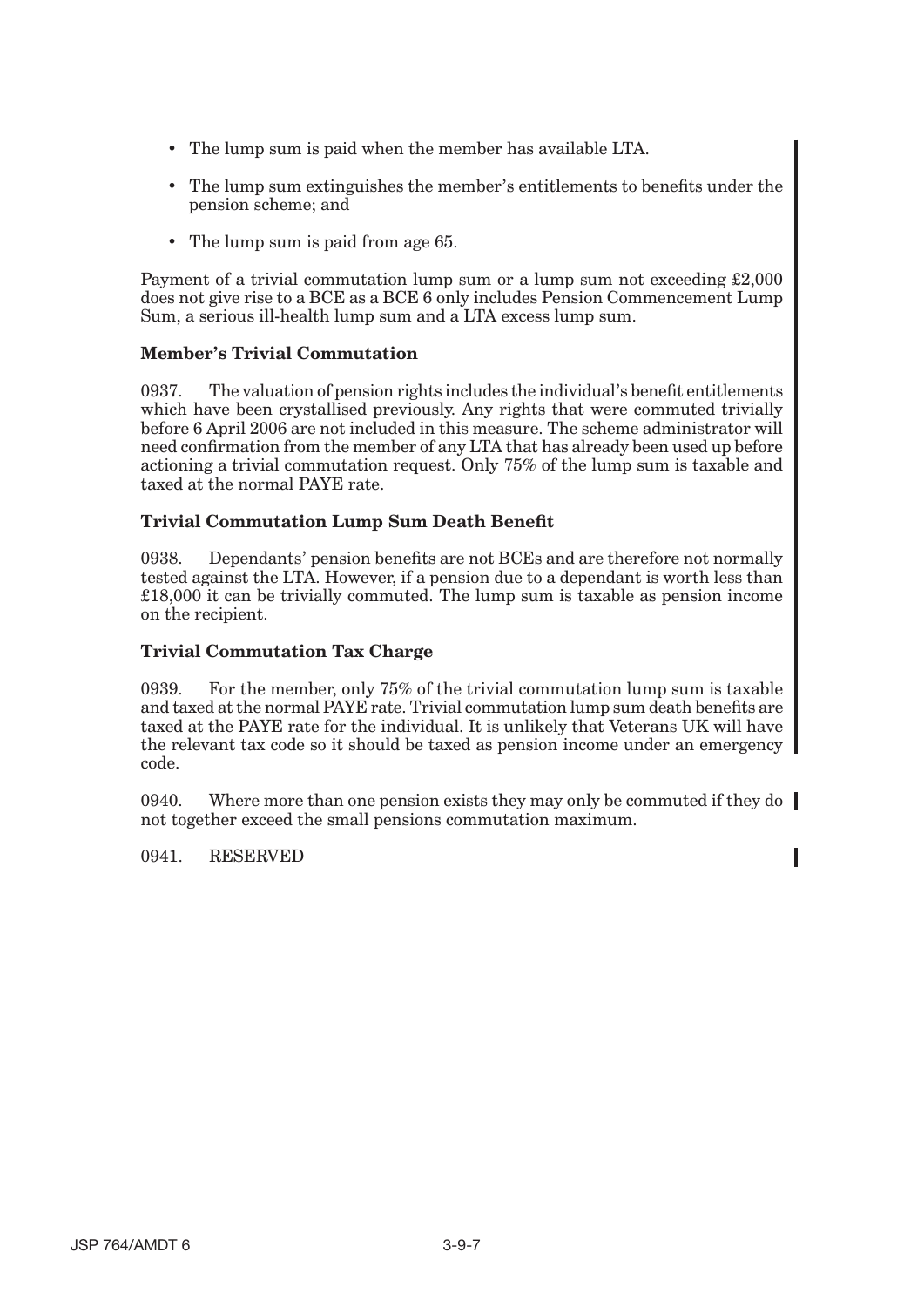Deliberately Blank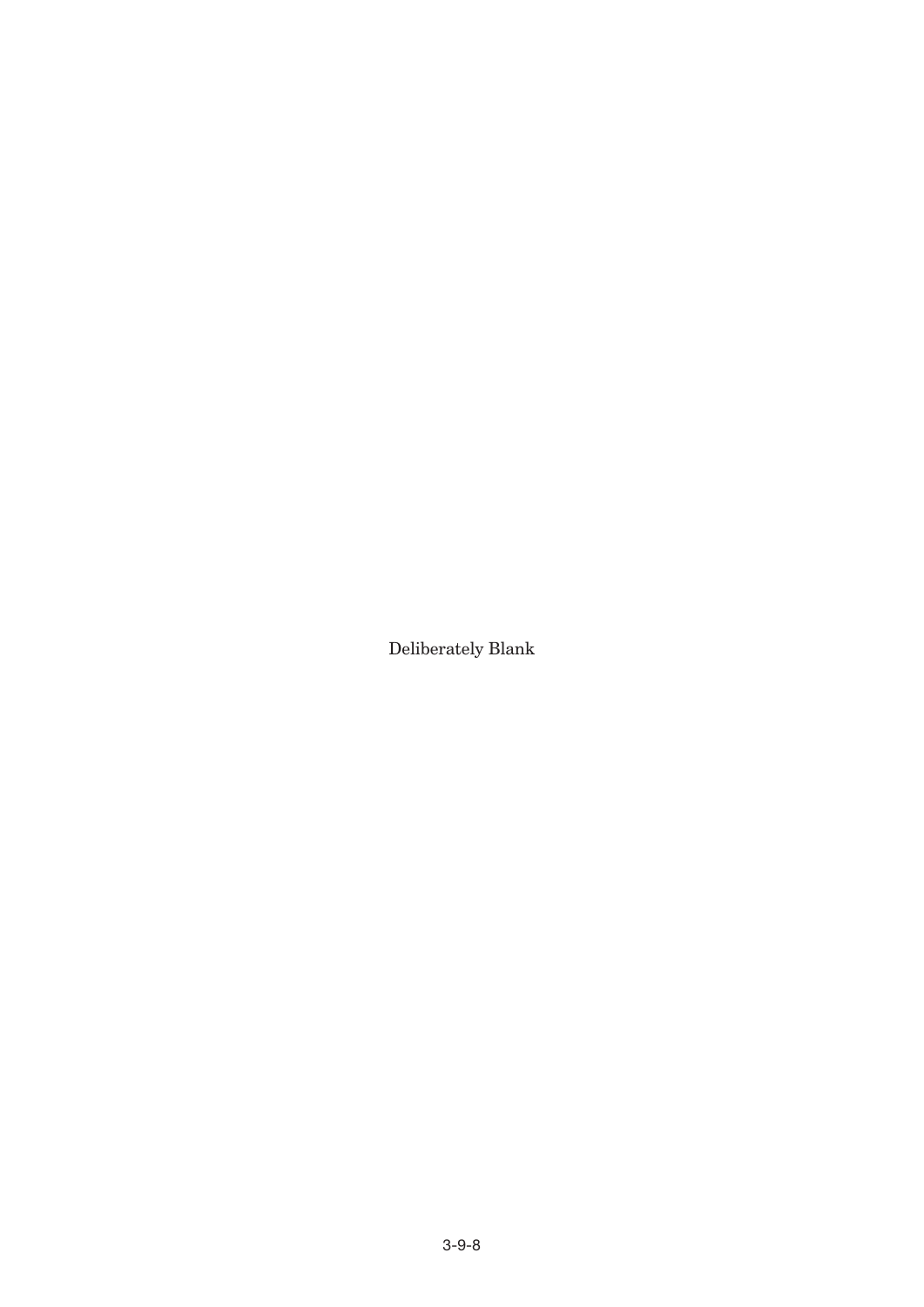## **OFFER TO TRANSFER (OTT) ARRANGEMENTS**

#### **GENERAL**

1001. Personnel who were *active members* of FTRSPS 97 on 6 April 2006 were given a choice. They could choose to stay with FTRSPS 97 or transfer to RFPS 05. The following details the terms agreed for those who chose to transfer.

1002. All personnel who opted to transfer to RFPS 05 were transferred on a common Member Transfer Date (MTD) of 6 April 2006.

#### **BASIS OF THE TRANSFER OF QUALIFYING AND RECKONABLE SERVICE**

1003. Reckonable and *qualifying service* in FTRSPS 97 was transferred to RFPS 05 on a year-for-year service.

1004. Service prior to age 18 for Other Ranks and prior to age 21 for Officers did not count in FTRSPS 97 but, under a special arrangement for the OTT only, those transferring to RFPS 05 were allowed to count it as reckonable service.

1005. If an individual were to be credited with pre-18 or pre-21 service, leave the Reserve Forces leaving a preserved pension in the Scheme and subsequently rejoin, he would not lose this credit.

1006. Personnel who leave the Reserve Forces with preserved benefits in FTRSPS 97 who subsequently rejoin after 6 April 2005 will not have the opportunity to have any pre-18 or pre-21 service they may have done as a member of  $\overline{\text{FTRSPS 97}}$ counted.

1007. The maximum amount of *reckonable service* (including this pre-18 and pre-21 service) which could be transferred in to RFPS 05 was 35 years (although it is acknowledged that, at the point of MTD, the FTRSPS 97 was less than 10 years old). This is because, under AFPS 75, the maximum pension payable was worth 50% of pay (at representative rate) and 35 years gave the same benefit under RFPS 05 (although RFPS 05 gave individuals the opportunity to carry on building up reckonable service to a total of 40 years).

#### **DISCHARGED ON ATTRIBUTABLE ILL-HEALTH GROUNDS FOR A CONDITION PRE-DATING 6 APRIL 2005**

1008. RFPS 05 does not offer separate *attributable* ill-health pensions. For attributable conditions caused by service on or after 6 April 2005 benefits will be considered under the rules of the Armed Forces Compensation Scheme. However, there may be individuals who opted to transfer to RFPS 05 who are subsequently medically discharged as a result of conditions caused before 6 April 2005. In these circumstances, ill-health benefits will be calculated as if they were a member of